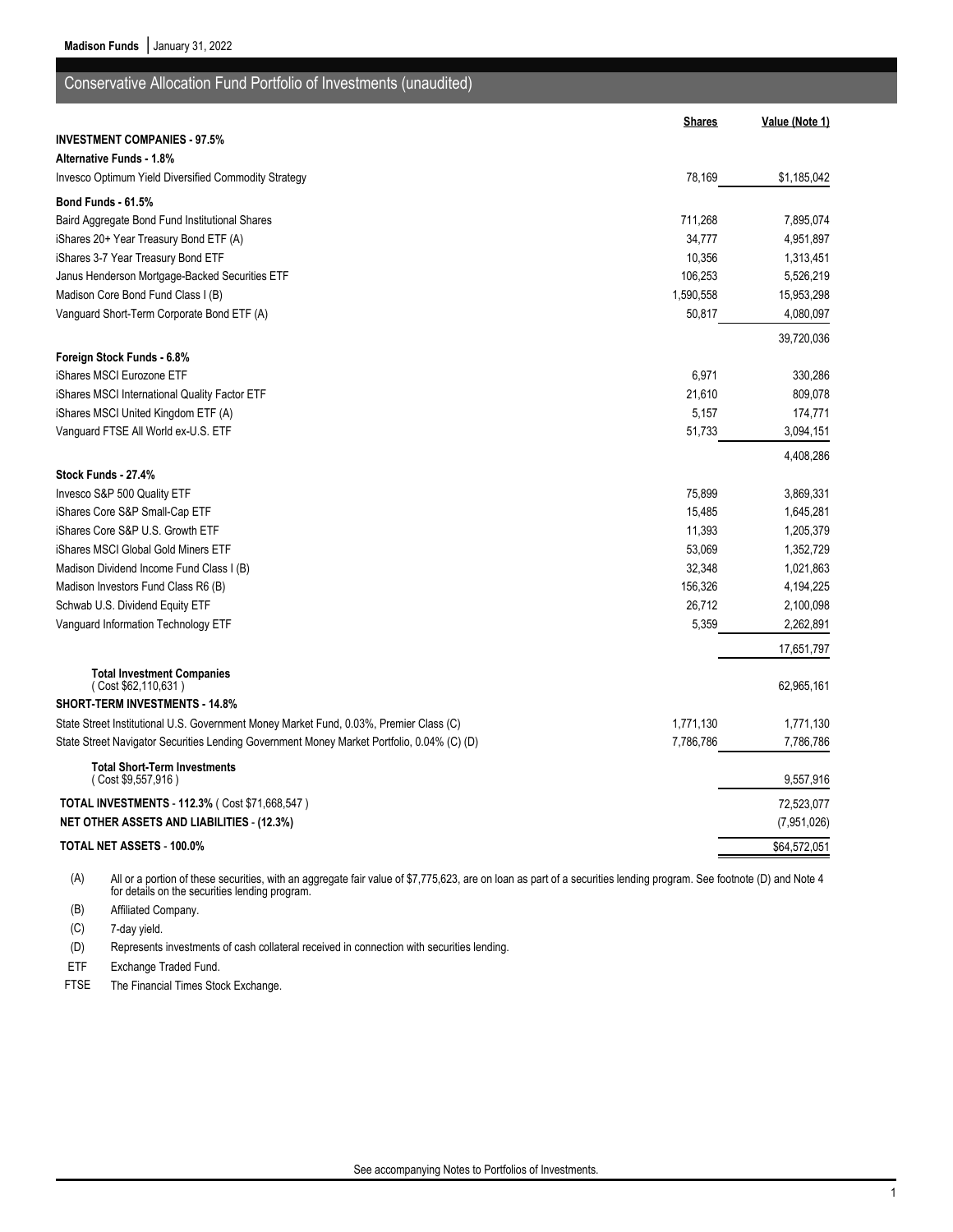**Madison Funds** | January 31, 2022

| Moderate Allocation Fund Portfolio of Investments (unaudited)                              |               |                |
|--------------------------------------------------------------------------------------------|---------------|----------------|
|                                                                                            | <b>Shares</b> | Value (Note 1) |
| <b>INVESTMENT COMPANIES - 97.1%</b>                                                        |               |                |
| <b>Alternative Funds - 3.1%</b>                                                            |               |                |
| Invesco Optimum Yield Diversified Commodity Strategy (A)                                   | 260,582       | \$3,950,423    |
| Bond Funds - 36.2%                                                                         |               |                |
| Baird Aggregate Bond Fund Institutional Shares                                             | 609,997       | 6,770,971      |
| iShares 20+ Year Treasury Bond ETF (A)                                                     | 52,816        | 7,520,470      |
| Janus Henderson Mortgage-Backed Securities ETF                                             | 137,100       | 7,130,571      |
| Madison Core Bond Fund Class I (B)                                                         | 1,906,551     | 19,122,704     |
| Vanguard Short-Term Corporate Bond ETF                                                     | 71,531        | 5,743,224      |
|                                                                                            |               | 46,287,940     |
| Foreign Stock Funds - 11.7%                                                                |               |                |
| iShares MSCI Eurozone ETF (A)                                                              | 34,200        | 1,620,396      |
| iShares MSCI International Quality Factor ETF                                              | 75,403        | 2,823,088      |
| iShares MSCI United Kingdom ETF (A)                                                        | 30,439        | 1,031,578      |
| Vanguard FTSE All World ex-U.S. ETF                                                        | 157,538       | 9,422,348      |
|                                                                                            |               | 14,897,410     |
| Stock Funds - 46.1%                                                                        |               |                |
| Invesco S&P 500 Quality ETF                                                                | 245,029       | 12,491,578     |
| iShares Core S&P Small-Cap ETF                                                             | 54,397        | 5,779,681      |
| iShares Core S&P U.S. Growth ETF                                                           | 38,117        | 4,032,779      |
| iShares MSCI Global Gold Miners ETF                                                        | 195,552       | 4,984,620      |
| Madison Dividend Income Fund Class I (B)                                                   | 103,129       | 3,257,851      |
| Madison Investors Fund Class R6 (B)                                                        | 535,401       | 14,364,813     |
| Schwab U.S. Dividend Equity ETF (A)                                                        | 66,144        | 5,200,241      |
| Vanguard Information Technology ETF                                                        | 20,918        | 8,832,835      |
|                                                                                            |               | 58,944,398     |
| <b>Total Investment Companies</b><br>(Cost \$117,670,609)                                  |               | 124,080,171    |
| <b>SHORT-TERM INVESTMENTS - 10.1%</b>                                                      |               |                |
| State Street Institutional U.S. Government Money Market Fund, 0.03%, Premier Class (C)     | 3,985,988     | 3,985,988      |
| State Street Navigator Securities Lending Government Money Market Portfolio, 0.04% (C) (D) | 9,000,601     | 9,000,601      |
|                                                                                            |               |                |
| <b>Total Short-Term Investments</b><br>(Cost \$12,986,589)                                 |               | 12,986,589     |
| TOTAL INVESTMENTS - 107.2% ( Cost \$130,657,198)                                           |               | 137,066,760    |
| <b>NET OTHER ASSETS AND LIABILITIES - (7.2%)</b>                                           |               | (9,244,925)    |
| TOTAL NET ASSETS - 100.0%                                                                  |               | \$127,821,835  |

(A) All or a portion of these securities, with an aggregate fair value of \$9,801,983, are on loan as part of a securities lending program. See footnote (D) and Note 4 for details on the securities lending program.

(B) Affiliated Company.

(C) 7-day yield.

(D) Represents investments of cash collateral received in connection with securities lending.

ETF Exchange Traded Fund.

FTSE The Financial Times Stock Exchange.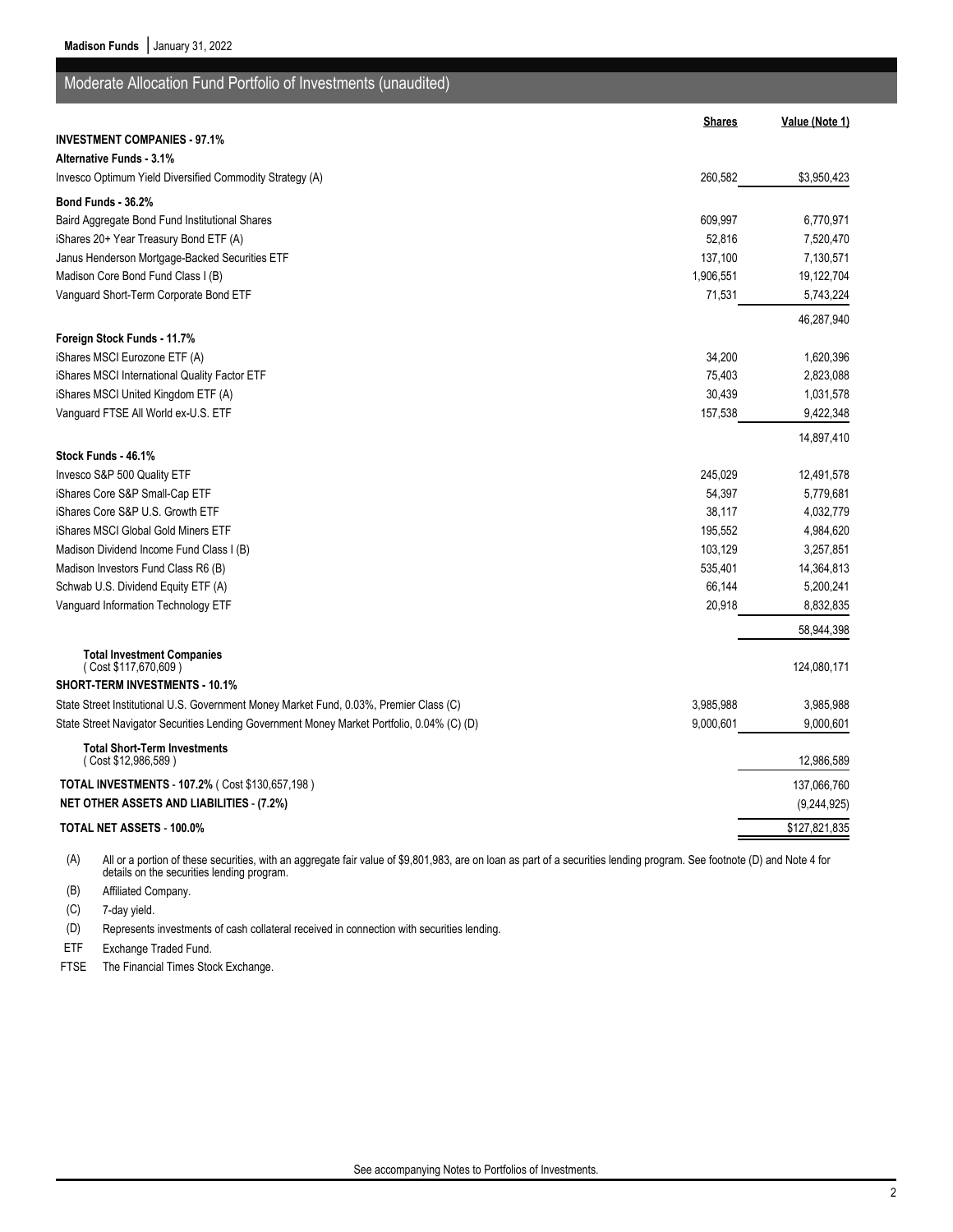## Aggressive Allocation Fund Portfolio of Investments (unaudited)

|                                                                                            | <b>Shares</b> | Value (Note 1)          |
|--------------------------------------------------------------------------------------------|---------------|-------------------------|
| <b>INVESTMENT COMPANIES - 98.2%</b>                                                        |               |                         |
| Alternative Funds - 4.0%                                                                   |               |                         |
| Invesco Optimum Yield Diversified Commodity Strategy                                       | 173,329       | \$2,627,668             |
| Bond Funds - 17.3%                                                                         |               |                         |
| iShares 20+ Year Treasury Bond ETF (A)                                                     | 16,571        | 2,359,545               |
| Janus Henderson Mortgage-Backed Securities ETF                                             | 37,586        | 1,954,848               |
| Madison Core Bond Fund Class I (B)                                                         | 543,832       | 5,454,633               |
| Vanguard Short-Term Corporate Bond ETF (A)                                                 | 18,621        | 1,495,080               |
|                                                                                            |               | 11,264,106              |
| Foreign Stock Funds - 15.6%                                                                |               |                         |
| iShares MSCI Eurozone ETF                                                                  | 27,532        | 1,304,466               |
| iShares MSCI International Quality Factor ETF                                              | 52,153        | 1,952,608               |
| iShares MSCI United Kingdom ETF (A)                                                        | 25,479        | 863,483                 |
| Vanguard FTSE All World ex-U.S. ETF                                                        | 101,303       | 6,058,933               |
|                                                                                            |               | 10,179,490              |
| Stock Funds 61.3%                                                                          |               |                         |
| Invesco S&P 500 Quality ETF                                                                | 146,667       | 7,477,084               |
| iShares Core S&P Small-Cap ETF                                                             | 36,671        | 3,896,294               |
| iShares Core S&P U.S. Growth ETF                                                           | 30,514        | 3,228,381               |
| iShares MSCI Global Gold Miners ETF (A)                                                    | 137,911       | 3,515,351               |
| Madison Dividend Income Fund Class I (B)                                                   | 84,197        | 2,659,793               |
| Madison Investors Fund Class R6 (B)                                                        | 348,757       | 9,357,158               |
| Schwab U.S. Dividend Equity ETF                                                            | 47,330        | 3,721,085               |
| Vanguard Information Technology ETF                                                        | 14,644        | 6,183,575<br>40,038,721 |
| <b>Total Investment Companies</b>                                                          |               |                         |
| (Cost \$59,811,992)                                                                        |               | 64,109,985              |
| <b>SHORT-TERM INVESTMENTS - 8.0%</b>                                                       |               |                         |
| State Street Institutional U.S. Government Money Market Fund, 0.03%, Premier Class (C)     | 1,216,738     | 1,216,738               |
| State Street Navigator Securities Lending Government Money Market Portfolio, 0.04% (C) (D) | 3,996,362     | 3,996,362               |
| <b>Total Short-Term Investments</b><br>(Cost \$5,213,100)                                  |               | 5,213,100               |
| <b>TOTAL INVESTMENTS - 106.2% (Cost \$65,025,092)</b>                                      |               | 69,323,085              |
| <b>NET OTHER ASSETS AND LIABILITIES - (6.2%)</b>                                           |               | (4,020,074)             |
| TOTAL NET ASSETS - 100.0%                                                                  |               | \$65,303,011            |

(A) All or a portion of these securities, with an aggregate fair value of \$4,488,037, are on loan as part of a securities lending program. See footnote (D) and Note 4 for details on the securities lending program.

(B) Affiliated Company.

(C) 7-day yield.

(D) Represents investments of cash collateral received in connection with securities lending.

ETF Exchange Traded Fund.

FTSE The Financial Times Stock Exchange.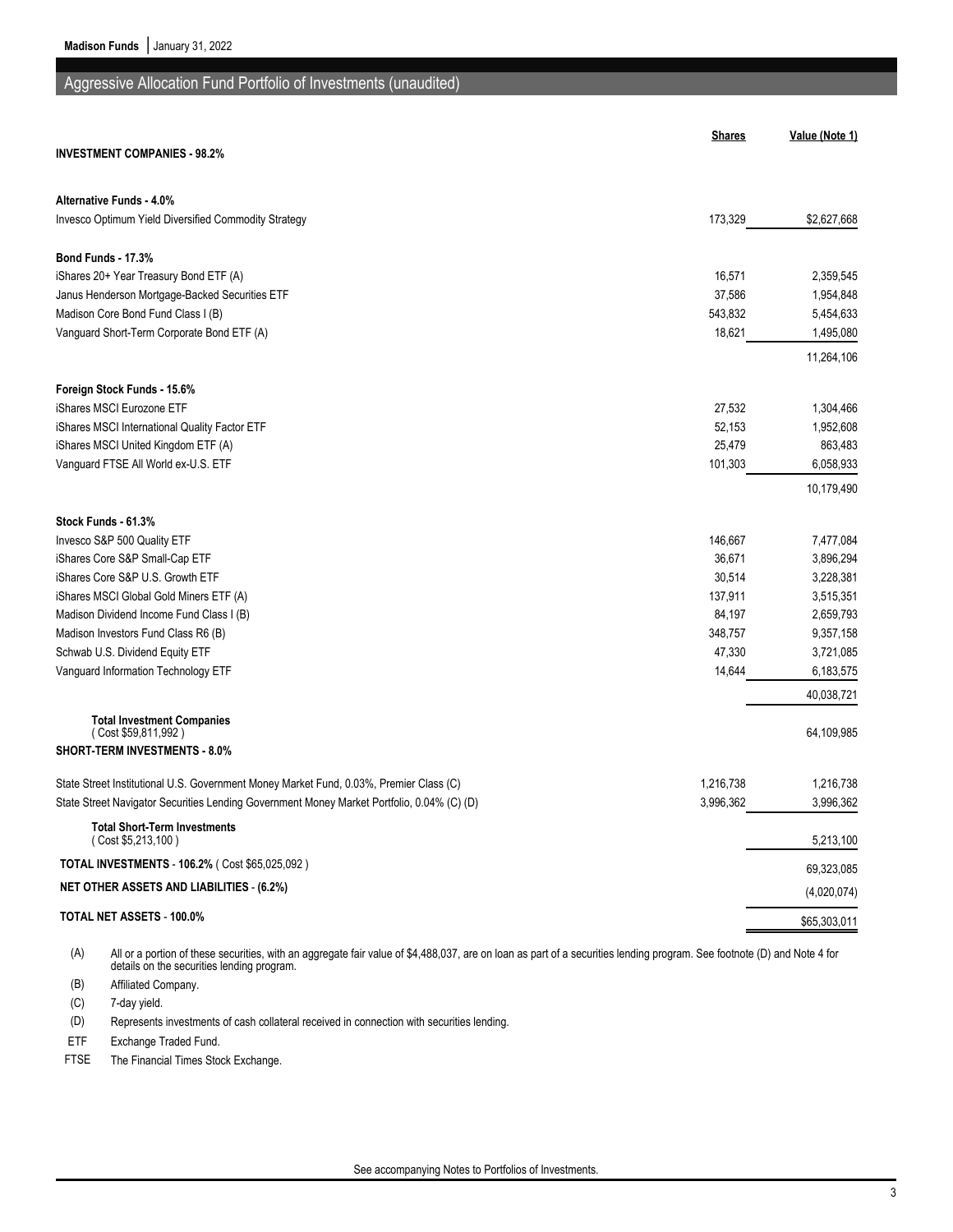# Tax-Free Virginia Fund Portfolio of Investments (unaudited)

|                                                                                                     | <b>Par Value</b> | Value (Note 1) |
|-----------------------------------------------------------------------------------------------------|------------------|----------------|
| <b>MUNICIPAL BONDS - 97.9%</b>                                                                      |                  |                |
| Airport - 2.9%                                                                                      |                  |                |
| Metropolitan Washington Airports Authority Aviation Revenue, Series A, AMT, 5%, 10/1/43             | \$500,000        | \$590,159      |
| Development - 4.3%                                                                                  |                  |                |
| Fairfax County Economic Development Authority, Series A, (Prerefunded 10/1/24 @ \$100), 5%, 10/1/26 | 150,000          | 165,251        |
| Loudoun County Economic Development Authority, Series A, 5%, 12/1/25                                | 125,000          | 142,531        |
| Loudoun County Economic Development Authority, Series A, 5%, 12/1/30                                | 165,000          | 206,431        |
| Manassas Park Economic Development Authority, 3%, 12/15/44                                          | 345,000          | 358,362        |
|                                                                                                     |                  |                |
|                                                                                                     |                  | 872,575        |
| Education - 9.1%                                                                                    |                  |                |
| Campbell County Industrial Development Authority, 3%, 6/1/48                                        | 415,000          | 431,476        |
| Henrico County Economic Development Authority, (Prerefunded 4/15/22 @ \$100), 4%, 4/15/42           | 220,000          | 221,619        |
| Virginia College Building Authority, Series E, 5%, 2/1/23                                           | 500,000          | 521,452        |
| Virginia Commonwealth University, Series A, 5%, 5/1/26                                              | 385,000          | 403,313        |
| Virginia Resources Authority, Series C, (MORAL OBLG), 4%, 11/1/32                                   | 250,000          | 282,137        |
|                                                                                                     |                  | 1,859,997      |
| Facilities - 6.8%                                                                                   |                  |                |
| Henry County Virginia Industrial Development Authority, 4.125%, 11/1/50                             | 250,000          | 272,392        |
| New River Valley Regional Jail Authority, 5%, 10/1/25                                               | 100,000          | 112,804        |
| Prince Edward County Industrial Development Authority, 5%, 9/1/32                                   | 405,000          | 480,693        |
| Western Regional Jail Authority, (Prerefunded 12/1/25 @ \$100), 3.125%, 12/1/29                     | 245,000          | 261,469        |
| Western Regional Jail Authority, 3.125%, 12/1/29                                                    | 255,000          | 267,862        |
|                                                                                                     |                  | 1,395,220      |
| General - 15.7%                                                                                     |                  |                |
| Chesterfield County Economic Development Authority Revenue, Series B, 3%, 4/1/38                    | 285,000          | 304,210        |
| James City County Economic Development Authority, 5%, 6/15/30                                       | 500,000          | 607,581        |
| Northern Virginia Transportation Authority, 5%, 6/1/30                                              | 780,000          | 848,724        |
| Virginia Beach Development Authority, 5%, 9/1/28                                                    | 100,000          | 113,737        |
| Virginia Beach Development Authority, 5%, 9/1/29                                                    | 125,000          | 141,948        |
| Virginia Beach Development Authority, Series A, 3.5%, 5/1/30                                        | 250,000          | 260,645        |
| Virginia Public Building Authority, Series A, 5%, 8/1/31                                            | 110,000          | 135,917        |
| Virginia Public Building Authority, Series B, 5%, 8/1/25                                            | 235,000          | 265,624        |
| Virginia Resources Authority, Series C, 5%, 11/1/30                                                 | 250,000          | 299,737        |
| Virginia Resources Authority, Series C, (MORAL OBLG), 4%, 11/1/34                                   | 125,000          | 138,936        |
| Wise County Industrial Development Authority, 5%, 11/1/22                                           | 100,000          | 103,188        |
|                                                                                                     |                  | 3,220,247      |
| General Obligation - 24.4%                                                                          |                  |                |
| City of Alexandria VA, Series A, (ST AID WITHHLDG), 5%, 7/15/27                                     | 150,000          | 174,630        |
| City of Alexandria VA, Series A, (ST AID WITHHLDG), 5%, 7/15/28                                     | 100,000          | 119,602        |
| City of Danville VA, Series A, (ST AID WITHHLDG), 5%, 8/1/23                                        | 190,000          | 201,714        |
| City of Norfolk VA, (Prerefunded 8/1/28 @ \$100), (ST AID WITHHLDG), 5%, 8/1/47                     | 455,000          | 555,591        |
| City of Poquoson VA, (ST AID WITHHLDG), 4%, 2/15/29                                                 | 425,000          | 488,131        |
| City of Portsmouth VA, Series A, (Prerefunded 2/1/23 @ \$100), (ST AID WITHHLDG), 5%, 2/1/31        | 75,000           | 78,233         |
| City of Richmond VA, Series A, (ST AID WITHHLDG), 3%, 7/15/34                                       | 435,000          | 472,573        |
| City of Suffolk VA, 5%, 2/1/29                                                                      | 100,000          | 120,959        |
| City of Virginia Beach VA, Series A, 4%, 8/1/22                                                     | 300,000          | 305,331        |
| Commonwealth of Virginia, Series A, 5%, 6/1/23                                                      | 500,000          | 528,190        |
| County of Arlington VA, Series B, (Prerefunded 8/15/24 @ \$100), (ST AID WITHHLDG), 5%, 8/15/27     | 175,000          | 192,273        |
| County of Arlington VA, Series A, (Prerefunded 8/15/26 @ \$100) (A), 5%, 8/15/30                    | 600,000          | 699,064        |
| County of Fairfax VA, Series B, (ST AID WITHHLDG), 4%, 10/1/22                                      | 250,000          | 255,739        |
| County of Fairfax VA, Series A, (ST AID WITHHLDG), 5%, 10/1/26                                      | 410,000          | 478,267        |
|                                                                                                     |                  |                |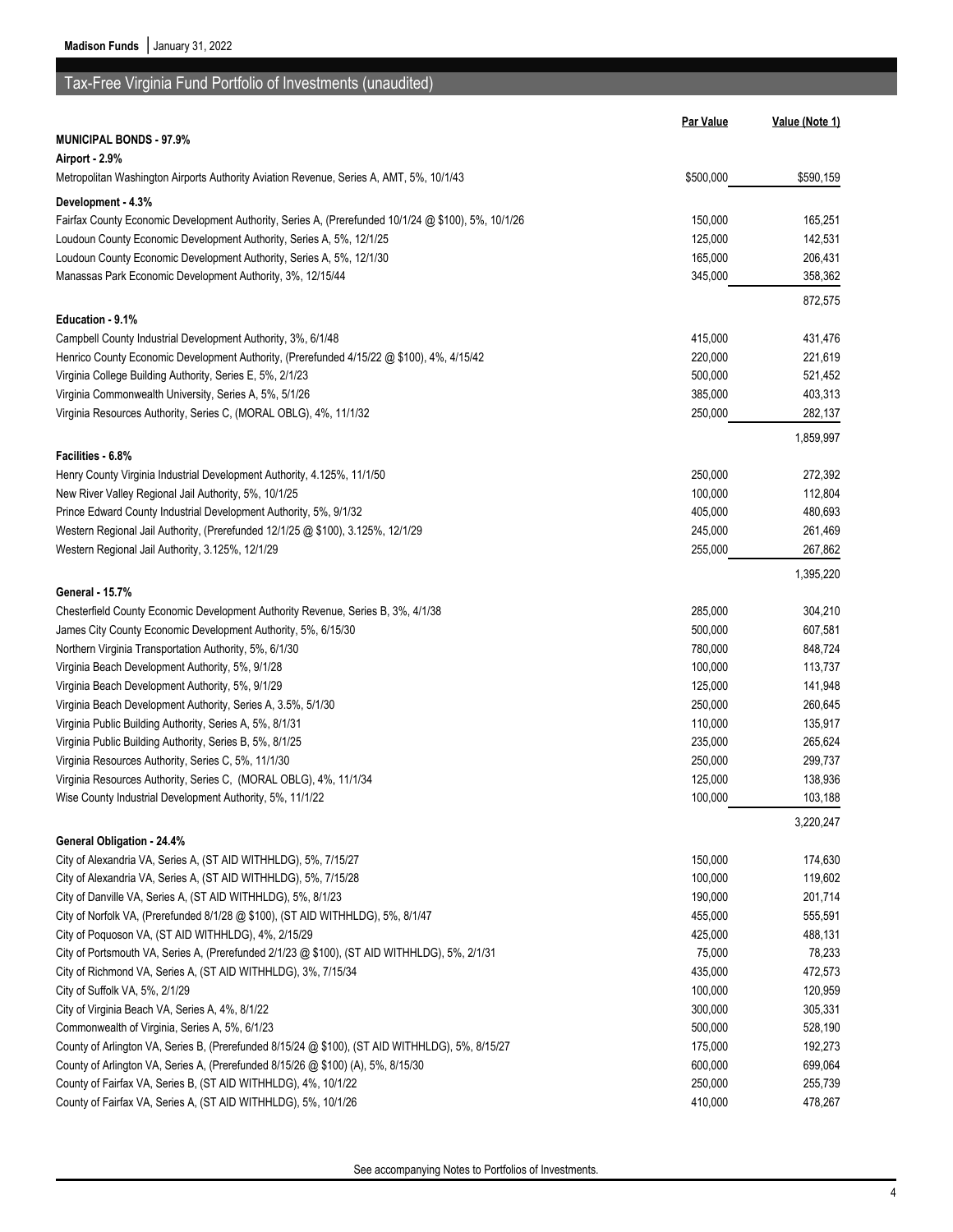| Tax-Free Virginia Fund Portfolio of Investments (unaudited)                                                                                    |                    |                    |
|------------------------------------------------------------------------------------------------------------------------------------------------|--------------------|--------------------|
| County of Spotsylvania VA, (ST AID WITHHLDG), 5%, 1/15/24                                                                                      | 200,000            | 215,696            |
| Town of Leesburg VA, (ST AID WITHHLDG), 5%, 1/15/25                                                                                            | 90,000             | 100,285            |
|                                                                                                                                                |                    | 4,986,278          |
| Medical - 3.8%                                                                                                                                 |                    |                    |
| Norfolk Economic Development Authority, Series B, 5%, 11/1/36                                                                                  | 480,000            | 494,681            |
| Stafford County Economic Development Authority Revenue, 5%, 6/15/25                                                                            | 260,000            | 291,317            |
|                                                                                                                                                |                    | 785,998            |
| <b>Multifamily Housing - 1.1%</b>                                                                                                              |                    |                    |
| Virginia Housing Development Authority, Series K, (GNMA/FNMA/FHLMC COLL), 2.125%, 12/1/36                                                      | 245,000            | 230,539            |
| Power - 1.5%                                                                                                                                   |                    |                    |
| Puerto Rico Electric Power Authority, Series V, (BHAC-CR, MBIA-RE, FGIC), 5.25%, 7/1/24                                                        | 290,000            | 311,839            |
| Transportation - 9.3%                                                                                                                          |                    |                    |
| Hampton Roads Transportation Accountability Commission, Series A, 5%, 7/1/37                                                                   | 170,000            | 212,145            |
| Hampton Roads Transportation Accountability Commission, Series A, 5%, 7/1/42                                                                   | 470,000            | 559,057            |
| Richmond Metropolitan Transportation Authority, (NATL-RE), 5.25%, 7/15/22                                                                      | 25,000             | 25,478             |
| Virginia Commonwealth Transportation Board, 5%, 5/15/22                                                                                        | 100,000            | 101,317            |
| Virginia Commonwealth Transportation Board, Series A, (Prerefunded 3/15/22 @ \$100), 5%, 9/15/24                                               | 225,000            | 226,271            |
| Virginia Commonwealth Transportation Board, Series B, (Prerefunded 9/15/22 @ \$100), 5%, 3/15/25                                               | 535,000            | 549,930            |
| Virginia Commonwealth Transportation Board, 5%, 9/15/27                                                                                        | 200,000            | 237,774            |
|                                                                                                                                                |                    | 1,911,972          |
| Utilities - 1.5%                                                                                                                               |                    |                    |
| City of Richmond VA Public Utility Revenue, Series A, (Prerefunded 1/15/23 @ \$100), 5%, 1/15/38                                               | 300,000            | 312,423            |
| Water - 17.5%                                                                                                                                  |                    |                    |
| County of Fairfax VA Sewer Revenue, Series A, 4%, 7/15/41                                                                                      | 210,000            | 248,022            |
| County of Henrico VA Water & Sewer Revenue, 4%, 5/1/32                                                                                         | 500,000            | 570,534            |
| County of Henrico VA Water & Sewer Revenue, (Prerefunded 5/1/26 @ \$100), 5%, 5/1/27                                                           | 150,000            | 173,358            |
| Fairfax County Water Authority, Series B, 5.25%, 4/1/23                                                                                        | 180,000            | 189,563            |
| Fairfax County Water Authority, (Prerefunded 4/1/22 @ \$100), 5%, 4/1/27                                                                       | 150,000            | 151,150            |
| Hampton Roads Sanitation District, Series A, (Prerefunded 10/1/27 @ \$100), 5%, 10/1/35                                                        | 410,000<br>250,000 | 490,138            |
| Hampton Roads Sanitation District, Series A, (Prerefunded 10/1/27 @ \$100), 5%, 10/1/36<br>Prince William County Service Authority, 5%, 7/1/22 | 250,000            | 298,864<br>254,761 |
| Upper Occoquan Sewage Authority, 3%, 7/1/46                                                                                                    | 300,000            | 318,046            |
| Upper Occoquan Sewage Authority, 3%, 7/1/49                                                                                                    | 380,000            | 401,854            |
| Virginia Resources Authority, Series B, (MORAL OBLG), 5%, 11/1/23                                                                              | 5,000              | 5,017              |
| Virginia Resources Authority Clean Water Revolving Fund, 3%, 10/1/38                                                                           | 445,000            | 477,453            |
|                                                                                                                                                |                    | 3,578,760          |
| TOTAL INVESTMENTS - 97.9% (Cost \$19,450,341)                                                                                                  |                    | 20,056,007         |
| <b>NET OTHER ASSETS AND LIABILITIES - 2.1%</b>                                                                                                 |                    | 428,898            |
| TOTAL NET ASSETS - 100.0%                                                                                                                      |                    | \$20,484,905       |
|                                                                                                                                                |                    |                    |

(A) Restricted. The aggregate cost of such securities is \$686,367. The aggregate value is \$699,064, representing 3.4% of net assets.

AMT Automated Manual Transmission. BHAC-CR Berkshire Hathaway Assurance Corp. FGIC Financial Guaranty Insurance Co. MBIA MBIA Insurance Corp. MORAL OBLG Moral Obligation. NATL-RE National Public Finance Guarantee Corp. ST AID WITHHLDG State Aid Withholding.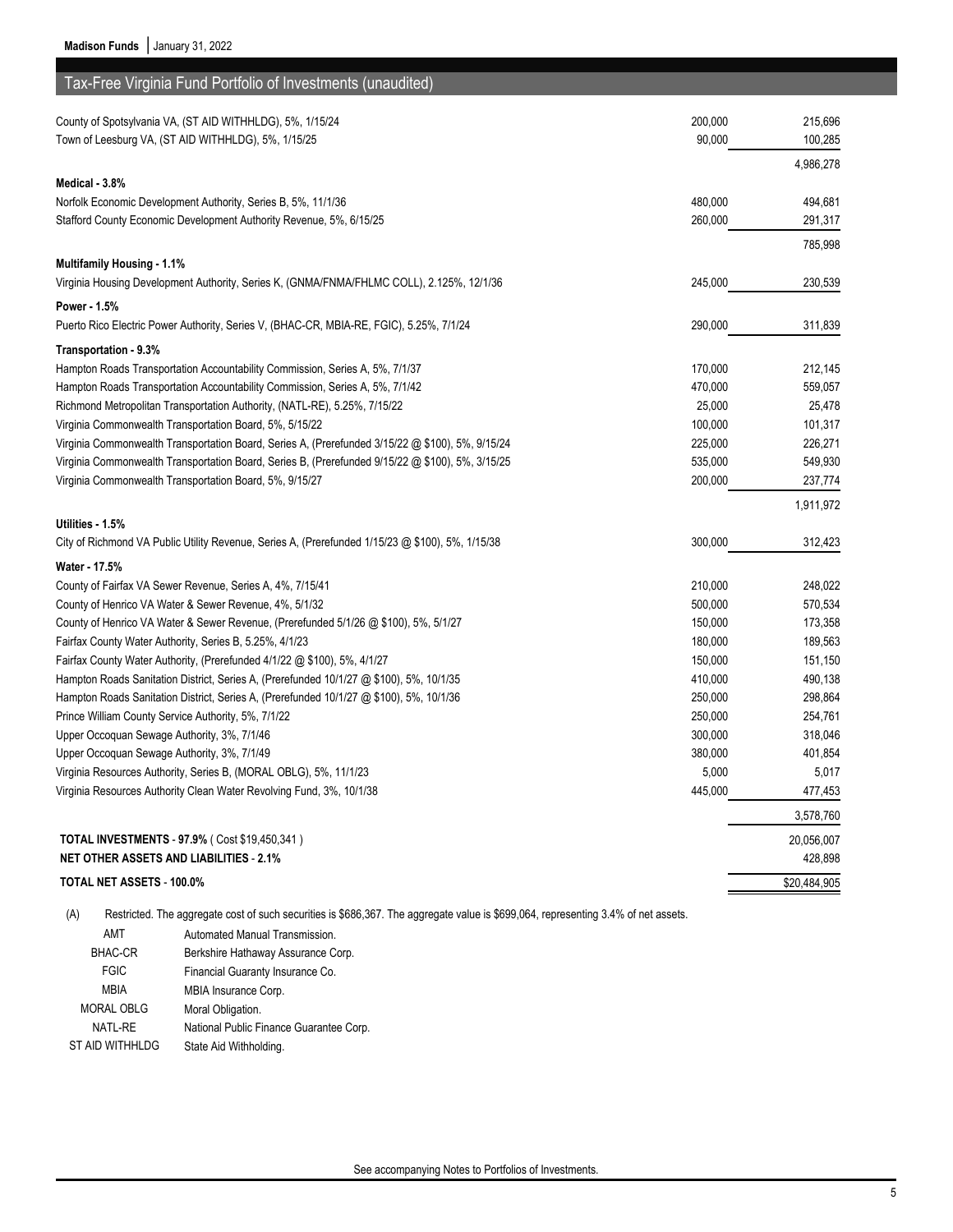# Tax-Free National Fund Portfolio of Investments (unaudited)

|                                                                                          | <b>Par Value</b>   | Value (Note 1) |
|------------------------------------------------------------------------------------------|--------------------|----------------|
| MUNICIPAL BONDS - 98.3%                                                                  |                    |                |
| Alabama - 7.1%                                                                           |                    |                |
| Butler County Board of Education, (AGM), (Prerefunded 1/1/25 @ \$100), 5%, 7/1/37        | \$235,000          | \$261,153      |
| Mobile County AL, General Obligation, 5%, 2/1/39                                         | 610,000            | 763,091        |
| Town of Pike Road Authority Revenue, 4%, 9/1/31                                          | 170,000            | 183,763        |
| UAB Medicine Finance Authority Revenue, 5%, 9/1/27                                       | 150,000            | 178,444        |
|                                                                                          |                    | 1,386,451      |
| Arkansas - 1.0%                                                                          |                    |                |
| Arkansas Development Finance Authority, 5%, 2/1/26                                       | 175,000            | 198,340        |
| California - 0.7%                                                                        |                    |                |
| Los Angeles County Metropolitan Transportation Authority, Series A, 5%, 7/1/40           | 120,000            | 141,254        |
|                                                                                          |                    |                |
| Colorado - 3.9%                                                                          |                    |                |
| City of Colorado Springs Co. Utilities System Revenue, Series A, 4%, 11/15/40            | 250,000<br>400,000 | 290,558        |
| El Paso County Facilities Corp., Certificate Participation, Series A, 5%, 12/1/27        |                    | 474,816        |
|                                                                                          |                    | 765,374        |
| Florida - 4.2%                                                                           |                    |                |
| Orlando Utilities Commission, Series C, 5%, 10/1/22                                      | 525,000            | 540,775        |
| Port St. Lucie Community Redevelopment Agency Revenue, Tax Allocation, 5%, 1/1/26        | 250,000            | 282,853        |
|                                                                                          |                    | 823,628        |
| Georgia - 2.4%                                                                           |                    |                |
| Americus-Sumter Payroll Development Authority, 3.25%, 6/1/33                             | 150,000            | 160,324        |
| City of Atlanta GA Water & Wastewater Revenue, (Prerefunded 5/1/25 @ \$100), 5%, 11/1/43 | 275,000            | 308,373        |
|                                                                                          |                    | 468,697        |
| Hawaii - 2.6%                                                                            |                    |                |
| State of Hawaii, General Obligation, Series EY, 5%, 10/1/25                              | 435,000            | 494,372        |
| Idaho - 2.8%                                                                             |                    |                |
| Idaho Health Facilities Authority, Series A, 5%, 3/1/34                                  | 500,000            | 536,693        |
| Illinois - 7.7%                                                                          |                    |                |
| Cook County School District No. 111, General Obligation, (BAM), 5%, 12/1/35              | 545,000            | 650,284        |
| Du Page County School District No. 45, General Obligation, 4%, 1/1/26                    | 460,000            | 504,325        |
| Sales Tax Securitization Corp., Series C, 5%, 1/1/27                                     | 140,000            | 161,567        |
| Village of Palatine IL, General Obligation, 2%, 12/1/28                                  | 175,000            | 177,068        |
|                                                                                          |                    | 1,493,244      |
| Indiana - 6.1%                                                                           |                    |                |
| Indianapolis Local Public Improvement Bond Bank Revenue, 5%, 2/1/24                      | 275,000            | 296,423        |
| Lincoln Center Building Corp., 4%, 8/1/28                                                | 285,000            | 317,998        |
| Vanderburgh County Redevelopment District, Tax Allocation, (AGM), 5%, 2/1/26             | 500,000            | 566,685        |
|                                                                                          |                    | 1,181,106      |
| Kansas 4.1%                                                                              |                    |                |
| City of Wichita KS, General Obligation, Series 816, 5%, 12/1/24                          | 510,000            | 565,814        |
| Shawnee County Unified School District No. 437, General Obligation, 4%, 9/1/24           | 220,000            | 235,864        |
|                                                                                          |                    |                |
| Kentucky - 2.5%                                                                          |                    | 801,678        |
|                                                                                          |                    |                |
| Eastern Kentucky University, Series A, (ST INTERCEPT), 5%, 4/1/33                        | 445,000            | 490,463        |
| Michigan - 0.6%                                                                          |                    |                |
| Redford Unified School District No. 1, General Obligation, (Q-SBLF), 5%, 5/1/22          | 110,000            | 111,262        |
| Mississippi - 2.9%                                                                       |                    |                |
| Medical Center Educational Building Corp., 5%, 6/1/30                                    | 475,000            | 552,549        |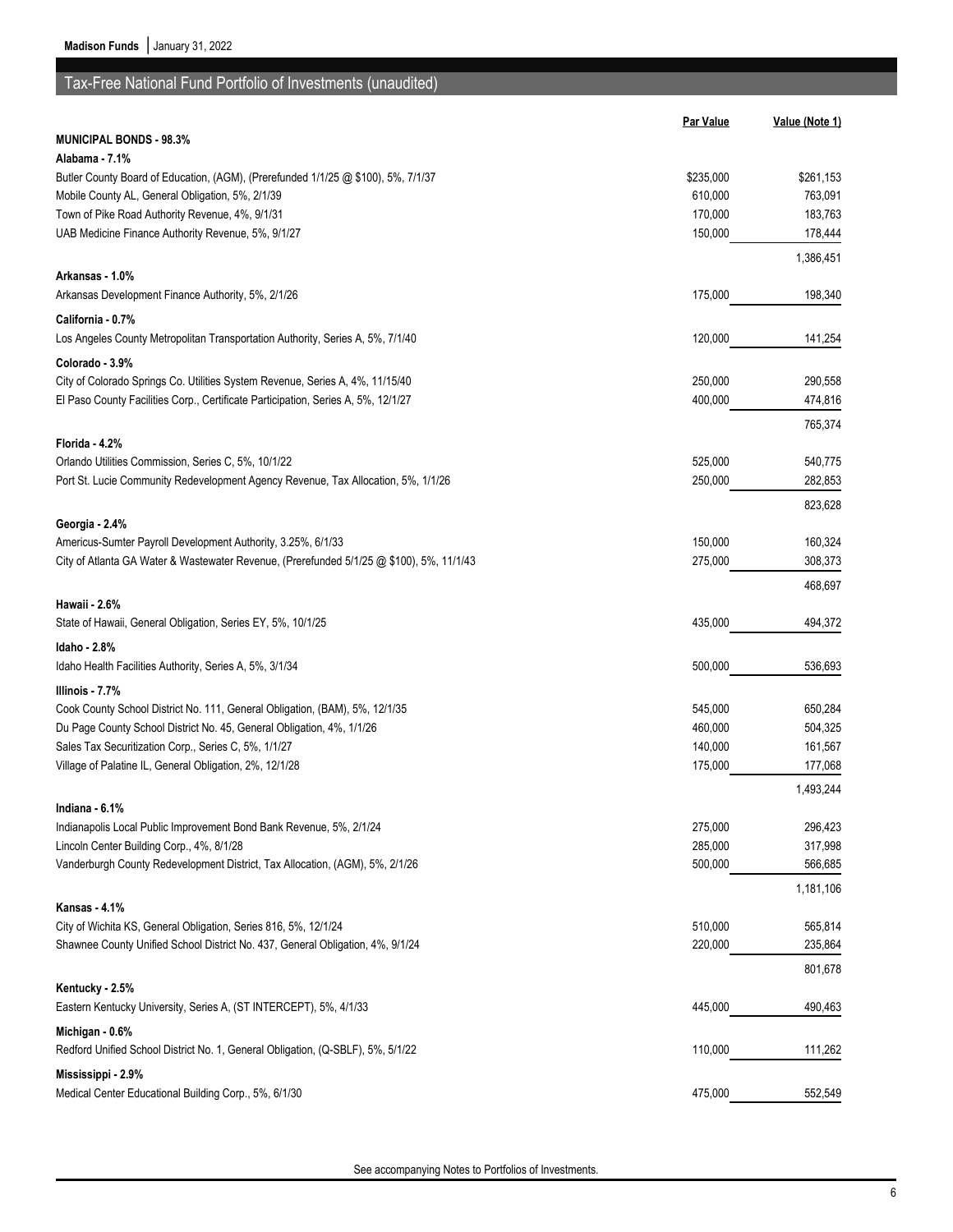| Tax-Free National Fund Portfolio of Investments (unaudited)                                                         |         |           |
|---------------------------------------------------------------------------------------------------------------------|---------|-----------|
|                                                                                                                     |         |           |
| Missouri - 2.3%<br>Springfield School District No. R-12, General Obligation, Series B, (ST AID DIR DEP), 5%, 3/1/25 | 400,000 | 447,353   |
| Montana - 1.7%                                                                                                      |         |           |
| Four Corners County Water & Sewer District, Series A, (AGM), 4%, 7/1/25                                             | 300,000 | 325,321   |
|                                                                                                                     |         |           |
| New Jersey - 6.4%<br>New Jersey Economic Development Authority Revenue, (ST APPROP), 5%, 3/1/26                     | 450,000 | 468,515   |
| New Jersey State Turnpike Authority, Series A, (BHAC-CR, AGM), 5.25%, 1/1/28                                        | 250,000 | 304,880   |
| New Jersey State Turnpike Authority, Series A, (BHAC-CR, AGM), 5.25%, 1/1/29                                        | 250,000 | 310,929   |
| Union County Improvement Authority, Series A, 4%, 2/1/25                                                            | 150,000 | 158,667   |
|                                                                                                                     |         | 1,242,991 |
| New Mexico - 1.1%                                                                                                   |         |           |
| County of Otero NM, (BAM), 4%, 12/1/28                                                                              | 195,000 | 219,579   |
| <b>New York - 4.4%</b>                                                                                              |         |           |
| Brookhaven Local Development Corp., 5%, 11/1/24                                                                     | 110,000 | 121,450   |
| New York State Dormitory Authority, Series 1, (BHAC-CR), 5.5%, 7/1/31                                               | 250,000 | 309,207   |
| Port Authority of New York & New Jersey, (GO of AUTH), 5.375%, 3/1/28                                               | 370,000 | 421,911   |
|                                                                                                                     |         | 852,568   |
| North Carolina - 1.5%                                                                                               |         |           |
| Town of Cary NC Combined Utility Systems Revenue, (Prerefunded 12/1/22 @ \$100), 5%, 12/1/23                        | 285,000 | 295,433   |
| Ohio - 2.8%                                                                                                         |         |           |
| Cleveland-Cuyahoga County Port Authority (A), 5%, 7/1/24                                                            | 500,000 | 543,241   |
| Oklahoma - 4.7%                                                                                                     |         |           |
| Elk City Industrial Authority, 4%, 5/1/30                                                                           | 435,000 | 486,758   |
| Tulsa County Industrial Authority, 3%, 2/1/31                                                                       | 400,000 | 424,437   |
|                                                                                                                     |         | 911,195   |
| Pennsylvania - 3.5%                                                                                                 |         |           |
| Commonwealth Financing Authority Revenue, Series A, 5%, 6/1/35                                                      | 370,000 | 411,811   |
| Waverly Township Municipal Authority, (BAM ST AID WITHHLDG), 4%, 2/15/26                                            | 250,000 | 272,645   |
|                                                                                                                     |         | 684,456   |
| South Carolina - 1.3%                                                                                               |         |           |
| City of Newberry SC Revenue, (AGM), 4%, 4/1/22                                                                      | 240.000 | 241,391   |
| Tennessee - 0.7%                                                                                                    |         |           |
| Town of Decatur TN Water & Sewer Revenue, General Obligation, 3%, 6/1/24                                            | 120,000 | 125,268   |
| Texas - 8.3%                                                                                                        |         |           |
| City of Austin TX, General Obligation, 5%, 9/1/26                                                                   | 550,000 | 623,370   |
| City of Center TX, General Obligation, 3%, 8/15/34                                                                  | 410,000 | 438,726   |
| Harris County Toll Road Authority, 4%, 8/15/38                                                                      | 300,000 | 347,997   |
| San Jacinto River Authority, (BAM), 4%, 10/1/23                                                                     | 200,000 | 209,225   |
|                                                                                                                     |         | 1,619,318 |
| Utah - 1.9%                                                                                                         |         |           |
| Utah Transit Authority, (BHAC-CR, MBIA), 5%, 6/15/35                                                                | 280,000 | 365,194   |
| Virginia 3.0%                                                                                                       |         |           |
| Western Regional Jail Authority, 5%, 12/1/34                                                                        | 250,000 | 290,992   |
| Western Regional Jail Authority, (Prerefunded 12/1/26 @ \$100), 5%, 12/1/34                                         | 250,000 | 292,264   |
|                                                                                                                     |         | 583,256   |
| Washington - 1.1%                                                                                                   | 205,000 |           |
| State of Washington, General Obligation, Series E, 5%, 2/1/29                                                       |         | 220,716   |
| West Virginia - 2.7%                                                                                                |         |           |
| West Virginia Economic Development Authority, Series A, 5%, 7/1/37                                                  | 450,000 | 527,660   |

See accompanying Notes to Portfolios of Investments.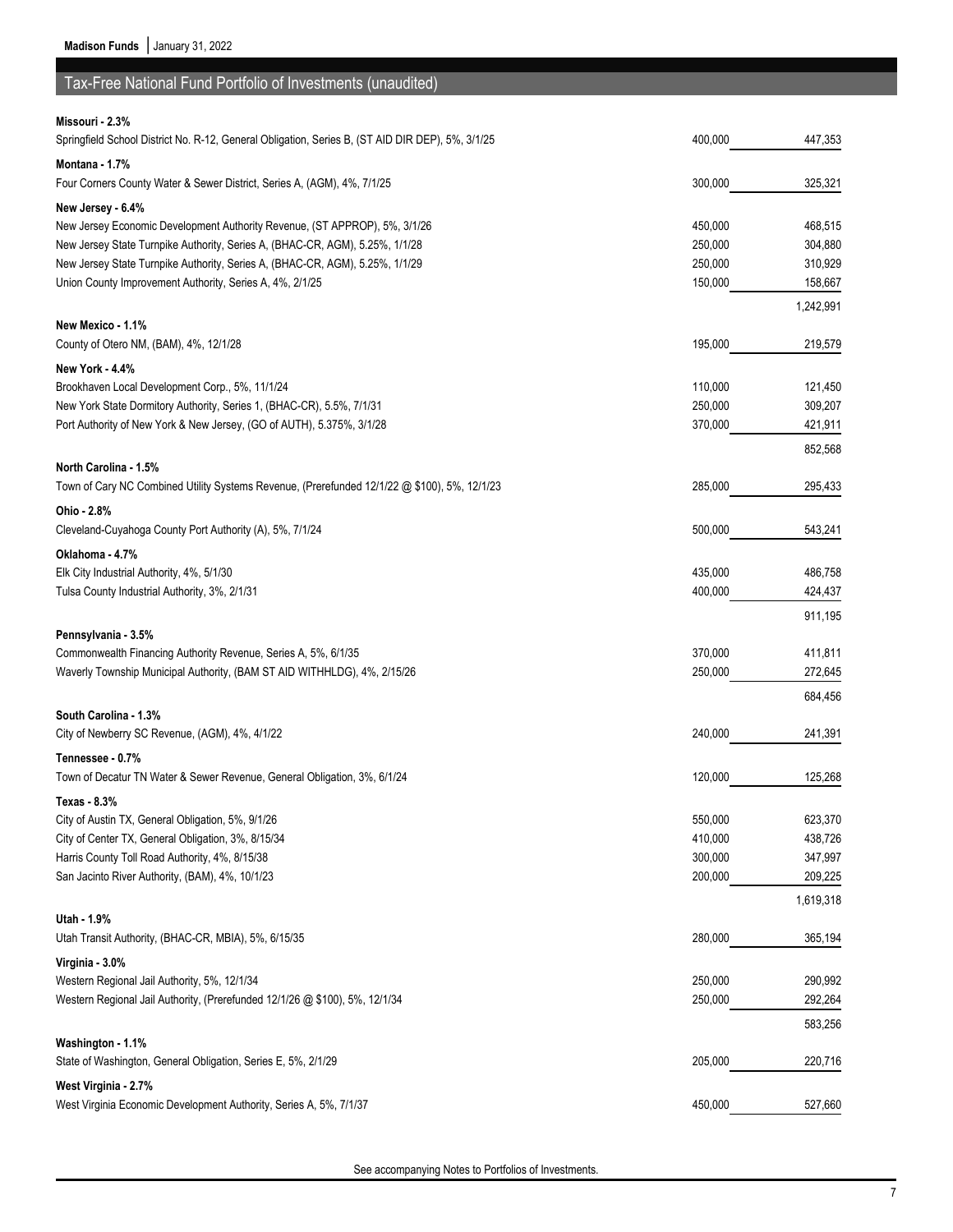## Tax-Free National Fund Portfolio of Investments (unaudited)

| Wisconsin - 2.3%                                                            |         |              |
|-----------------------------------------------------------------------------|---------|--------------|
| Wisconsin Health & Educational Facilities Authority, Series A, 4%, 11/15/35 | 400.000 | 440.676      |
| <b>TOTAL INVESTMENTS - 98.3% (Cost \$18.467.233)</b>                        |         | 19.090.727   |
| <b>NET OTHER ASSETS AND LIABILITIES - 1.7%</b>                              |         | 337.386      |
| TOTAL NET ASSETS - 100.0%                                                   |         | \$19,428,113 |

(A) Restricted. The aggregate cost of such securities is \$527,051. The aggregate value is \$543,241, representing 2.8% of net assets.

| AGM                 | Assured Guaranty Municipal Corp.                        |
|---------------------|---------------------------------------------------------|
| <b>BAM</b>          | Build America Mutual Assurance Co.                      |
| <b>BHAC-CR</b>      | Berkshire Hathaway Assurance Corp - Custodial Receipts. |
| GO of AUTH          | General Obligation of the Authority.                    |
| <b>MBIA</b>         | MBIA Insurance Corp.                                    |
| Q-SBLF              | Qualified School Board Loan Fund.                       |
| ST AID DIR DEP      | State Aid Direct Deposit.                               |
| ST AID WITHHLDG     | State Aid Withholding.                                  |
| <b>ST APPROP</b>    | State Appropriations.                                   |
| <b>ST INTERCEPT</b> | State Intercept.                                        |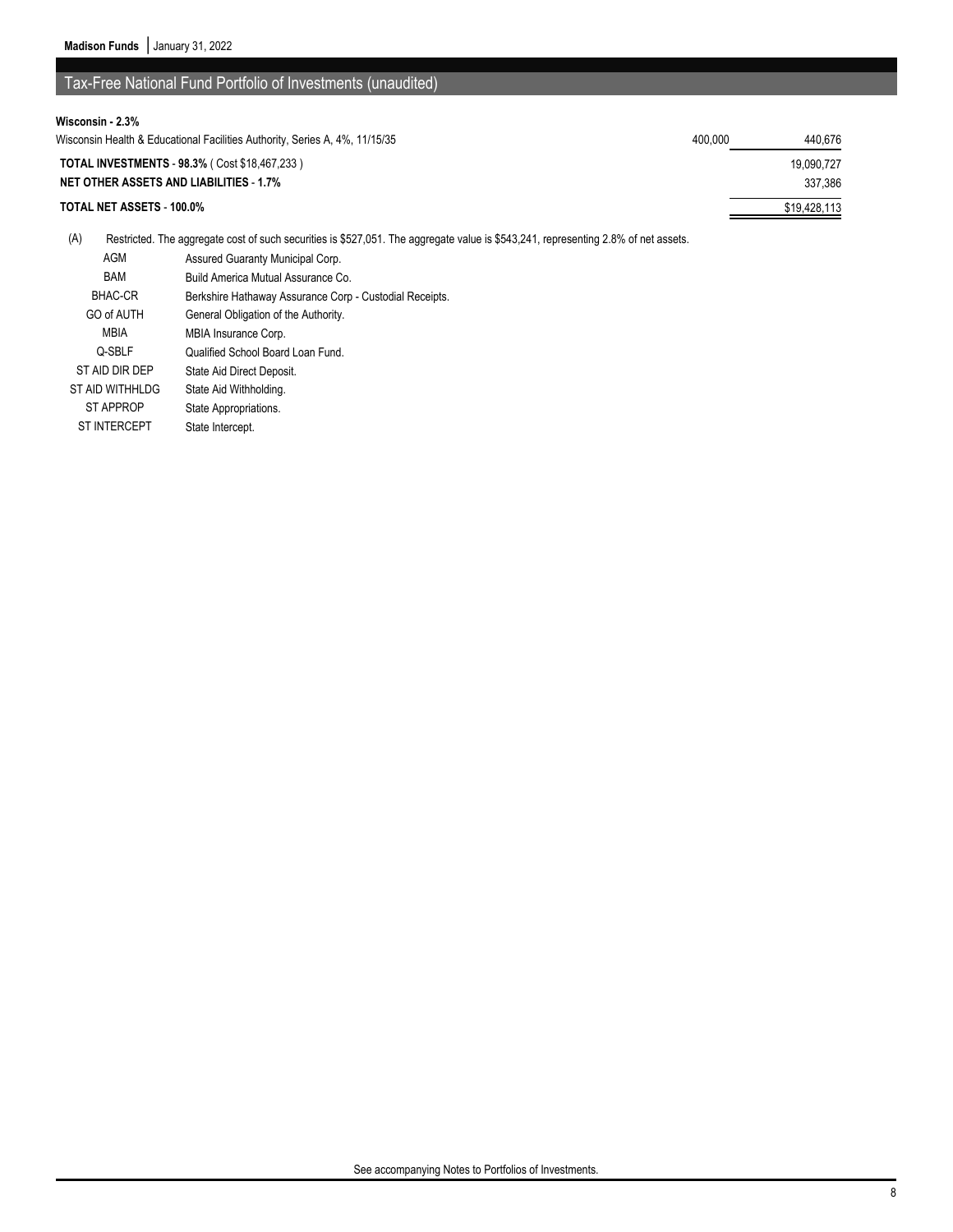# High Quality Bond Fund Portfolio of Investments (unaudited)

|                                                                     | <b>Par Value</b> | Value (Note 1) |
|---------------------------------------------------------------------|------------------|----------------|
| <b>CORPORATE NOTES AND BONDS - 37.0%</b>                            |                  |                |
| <b>Communication Services - 2.7%</b>                                |                  |                |
| Comcast Corp., 3.15%, 3/1/26                                        | \$1,000,000      | \$1,043,133    |
| Walt Disney Co., 3.8%, 3/22/30                                      | 1,500,000        | 1,631,522      |
|                                                                     |                  | 2,674,655      |
| <b>Consumer Discretionary - 4.8%</b>                                |                  |                |
| Costco Wholesale Corp., 1.375%, 6/20/27                             | 1,250,000        | 1,207,166      |
| Cummins, Inc., 1.5%, 9/1/30                                         | 1,000,000        | 922,542        |
| Home Depot, Inc., 2.7%, 4/15/30                                     | 1,500,000        | 1,521,469      |
| NIKE, Inc. (A), 2.75%, 3/27/27                                      | 1,000,000        | 1,035,525      |
|                                                                     |                  |                |
|                                                                     |                  | 4,686,702      |
| <b>Consumer Staples - 5.8%</b><br>Coca-Cola Co. (A), 1%, 3/15/28    | 1,350,000        | 1,263,372      |
|                                                                     |                  |                |
| Hershey Co., 1.7%, 6/1/30                                           | 1,300,000        | 1,234,987      |
| Kimberly-Clark Corp., 1.05%, 9/15/27                                | 1,500,000        | 1,418,127      |
| PepsiCo, Inc., 2.75%, 3/19/30                                       | 1,750,000        | 1,794,539      |
|                                                                     |                  | 5,711,025      |
| Financials - 17.4%                                                  |                  |                |
| Bank of America Corp., (3M USD LIBOR + 0.930%) (B), 2.816%, 7/21/23 | 625,000          | 629,964        |
| Bank of America Corp., (SOFR + 1.010%) (B), 1.197%, 10/24/26        | 1,500,000        | 1,442,434      |
| Bank of New York Mellon Corp. (A), 2.2%, 8/16/23                    | 1,350,000        | 1,368,899      |
| BlackRock, Inc., 3.5%, 3/18/24                                      | 1,000,000        | 1,044,520      |
| Charles Schwab Corp., 0.9%, 3/11/26                                 | 1,250,000        | 1,202,295      |
| Huntington National Bank, 3.55%, 10/6/23                            | 1,250,000        | 1,292,211      |
| JPMorgan Chase & Co., (3M USD LIBOR + 1.155%) (B), 3.22%, 3/1/25    | 1,500,000        | 1,540,195      |
| Mastercard, Inc., 3.3%, 3/26/27                                     | 1,000,000        | 1,058,249      |
| PNC Financial Services Group, Inc., 3.3%, 3/8/22                    | 1,350,000        | 1,350,509      |
| Public Storage, 1.95%, 11/9/28                                      | 1,000,000        | 969,710        |
| State Street Corp., (SOFR + 0.940%) (B), 2.354%, 11/1/25            | 1,500,000        | 1,524,700      |
| Truist Financial Corp., 2.85%, 10/26/24                             | 1,250,000        | 1,288,599      |
| Truist Financial Corp. (A), 1.95%, 6/5/30                           | 1,000,000        | 953,684        |
| Wells Fargo & Co., (SOFR + 1.087%) (B), 2.406%, 10/30/25            | 1,450,000        | 1,458,892      |
|                                                                     |                  | 17,124,861     |
| Health Care - 1.2%                                                  |                  |                |
| UnitedHealth Group, Inc. (A), 2.875%, 3/15/23                       | 1,200,000        | 1,223,820      |
| Industrials - 1.0%                                                  |                  |                |
| Emerson Electric Co., 2%, 12/21/28                                  | 1,000,000        | 974,441        |
| Information Technology - 3.6%                                       |                  |                |
| Apple, Inc., 2.4%, 5/3/23                                           | 1,000,000        | 1,016,106      |
| salesforce.com, Inc., 3.25%, 4/11/23                                | 1,300,000        | 1,331,745      |
| Texas Instruments, Inc., 1.375%, 3/12/25                            | 1,250,000        | 1,237,469      |
|                                                                     |                  | 3,585,320      |
| Utilities - 0.5%                                                    |                  |                |
| National Rural Utilities Cooperative Finance Corp., 1%, 6/15/26     | 500,000          | 479,140        |
| <b>Total Corporate Notes and Bonds</b><br>(Cost \$36,930,677)       |                  | 36,459,964     |
| <b>U.S. GOVERNMENT AND AGENCY OBLIGATIONS - 60.2%</b>               |                  |                |
| Fannie Mae - 10.0%                                                  |                  |                |
| 1.875%, 4/5/22                                                      | \$2,000,000      | 2,006,109      |
| 0.500%, 11/7/25                                                     | 2,250,000        | 2,166,437      |
|                                                                     |                  |                |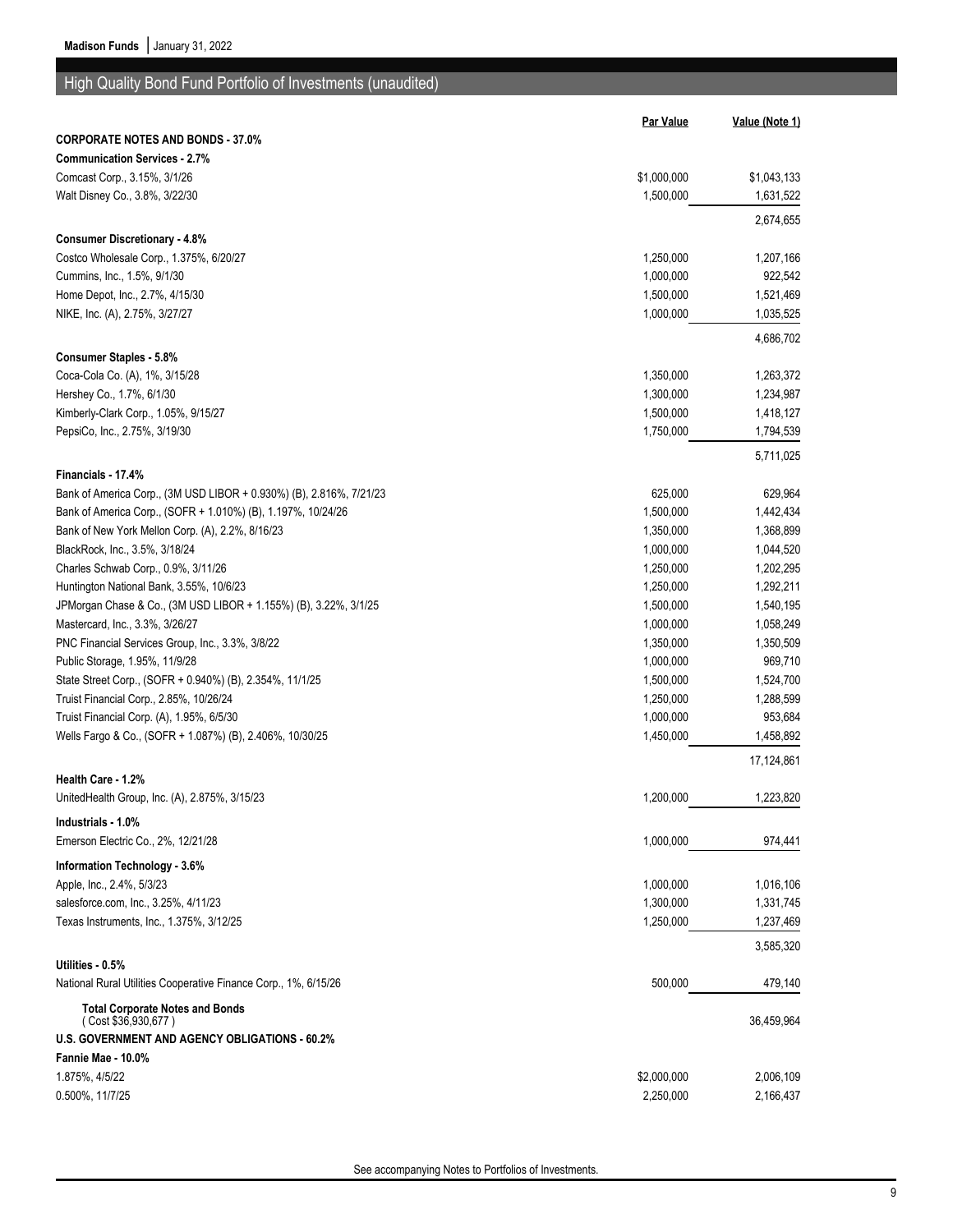## High Quality Bond Fund Portfolio of Investments (unaudited)

| 2.125%, 4/24/26                                                                            | 3,125,000     | 3,200,807    |
|--------------------------------------------------------------------------------------------|---------------|--------------|
| 0.750%, 10/8/27                                                                            | 2,600,000     | 2,458,691    |
|                                                                                            |               | 9,832,044    |
| Freddie Mac - 5.5%                                                                         |               |              |
| 0.375%, 4/20/23                                                                            | 3,000,000     | 2,980,771    |
| 0.375%, 7/21/25                                                                            | 2,500,000     | 2,408,602    |
|                                                                                            |               | 5,389,373    |
| U.S. Treasury Notes - 44.7%                                                                |               |              |
| 1.875%, 7/31/22                                                                            | 500,000       | 503,496      |
| 0.125%, 11/30/22                                                                           | 1,000,000     | 995,313      |
| 1.750%, 5/15/23                                                                            | 2,500,000     | 2,526,367    |
| 1.625%, 5/31/23                                                                            | 2,500,000     | 2,522,852    |
| 2.500%, 8/15/23                                                                            | 2,500,000     | 2,556,348    |
| 0.125%, 10/15/23                                                                           | 750,000       | 737,871      |
| 2.750%, 11/15/23                                                                           | 2,000,000     | 2,058,125    |
| 2.125%, 2/29/24                                                                            | 2,000,000     | 2,038,672    |
| 2.375%, 8/15/24                                                                            | 2,500,000     | 2,567,676    |
| 1.250%, 8/31/24                                                                            | 1,500,000     | 1,498,125    |
| 0.375%, 9/15/24                                                                            | 2,000,000     | 1,952,344    |
| 2.250%, 11/15/24                                                                           | 2,500,000     | 2,562,207    |
| 2.125%, 5/15/25                                                                            | 2,500,000     | 2,555,566    |
| 0.250%, 10/31/25                                                                           | 2,500,000     | 2,385,840    |
| 0.375%, 1/31/26                                                                            | 2,500,000     | 2,386,426    |
| 1.625%, 5/15/26                                                                            | 2,250,000     | 2,254,834    |
| 1.500%, 8/15/26                                                                            | 2,500,000     | 2,489,941    |
| 0.625%, 3/31/27                                                                            | 2,475,000     | 2,352,507    |
| 2.375%, 5/15/27                                                                            | 2,475,000     | 2,567,329    |
| 2.250%, 11/15/27                                                                           | 2,250,000     | 2,319,521    |
| 1.375%, 11/15/31                                                                           | 2,250,000     | 2,168,437    |
|                                                                                            |               | 43,999,797   |
| <b>Total U.S. Government and Agency Obligations</b>                                        |               |              |
| (Cost \$59,968,972)                                                                        |               | 59,221,214   |
|                                                                                            | <b>Shares</b> |              |
| <b>SHORT-TERM INVESTMENTS - 2.6%</b>                                                       |               |              |
| State Street Institutional U.S. Government Money Market Fund, 0.03%, Premier Class (C)     | 2,339,008     | 2,339,008    |
| State Street Navigator Securities Lending Government Money Market Portfolio, 0.04% (C) (D) | 190,502       | 190,502      |
| <b>Total Short-Term Investments</b><br>(Cost \$2,529,510)                                  |               | 2,529,510    |
| TOTAL INVESTMENTS - 99.8% (Cost \$99,429,159)                                              |               | 98,210,688   |
| <b>NET OTHER ASSETS AND LIABILITIES - 0.2%</b>                                             |               | 217,988      |
| TOTAL NET ASSETS - 100.0%                                                                  |               | \$98,428,676 |
|                                                                                            |               |              |

(A) All or a portion of these securities, with an aggregate fair value of \$186,500, are on loan as part of a securities lending program. See footnote (D) and Note 4 for details on the securities lending program.

(B) Floating rate or variable rate note. Rate shown is as of January 31, 2022.

(C) 7-day yield.

(D) Represents investments of cash collateral received in connection with securities lending.

LIBOR London Interbank Offered Rate.

SOFR Secured Overnight Financing Rate.

USD United States Dollar.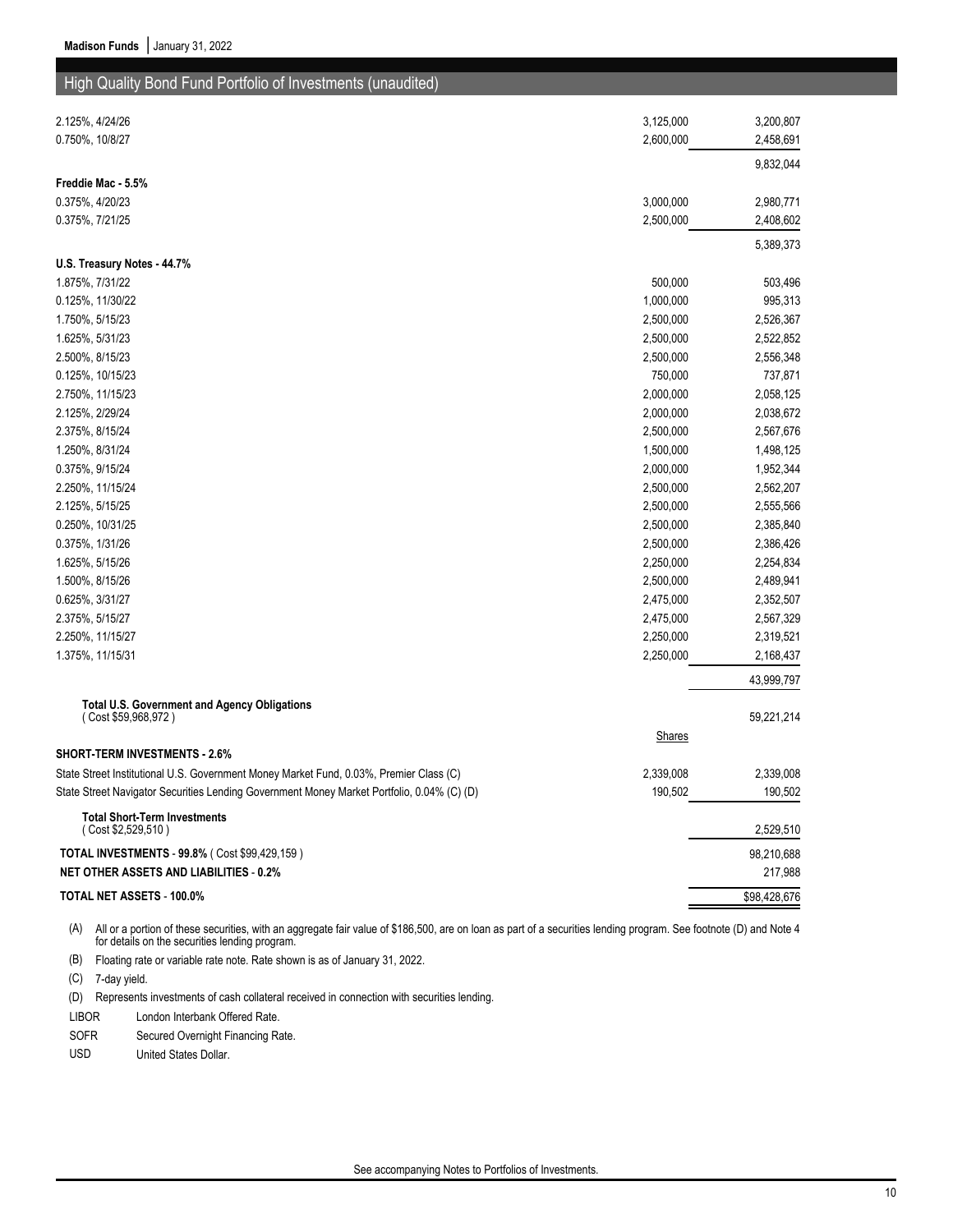|                                                                                                       | <b>Par Value</b> | Value (Note 1) |
|-------------------------------------------------------------------------------------------------------|------------------|----------------|
| <b>ASSET BACKED SECURITIES - 5.7%</b>                                                                 |                  |                |
| CCG Receivables Trust, Series 2020-1, Class A2 (A), 0.54%, 12/14/27                                   | \$445,214        | \$443,672      |
| Chesapeake Funding II LLC, Series 2018-3A, Class B (A), 3.62%, 1/15/31                                | 100,000          | 100,764        |
| Chesapeake Funding II LLC, Series 2020-1A, Class A1 (A), 0.87%, 8/16/32                               | 120,699          | 120,511        |
| CNH Equipment Trust, Series 2019-A, Class A4, 3.22%, 1/15/26                                          | 385,000          | 392,662        |
| Dell Equipment Finance Trust, Series 2020-2, Class A2 (A), 0.47%, 10/24/22                            | 195,130          | 195,090        |
| Dell Equipment Finance Trust, Series 2019-2, Class A3 (A), 1.91%, 10/22/24                            | 250,434          | 251,260        |
| Donlen Fleet Lease Funding LLC, Series 2021-2, Class A2 (A), 0.56%, 12/11/34                          | 674,680          | 670,179        |
| Enterprise Fleet Financing LLC, Series 2019-3, Class A2 (A), 2.06%, 5/20/25                           | 187,662          | 188,815        |
| GM Financial Consumer Automobile Receivables Trust, Series 2019-2, Class B, 2.87%, 10/16/24           | 500,000          | 507,631        |
| GM Financial Consumer Automobile Receivables Trust, Series 2020-2, Class B, 2.54%, 8/18/25            | 1,000,000        | 1,017,349      |
| JPMorgan Chase Bank NA, Series 2020-1, Class B (A), 0.991%, 1/25/28                                   | 534,928          | 534,003        |
| JPMorgan Chase Bank NA, Series 2020-2, Class B (A), 0.84%, 2/25/28                                    | 806,015          | 802,494        |
| JPMorgan Chase Bank NA, Series 2021-1, Class B (A), 0.875%, 9/25/28                                   | 697,115          | 692,501        |
| JPMorgan Chase Bank NA, Series 2021-2, Class B (A), 0.889%, 12/26/28                                  | 610,320          | 605,494        |
| JPMorgan Chase Bank NA, Series 2021-3, Class C (A), 0.86%, 2/26/29                                    | 676,453          | 669,472        |
| LAD Auto Receivables Trust, Series 2021-1A, Class A (A), 1.3%, 8/17/26                                | 646,179          | 642,524        |
| Santander Consumer Auto Receivables Trust, Series 2020-BA, Class A3 (A), 0.46%, 8/15/24               | 659,608          | 659,340        |
| Santander Revolving Auto Loan Trust, Series 2019-A, Class C (A), 3%, 1/26/32                          | 500,000          | 509,996        |
| Synchrony Credit Card Master Note Trust, Series 2018-2, Class C, 3.87%, 5/15/26                       | 850,000          | 872,077        |
| Verizon Owner Trust, Series 2020-A, Class B, 1.98%, 7/22/24                                           | 350,000          | 353,068        |
| Wheels SPV LLC, Series 2019-1A, Class A3 (A), 2.35%, 5/22/28                                          | 300,000          | 302,749        |
| <b>Total Asset Backed Securities</b><br>(Cost \$10,621,659)                                           |                  | 10,531,651     |
| <b>COLLATERALIZED MORTGAGE OBLIGATIONS - 7.6%</b>                                                     |                  |                |
| Bunker Hill Loan Depositary Trust, Series 2019-2, Class A1 (A) (B), 2.879%, 7/25/49                   | 211,460          | 211,747        |
| Bunker Hill Loan Depositary Trust, Series 2020-1, Class A1 (A) (C) (D), 1.724%, 2/25/55               | 219,301          | 219,310        |
| CIM Trust, Series 2021-J2, Class A4 (A) (C), 2.5%, 4/25/51                                            | 587,933          | 584,897        |
| Fannie Mae REMICS, Series 2015-12, Class NI, IO, 3.5%, 3/25/30                                        | 739,432          | 66,292         |
| Fannie Mae REMICS, Series 2011-31, Class DB, 3.5%, 4/25/31                                            | 384,953          | 403,379        |
| Fannie Mae REMICS, Series 2011-36, Class QB, 4%, 5/25/31                                              | 493,820          | 525,278        |
| Fannie Mae REMICS, Series 2001-73, Class GZ, 6%, 12/25/31                                             | 119,090          | 131,175        |
| Fannie Mae REMICS, Series 2005-79, Class LT, 5.5%, 9/25/35                                            | 95,952           | 108,327        |
| Fannie Mae REMICS, Series 2020-44, Class TI, IO, 5.5%, 12/25/35                                       | 3,126,635        | 550,303        |
| Fannie Mae REMICS, Series 2016-21, Class BA, 3%, 3/25/42                                              | 97,448           | 98,130         |
| Flagstar Mortgage Trust, Series 2021-9INV, Class A1 (A) (C) (D), 2.5%, 9/25/41                        | 660,287          | 660,287        |
| Freddie Mac REMICS, Series 4066, Class DI, IO, 3%, 6/15/27                                            | 847,089          | 42,823         |
| Freddie Mac STACR REMIC Trust, Series 2021-DNA3, Class M1, (SOFR30A + 0.750%) (A) (D), 0.8%, 10/25/33 | 855,819          | 855,818        |
| Freddie Mac STACR REMIC Trust, Series 2021-DNA5, Class M1, (SOFR30A + 0.650%) (A) (D), 0.7%, 1/25/34  | 235,139          | 235,080        |
| GCAT Trust, Series 2021-NQM1, Class A1 (A) (C) (D), 0.874%, 1/25/66                                   | 1,217,346        | 1,200,354      |
| Government National Mortgage Association, Series 2015-53, Class IL, IO, 3%, 9/20/44                   | 119,911          | 2,341          |
| GS Mortgage-Backed Securities Corp. Trust, Series 2020-PJ6, Class A2 (A) (C) (D), 2.5%, 5/25/51       | 577,265          | 565,713        |
| JPMorgan Mortgage Trust, Series 2019-5, Class A3 (A) (C) (D), 4%, 11/25/49                            | 49,997           | 50,225         |
| JPMorgan Mortgage Trust, Series 2019-7, Class A3 (A) (C) (D), 3.398%, 2/25/50                         | 132,047          | 132,808        |
| JPMorgan Mortgage Trust, Series 2021-1, Class A3 (A) (C) (D), 2.5%, 6/25/51                           | 755,476          | 738,998        |
| JPMorgan Mortgage Trust, Series 2021-3, Class A3 (A) (C) (D), 2.5%, 7/1/51                            | 973,341          | 951,137        |
| JPMorgan Mortgage Trust, Series 2021-6, Class A4 (A) (C) (D), 2.5%, 10/25/51                          | 870,206          | 865,857        |
| JPMorgan Mortgage Trust, Series 2021-14, Class A4 (A) (C), 2.5%, 5/25/52                              | 975,076          | 970,202        |
| JPMorgan Wealth Management, Series 2020-ATR1, Class A3 (A) (C) (D), 3%, 2/25/50                       | 168,902          | 170,115        |
| PSMC Trust, Series 2019-2, Class A1 (A) (C) (D), 3.5%, 10/25/49                                       | 26,937           | 26,992         |
| PSMC Trust, Series 2020-2, Class A2 (A) (C) (D), 3%, 5/25/50                                          | 170,707          | 170,732        |
| PSMC Trust, Series 2021-1, Class A11 (A) (C) (D), 2.5%, 3/25/51                                       | 1,020,726        | 1,013,916      |
| RCKT Mortgage Trust, Series 2021-6, Class A5 (A) (C), 2.5%, 12/25/51                                  | 731,466          | 726,931        |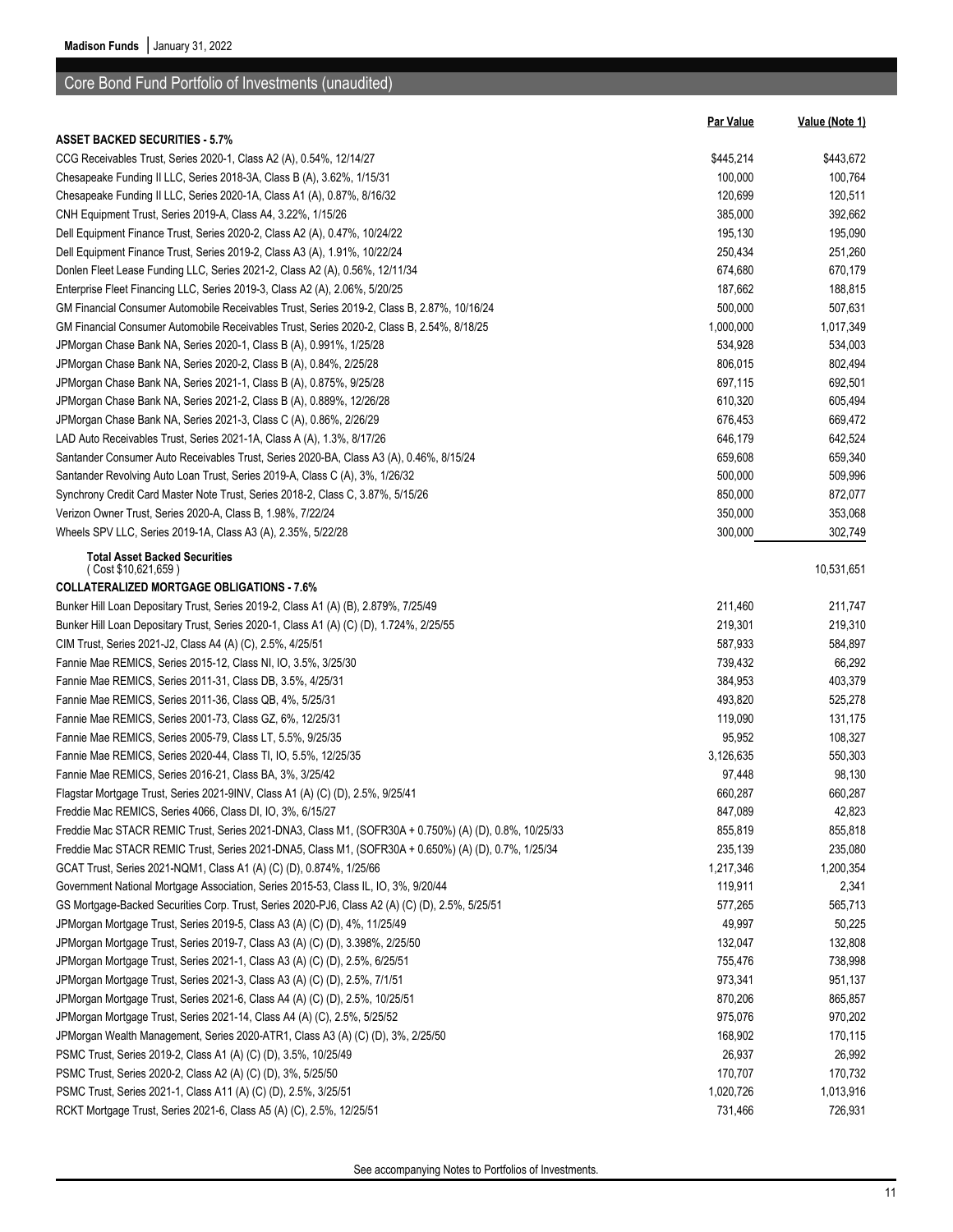| Core Bond Fund Portfolio of Investments (unaudited)                                                        |                    |                    |
|------------------------------------------------------------------------------------------------------------|--------------------|--------------------|
| RCKT Mortgage Trust (A), 2.5%, 1/25/52                                                                     | 500,000            | 496,250            |
| Sequoia Mortgage Trust, Series 2013-7, Class A2 (C) (D), 3%, 6/25/43                                       | 362,801            | 360,206            |
| Towd Point HE Trust, Series 2021-HE1, Class A1 (A) (C) (D), 0.918%, 2/25/63                                | 271,727            | 269,807            |
| Wells Fargo Mortgage-Backed Securities Trust, Series 2019-2, Class A1 (A) (C) (D), 4%, 4/25/49             | 24,737             | 24,709             |
| Wells Fargo Mortgage-Backed Securities Trust, Series 2021-INV2, Class A2 (A) (C), 2.5%, 9/25/51            | 722,409            | 707,735            |
| <b>Total Collateralized Mortgage Obligations</b>                                                           |                    |                    |
| (Cost \$14,669,726)                                                                                        |                    | 14, 137, 874       |
| <b>COMMERCIAL MORTGAGE-BACKED SECURITIES - 2.9%</b>                                                        |                    |                    |
| Fannie Mae-Aces, Series 2017-M15, Class ATS2 (C) (D), 3.14%, 11/25/27                                      | 866,858            | 898,426            |
| FHLMC Multifamily Structured Pass Through Certificates, Series KJ17, Class A2, 2.982%, 11/25/25            | 307,052            | 317,394            |
| FHLMC Multifamily Structured Pass Through Certificates, Series K058, Class A2, 2.653%, 8/25/26             | 1,000,000          | 1,036,414          |
| FHLMC Multifamily Structured Pass Through Certificates, Series K059, Class X1, IO (C) (D), 0.308%, 9/25/26 | 15,368,316         | 190,959            |
| FHLMC Multifamily Structured Pass Through Certificates, Series K066, Class A2, 3.117%, 6/25/27             | 1,000,000          | 1,062,530          |
| FREMF Mortgage Trust, Series 2013-K33, Class B (A) (C) (D), 3.496%, 8/25/46                                | 900,000            | 924,922            |
| FREMF Mortgage Trust, Series 2015-K721, Class B (A) (C) (D), 3.577%, 11/25/47                              | 850,000            | 860,317            |
| GSAMP Trust, Series 2006-S5, Class M5 (C), 7.488%, 9/25/36                                                 | 772,000            |                    |
| <b>Total Commercial Mortgage-Backed Securities</b>                                                         |                    |                    |
| (Cost \$5,183,716)<br><b>CORPORATE NOTES AND BONDS - 33.0%</b>                                             |                    | 5,290,962          |
| <b>Communication Services - 2.9%</b>                                                                       |                    |                    |
| AT&T, Inc., 2.25%, 2/1/32                                                                                  | 500,000            | 466,940            |
| AT&T, Inc., 4.75%, 5/15/46                                                                                 | 500,000            | 572,704            |
| CCO Holdings LLC / CCO Holdings Capital Corp. (A), 4.75%, 3/1/30                                           | 250,000            | 247,500            |
| Charter Communications Operating LLC / Charter Communications Operating Capital Corp., 4.464%, 7/23/22     | 500,000            | 505,566            |
| Diamond Sports Group LLC / Diamond Sports Finance Co. (A), 5.375%, 8/15/26                                 | 100,000            | 46,000             |
| Discovery Communications LLC, 5%, 9/20/37                                                                  | 500,000            | 565,535            |
| eBay, Inc., 1.9%, 3/11/25                                                                                  | 325,000            | 323,901            |
| Expedia Group, Inc., 3.25%, 2/15/30                                                                        | 500,000            | 496,627            |
| Hughes Satellite Systems Corp., 5.25%, 8/1/26                                                              | 200,000            | 213,000            |
| Lumen Technologies, Inc. (A), 4.5%, 1/15/29                                                                | 125,000            | 114,547            |
| T-Mobile USA, Inc., 2.625%, 4/15/26                                                                        | 325,000            | 318,282            |
| VeriSign, Inc., 2.7%, 6/15/31                                                                              | 500,000            | 482,350            |
| Verizon Communications, Inc., 4.4%, 11/1/34                                                                | 500,000            | 560,345            |
| Verizon Communications, Inc., 3.4%, 3/22/41                                                                | 500,000            | 495,557            |
|                                                                                                            |                    | 5,408,854          |
| <b>Consumer Discretionary - 2.6%</b>                                                                       |                    |                    |
| 7-Eleven, Inc. (A), 1.8%, 2/10/31                                                                          | 400,000            | 367,235            |
| 7-Eleven, Inc. (A), 2.5%, 2/10/41                                                                          | 250,000            | 217,792            |
| Advance Auto Parts, Inc., 1.75%, 10/1/27                                                                   | 250,000            | 238,122            |
| American Airlines, Inc. / AAdvantage Loyalty IP Ltd. (A), 5.5%, 4/20/26                                    | 300,000            | 306,250            |
| Delta Air Lines, Inc., 7.375%, 1/15/26                                                                     | 111,000            | 126,224            |
| Hilton Domestic Operating Co., Inc. (A), 5.375%, 5/1/25                                                    | 250,000            | 256,092            |
| Home Depot, Inc., 3.35%, 4/15/50                                                                           | 250,000            | 254,642            |
| Lowe's Cos., Inc., 3%, 10/15/50                                                                            | 500,000            | 456,833            |
| McDonald's Corp., 2.125%, 3/1/30                                                                           | 250,000            | 242,443            |
| Picasso Finance Sub, Inc. (A), 6.125%, 6/15/25                                                             | 225,000            | 233,208            |
| QVC, Inc., 4.75%, 2/15/27                                                                                  | 250,000            | 237,768            |
| Scientific Games International, Inc. (A), 5%, 10/15/25                                                     | 275,000            | 280,699            |
| Southwest Airlines Co., 5.25%, 5/4/25                                                                      | 350,000            | 381,930            |
| Southwest Airlines Co., 5.125%, 6/15/27                                                                    | 500,000            | 558,402<br>499,174 |
| Tractor Supply Co., 1.75%, 11/1/30<br>Vail Resorts, Inc. (A), 6.25%, 5/15/25                               | 550,000<br>250,000 | 259,311            |
|                                                                                                            |                    |                    |
|                                                                                                            |                    | 4,916,125          |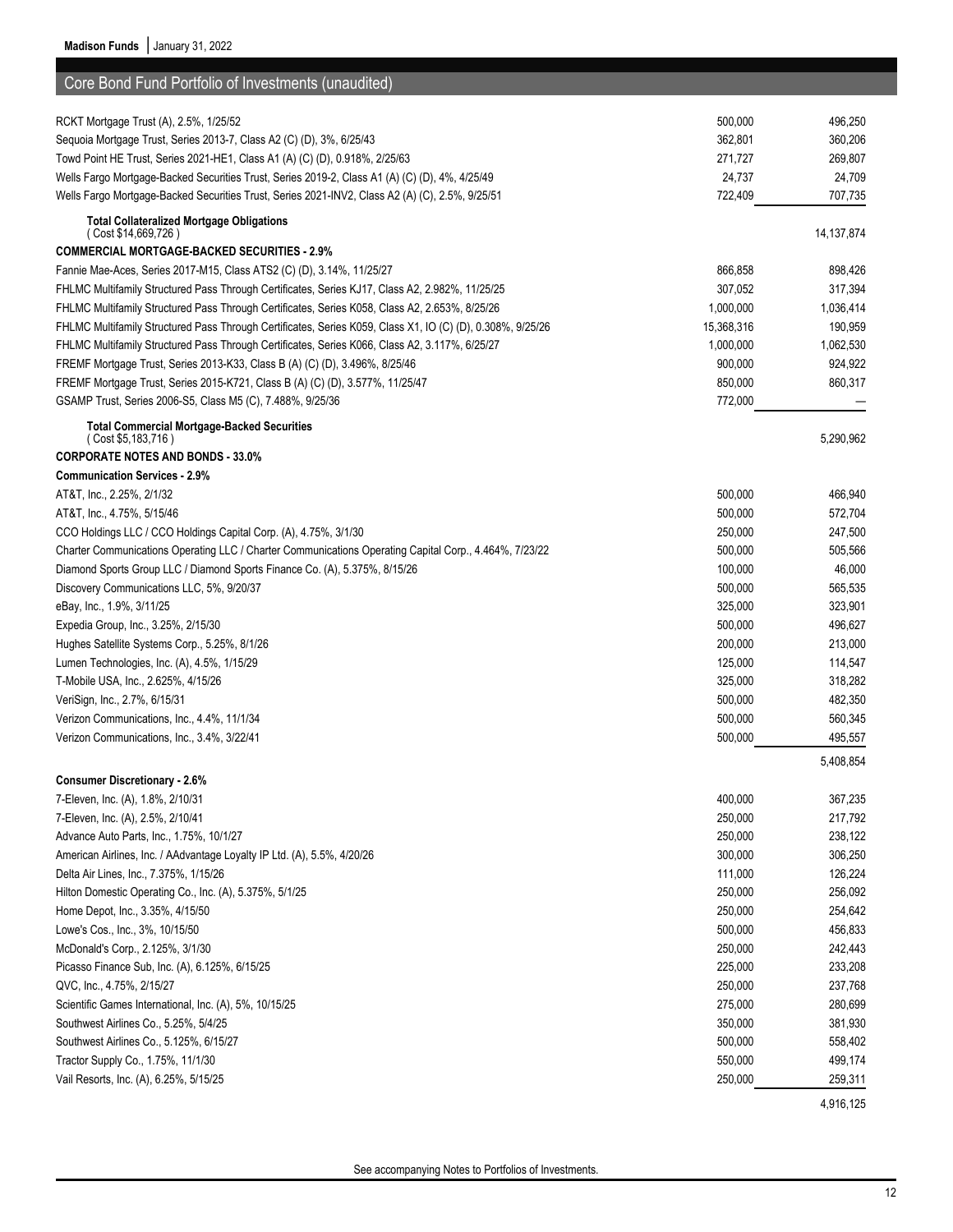| <b>Consumer Staples - 1.6%</b>                                                      |         |           |
|-------------------------------------------------------------------------------------|---------|-----------|
| Bunge Ltd. Finance Corp., 1.63%, 8/17/25                                            | 500,000 | 490,634   |
| Conagra Brands, Inc., 0.5%, 8/11/23                                                 | 600,000 | 591,016   |
| General Mills, Inc., 2.875%, 4/15/30                                                | 200,000 | 202,772   |
| Hormel Foods Corp., 1.8%, 6/11/30                                                   | 200,000 | 190,334   |
| Keurig Dr Pepper, Inc., 3.8%, 5/1/50                                                | 300,000 | 310,268   |
| Mars, Inc. (A), 3.875%, 4/1/39                                                      | 400,000 | 442,221   |
| Mars, Inc. (A), 2.375%, 7/16/40                                                     | 350,000 | 315,326   |
| Performance Food Group, Inc. (A), 5.5%, 10/15/27                                    | 225,000 | 228,614   |
| Sysco Corp., 5.95%, 4/1/30                                                          | 199,000 | 241,589   |
|                                                                                     |         | 3,012,774 |
| Energy - 4.1%                                                                       |         |           |
| Berry Petroleum Co. LLC (A), 7%, 2/15/26                                            | 150,000 | 150,372   |
| Boardwalk Pipelines LP, 4.45%, 7/15/27                                              | 400,000 | 428,433   |
| Eastern Gas Transmission & Storage, Inc. (A), 3%, 11/15/29                          | 350,000 | 353,361   |
| Energy Transfer LP, 5.25%, 4/15/29                                                  | 375,000 | 416,892   |
| EnLink Midstream Partners LP, 5.45%, 6/1/47                                         | 400,000 | 356,000   |
| Enterprise Products Operating LLC, 3.75%, 2/15/25                                   | 500,000 | 523,732   |
| Kinder Morgan, Inc., 5.55%, 6/1/45                                                  | 400,000 | 476,708   |
| Marathon Petroleum Corp., 4.7%, 5/1/25                                              | 275,000 | 295,605   |
| Marathon Petroleum Corp., 3.8%, 4/1/28                                              | 600,000 | 629,354   |
| MPLX LP, 4.8%, 2/15/29                                                              | 250,000 | 277,472   |
| MPLX LP, 2.65%, 8/15/30                                                             | 350,000 | 337,868   |
| Occidental Petroleum Corp., 3.5%, 8/15/29                                           | 500,000 | 492,500   |
| Occidental Petroleum Corp., 4.4%, 8/15/49                                           | 250,000 | 237,500   |
| ONEOK, Inc., 5.85%, 1/15/26                                                         | 150,000 | 169,020   |
| Phillips 66, 0.9%, 2/15/24                                                          | 500,000 | 493,631   |
| Phillips 66, 2.15%, 12/15/30                                                        | 500,000 | 467,276   |
| Pioneer Natural Resources Co., 2.15%, 1/15/31                                       | 375,000 | 351,297   |
| Sabine Pass Liquefaction LLC, 4.5%, 5/15/30                                         | 250,000 | 274,160   |
| Sunoco LP / Sunoco Finance Corp., 6%, 4/15/27                                       | 200,000 | 206,380   |
| Valero Energy Corp., 6.625%, 6/15/37                                                | 500,000 | 645,508   |
|                                                                                     |         | 7,583,069 |
| Financials - 10.9%                                                                  |         |           |
| Air Lease Corp., 2.875%, 1/15/26                                                    | 500,000 | 503,037   |
| Air Lease Corp., 1.875%, 8/15/26                                                    | 250,000 | 239,586   |
| Alliance Data Systems Corp. (A) (E), 4.75%, 12/15/24                                | 500,000 | 506,250   |
| Ally Financial, Inc., (5 year CMT + 3.868%) (D), 4.7%, 5/15/26                      | 250,000 | 247,163   |
| American International Group, Inc., 4.75%, 4/1/48                                   | 500,000 | 606,166   |
| Athene Global Funding (A), 1.45%, 1/8/26                                            | 500,000 | 483,340   |
| Bank of America Corp., (SOFR + 0.910%) (D), 1.658%, 3/11/27                         | 400,000 | 388,244   |
| Bank of America Corp., (SOFR + 1.370%) (D), 1.922%, 10/24/31                        | 250,000 | 231,654   |
| Bank of New York Mellon Corp., Series I, (5 year CMT + 2.630%) (D), 3.75%, 12/20/26 | 400,000 | 388,000   |
| Belrose Funding Trust (A), 2.33%, 8/15/30                                           | 350,000 | 332,135   |
| BlackRock, Inc., 2.1%, 2/25/32                                                      | 350,000 | 333,377   |
| Capital One Financial Corp., 3.3%, 10/30/24                                         | 350,000 | 362,580   |
| Capital One Financial Corp., (5 year CMT + 3.157%) (D) (F), 3.95%, 9/1/26           | 750,000 | 733,125   |
| Cboe Global Markets, Inc., 3.65%, 1/12/27                                           | 445,000 | 475,744   |
| Charles Schwab Corp., (10 year CMT + 3.079%) (D), 4%, 12/1/30                       | 550,000 | 538,874   |
| Credit Acceptance Corp. (A), 5.125%, 12/31/24                                       | 155,000 | 156,550   |
| Empower Finance LP (A), 3.075%, 9/17/51                                             | 350,000 | 333,772   |
| Fifth Third Bancorp, 2.55%, 5/5/27                                                  | 350,000 | 354,004   |
| Five Corners Funding Trust II (A), 2.85%, 5/15/30                                   | 250,000 | 252,002   |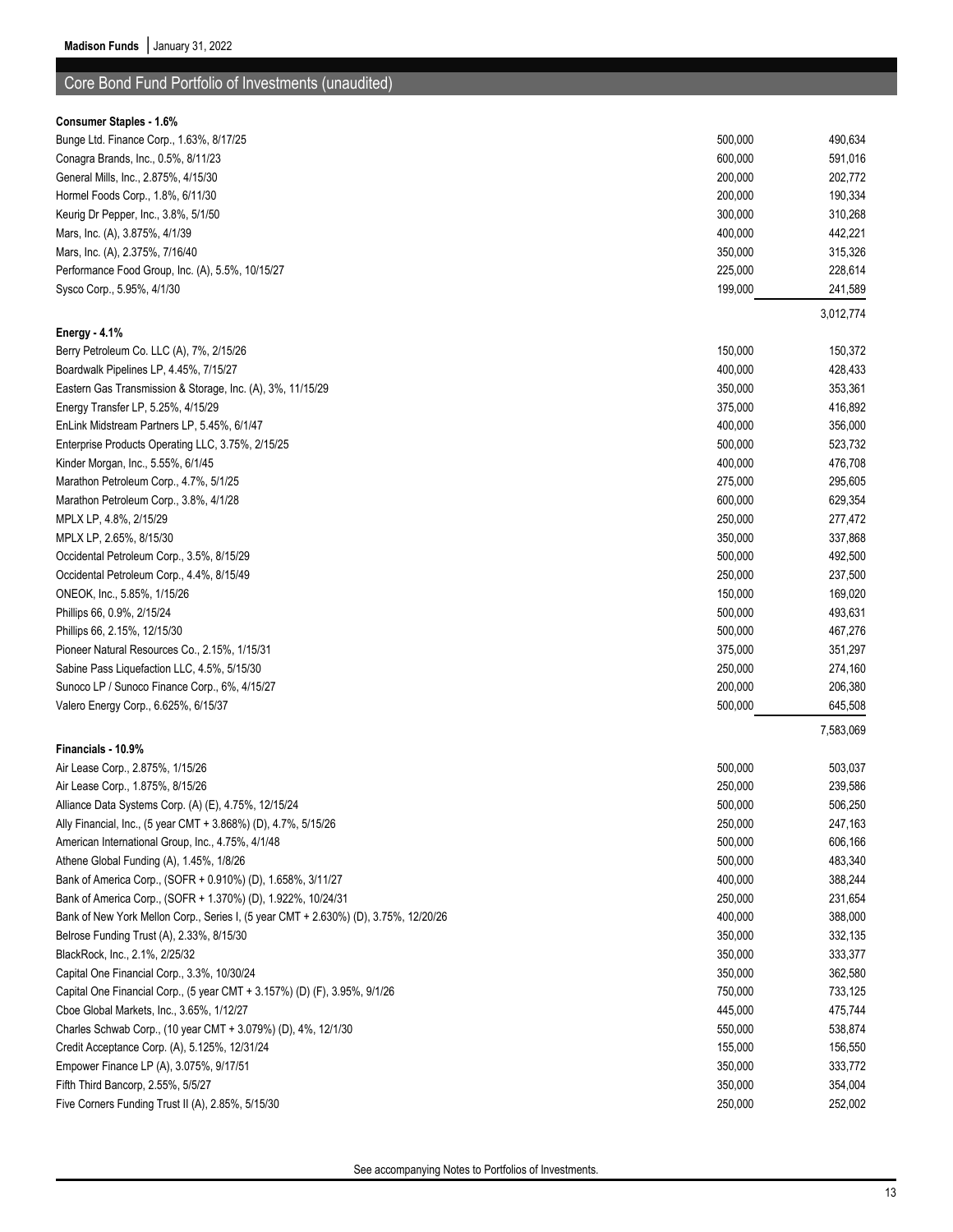| GLP Capital LP / GLP Financing, Inc., 3.25%, 1/15/32                          | 400,000 | 386,392    |
|-------------------------------------------------------------------------------|---------|------------|
| Goldman Sachs BDC, Inc. (F), 2.875%, 1/15/26                                  | 400,000 | 403,768    |
| Goldman Sachs Group, Inc., (SOFR + 0.913%) (D), 1.948%, 10/21/27              | 500,000 | 486,486    |
| Huntington Bancshares, Inc., (5 year CMT + 1.170%) (A) (D), 2.487%, 8/15/36   | 700,000 | 653,801    |
| Huntington National Bank, 3.55%, 10/6/23                                      | 500,000 | 516,884    |
| Intercontinental Exchange, Inc., 3.75%, 9/21/28                               | 250,000 | 269,135    |
| Iron Mountain, Inc. (A), 4.5%, 2/15/31                                        | 275,000 | 260,752    |
| Jefferies Finance LLC / JFIN Co-Issuer Corp. (A), 5%, 8/15/28                 | 300,000 | 294,750    |
| Jefferies Group LLC / Jefferies Group Capital Finance, Inc., 2.625%, 10/15/31 | 450,000 | 429,120    |
| JPMorgan Chase & Co., (SOFR + 2.745%) (D) (F), 4%, 4/1/25                     | 600,000 | 587,850    |
| JPMorgan Chase & Co., (SOFR + 0.695%) (D), 1.04%, 2/4/27                      | 650,000 | 617,555    |
| KKR Group Finance Co. VIII LLC (A), 3.5%, 8/25/50                             | 250,000 | 245,537    |
| Liberty Mutual Group, Inc. (A), 3.95%, 5/15/60                                | 150,000 | 154,740    |
| M&T Bank Corp., 3.55%, 7/26/23                                                | 250,000 | 257,460    |
| MetLife, Inc., (5 year CMT + 3.576%) (D) (F), 3.85%, 9/15/25                  | 350,000 | 352,625    |
| Morgan Stanley (SOFR + 1.990%) (D), 2.188%, 4/28/26                           | 175,000 | 174,680    |
| Morgan Stanley (SOFR + 0.879%) (D), 1.593%, 5/4/27                            | 250,000 | 241,312    |
| Morgan Stanley (SOFR + 1.020%) (D), 1.928%, 4/28/32                           | 500,000 | 459,929    |
| MPT Operating Partnership LP / MPT Finance Corp., 5%, 10/15/27                | 250,000 | 256,875    |
| NASDAQ, Inc., 1.65%, 1/15/31                                                  | 750,000 | 677,083    |
| Old Republic International Corp., 3.85%, 6/11/51                              | 300,000 | 300,186    |
| Omega Healthcare Investors, Inc., 3.375%, 2/1/31                              | 250,000 | 245,473    |
| PNC Bank NA, 2.7%, 10/22/29                                                   | 250,000 | 251,110    |
| Prudential Financial, Inc., (5 year CMT + 3.035%) (D), 3.7%, 10/1/50          | 250,000 | 244,764    |
| Public Storage, 1.95%, 11/9/28                                                | 250,000 | 242,427    |
| Regions Financial Corp., 1.8%, 8/12/28                                        | 500,000 | 476,867    |
| SBA Communications Corp., 3.875%, 2/15/27                                     | 300,000 | 303,000    |
| State Street Corp., (SOFR + 1.490%) (D), 3.031%, 11/1/34                      | 250,000 | 252,746    |
| STORE Capital Corp., 4.5%, 3/15/28                                            | 500,000 | 541,992    |
| Teachers Insurance & Annuity Association of America (A), 3.3%, 5/15/50        | 300,000 | 295,515    |
| Truist Bank, 2.25%, 3/11/30                                                   | 325,000 | 313,496    |
| Truist Financial Corp., (SOFR + 0.609%) (D), 1.267%, 3/2/27                   | 500,000 | 483,755    |
| Wells Fargo & Co., (SOFR + 2.000%) (D), 2.188%, 4/30/26                       | 350,000 | 349,508    |
| Wells Fargo & Co., (SOFR + 2.100%) (D), 2.393%, 6/2/28                        | 250,000 | 247,851    |
| Welltower, Inc., 2.05%, 1/15/29                                               | 500,000 | 480,385    |
|                                                                               |         | 20,221,412 |
| Health Care - 2.5%                                                            |         |            |
| AbbVie, Inc., 3.75%, 11/14/23                                                 | 400,000 | 414,425    |
| Baxter International, Inc. (A), 2.272%, 12/1/28                               | 400,000 | 391,192    |
| Centene Corp., 2.45%, 7/15/28                                                 | 500,000 | 475,456    |
| Cigna Corp., 4.9%, 12/15/48                                                   | 500,000 | 592,895    |
| CVS Health Corp., 5.125%, 7/20/45                                             | 500,000 | 609,020    |
| Health Care Service Corp. A Mutual Legal Reserve Co. (A), 2.2%, 6/1/30        | 250,000 | 237,301    |
| Humana, Inc., 1.35%, 2/3/27                                                   | 250,000 | 236,525    |
| PerkinElmer, Inc., 0.55%, 9/15/23                                             | 425,000 | 419,400    |
| UnitedHealth Group, Inc., 2.3%, 5/15/31                                       | 300,000 | 291,319    |
| UnitedHealth Group, Inc., 3.7%, 8/15/49                                       | 250,000 | 265,917    |
| Viatris, Inc., 2.7%, 6/22/30                                                  | 400,000 | 386,184    |
| Zoetis, Inc., 3%, 5/15/50                                                     | 250,000 | 243,436    |
|                                                                               |         | 4,563,070  |
| Industrials - 4.1%                                                            |         |            |
| Ashtead Capital, Inc. (A), 2.45%, 8/12/31                                     | 600,000 | 567,845    |
| Ball Corp., 4.875%, 3/15/26                                                   | 400,000 | 424,986    |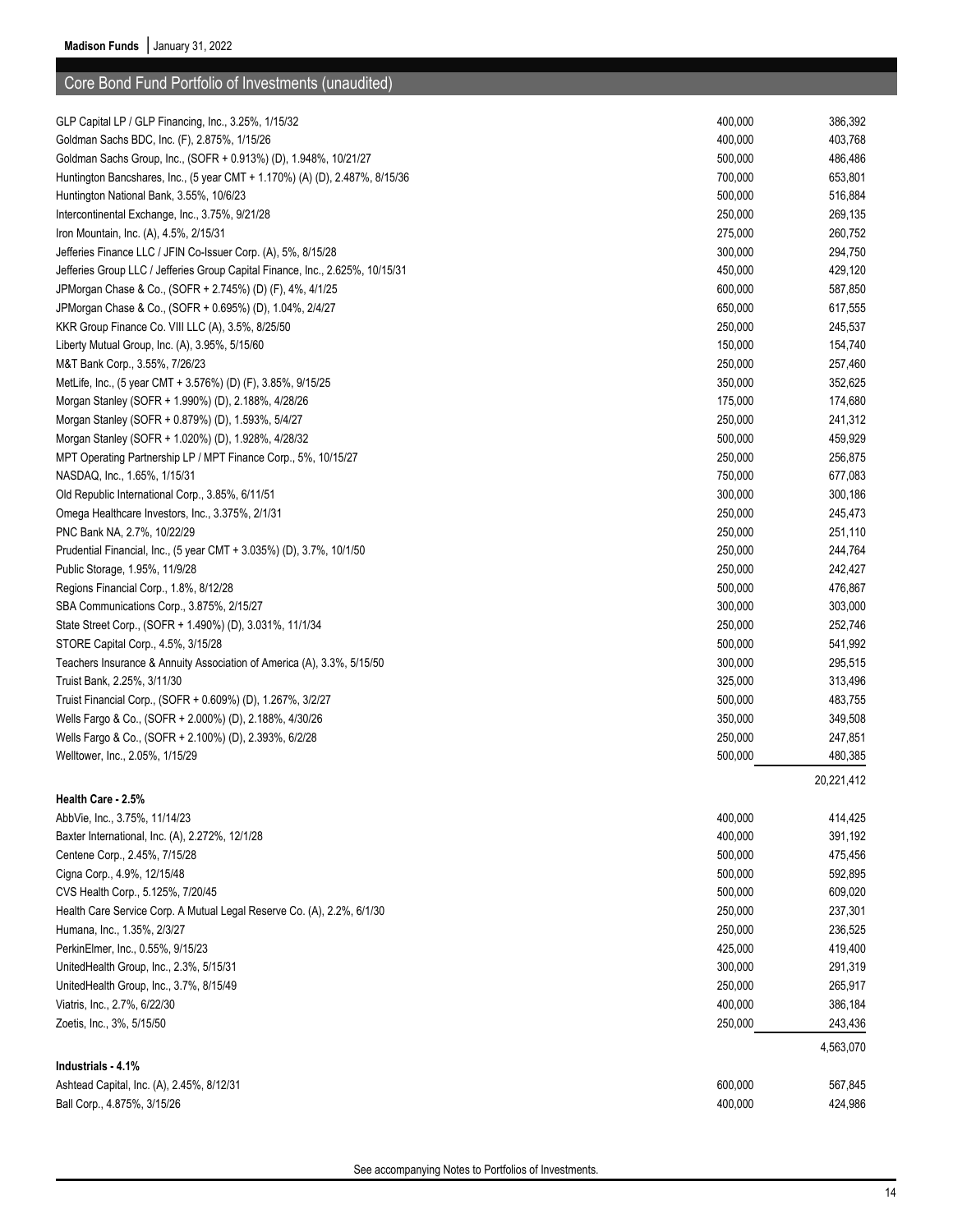| Block, Inc. (A), 2.75%, 6/1/26                                | 400,000 | 387,748    |
|---------------------------------------------------------------|---------|------------|
| Boeing Co., 2.196%, 2/4/26                                    | 400,000 | 393,349    |
| Boeing Co., 3.625%, 2/1/31                                    | 350,000 | 359,038    |
| Boeing Co., 5.805%, 5/1/50                                    | 350,000 | 440,242    |
| Carlisle Cos., Inc., 3.5%, 12/1/24                            | 500,000 | 519,119    |
| Carrier Global Corp., 3.577%, 4/5/50                          | 200,000 | 199,151    |
| Howmet Aerospace, Inc., 5.125%, 10/1/24                       | 200,000 | 209,000    |
| Martin Marietta Materials, Inc., 3.2%, 7/15/51                | 500,000 | 471,778    |
| Otis Worldwide Corp., 2.565%, 2/15/30                         | 350,000 | 346,195    |
| Quanta Services, Inc., 2.9%, 10/1/30                          | 500,000 | 491,783    |
| Spirit AeroSystems, Inc. (A), 5.5%, 1/15/25                   | 250,000 | 256,250    |
| TD SYNNEX Corp. (A), 1.75%, 8/9/26                            | 500,000 | 482,589    |
| TD SYNNEX Corp. (A), 2.65%, 8/9/31                            | 250,000 | 230,603    |
| Textron, Inc., 2.45%, 3/15/31                                 | 250,000 | 240,097    |
| TransDigm, Inc. (A), 6.25%, 3/15/26                           | 475,000 | 489,250    |
| Vulcan Materials Co., 3.5%, 6/1/30                            | 150,000 | 157,432    |
| WRKCo, Inc., 3.9%, 6/1/28                                     | 700,000 | 749,354    |
| WRKCo, Inc., 3%, 6/15/33                                      | 300,000 | 295,946    |
|                                                               |         | 7,711,755  |
| Information Technology - 2.2%                                 |         |            |
| Broadcom, Inc., 4.15%, 11/15/30                               | 238,000 | 253,277    |
| Broadcom, Inc. (A), 3.187%, 11/15/36                          | 12,000  | 11,400     |
| Dell International LLC / EMC Corp., 8.35%, 7/15/46            | 87,000  | 137,482    |
| Dell International LLC / EMC Corp. (A), 3.45%, 12/15/51       | 225,000 | 198,193    |
| HP, Inc., 2.65%, 6/17/31                                      | 600,000 | 572,909    |
| Intuit, Inc., 1.65%, 7/15/30                                  | 250,000 | 232,906    |
| Lam Research Corp., 1.9%, 6/15/30                             | 200,000 | 190,870    |
| Marvell Technology, Inc., 4.2%, 6/22/23                       | 500,000 | 515,945    |
| Oracle Corp., 3.95%, 3/25/51                                  | 750,000 | 708,373    |
| salesforce.com, Inc. (F), 2.9%, 7/15/51                       | 500,000 | 473,519    |
| VMware, Inc., 2.2%, 8/15/31                                   | 500,000 | 466,508    |
| Vontier Corp., 1.8%, 4/1/26                                   | 300,000 | 290,787    |
|                                                               |         | 4,052,169  |
| Materials - 0.7%                                              |         |            |
| Arconic Corp. (A), 6%, 5/15/25                                | 200,000 | 205,800    |
| El du Pont de Nemours and Co., 1.7%, 7/15/25                  | 150,000 | 149,188    |
| International Flavors & Fragrances, Inc. (A), 3.468%, 12/1/50 | 500,000 | 491,489    |
| LYB International Finance III LLC, 3.625%, 4/1/51             | 400,000 | 394,586    |
| Utilities - 1.4%                                              |         | 1,241,063  |
| AES Corp., 1.375%, 1/15/26                                    | 750,000 | 716,174    |
| Berkshire Hathaway Energy Co., 1.65%, 5/15/31                 | 350,000 | 322,617    |
| Duke Energy Corp., 3.75%, 9/1/46                              | 500,000 | 510,401    |
| Interstate Power & Light Co., 3.5%, 9/30/49                   | 250,000 |            |
|                                                               |         | 254,593    |
| NextEra Energy Capital Holdings, Inc., 1.9%, 6/15/28          | 600,000 | 581,269    |
| Wisconsin Electric Power Co., 1.7%, 6/15/28                   | 300,000 | 288,731    |
| <b>Total Corporate Notes and Bonds</b>                        |         | 2,673,785  |
| (Cost \$61,370,404)<br><b>FOREIGN CORPORATE BONDS - 2.7%</b>  |         | 61,384,076 |
|                                                               |         |            |
| <b>Communication Services - 0.4%</b>                          |         |            |
| Alibaba Group Holding Ltd. (F), 2.125%, 2/9/31                | 500,000 | 468,503    |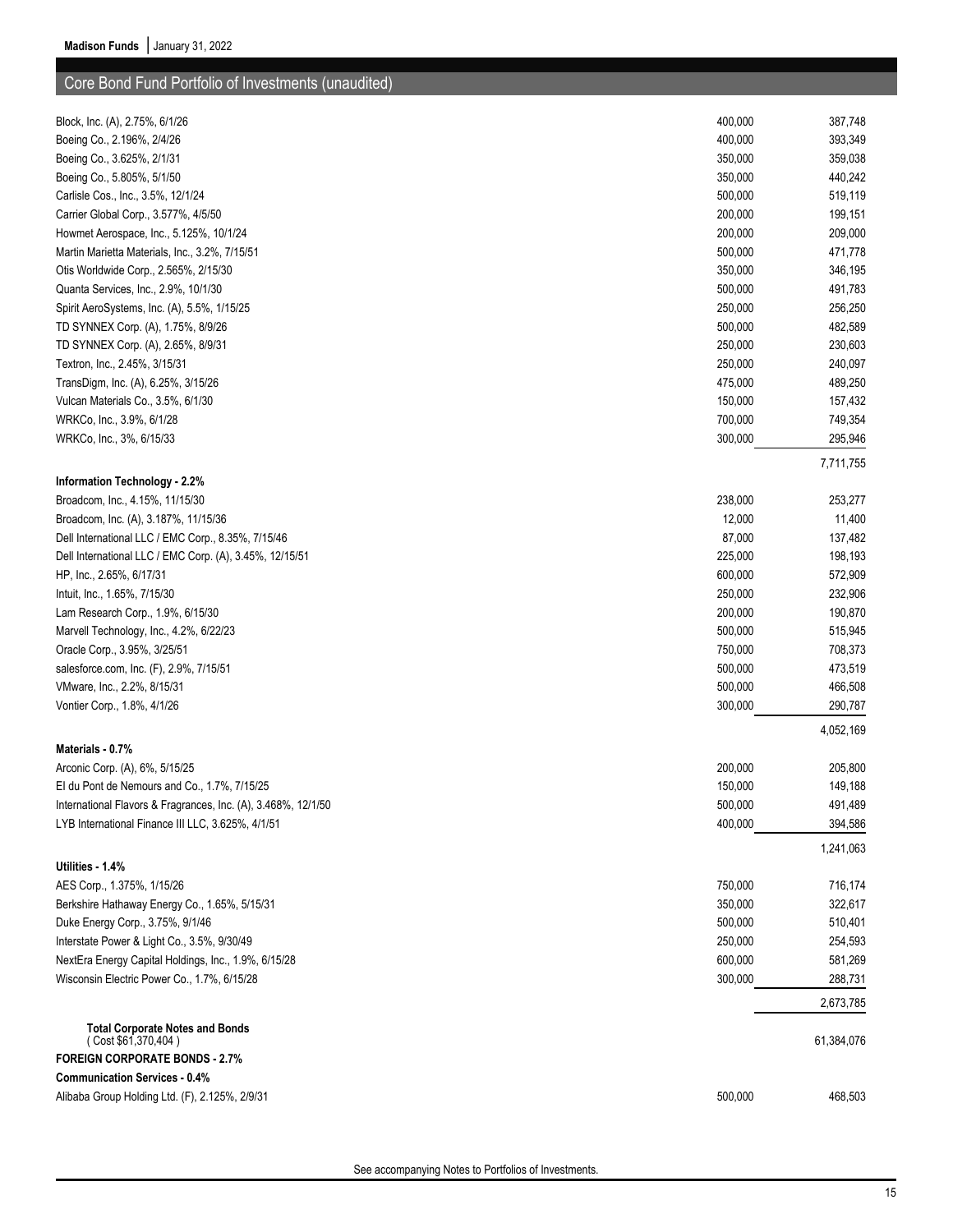| Core Bond Fund Portfolio of Investments (unaudited)                         |                    |           |
|-----------------------------------------------------------------------------|--------------------|-----------|
| Vodafone Group PLC, 5%, 5/30/38                                             | 250,000            | 293,948   |
|                                                                             |                    |           |
|                                                                             |                    | 762,451   |
| <b>Consumer Discretionary - 0.2%</b>                                        |                    |           |
| Carnival Corp. (A), 5.75%, 3/1/27                                           | 200,000<br>250,000 | 192,000   |
| Delta Air Lines, Inc. / SkyMiles IP Ltd. (A), 4.75%, 10/20/28               |                    | 266,774   |
|                                                                             |                    | 458,774   |
| Financials - 1.0%                                                           |                    |           |
| AerCap Ireland Capital DAC / AerCap Global Aviation Trust, 1.75%, 1/30/26   | 500,000            | 480,411   |
| AerCap Ireland Capital DAC / AerCap Global Aviation Trust, 4.625%, 10/15/27 | 250,000            | 268,979   |
| Avolon Holdings Funding Ltd. (A), 2.125%, 2/21/26                           | 500,000            | 480,185   |
| Royal Bank of Canada, 1.15%, 6/10/25                                        | 250,000            | 243,727   |
| UBS Group AG (5 year CMT + 3.313%) (A) (D), 4.375%, 2/10/31                 | 400,000            | 376,480   |
|                                                                             |                    | 1,849,782 |
| Health Care - 0.8%                                                          |                    |           |
| Royalty Pharma PLC, 2.2%, 9/2/30                                            | 500,000            | 463,008   |
| Royalty Pharma PLC, 3.55%, 9/2/50                                           | 500,000            | 454,164   |
| STERIS Irish FinCo UnLtd Co., 3.75%, 3/15/51                                | 500,000            | 506,116   |
|                                                                             |                    | 1,423,288 |
| Information Technology - 0.3%                                               |                    |           |
| Analog Devices, Inc., 1.7%, 10/1/28                                         | 500,000            | 483,304   |
| <b>Total Foreign Corporate Bonds</b>                                        |                    |           |
| (Cost \$5,048,333)                                                          |                    | 4,977,599 |
| <b>MORTGAGE BACKED SECURITIES - 10.3%</b>                                   |                    |           |
| Fannie Mae - 5.7%                                                           |                    |           |
| 3%, 9/1/30 Pool # 890696                                                    | 404,155            | 421,256   |
| 3%, 12/1/30 Pool # AL8924                                                   | 201,348            | 208,847   |
| 7%, 11/1/31 Pool # 607515                                                   | 4,275              | 4,695     |
| 3.5%, 12/1/31 Pool # MA0919                                                 | 130,724            | 137,757   |
| 6.5%, 3/1/32 Pool # 631377                                                  | 15,730             | 17,282    |
| 6.5%, 5/1/32 Pool # 636758                                                  | 918                | 1,009     |
| 7%, 5/1/32 Pool # 644591                                                    | 432                | 446       |
| 6.5%, 6/1/32 Pool # 545691                                                  | 29,842             | 33,558    |
| 3.5%, 8/1/32 Pool # MA3098                                                  | 175,002            | 183,695   |
| 3.5%, 9/1/32 Pool # MA3126                                                  | 123,752            | 129,900   |
| 5.5%, 11/1/33 Pool # 555880                                                 | 34,344             | 38,268    |
| 5%, 5/1/34 Pool # 780890                                                    | 15,287             | 17,154    |
| 7%, 7/1/34 Pool # 792636                                                    | 6,603              | 6,840     |
| 4%, 2/1/35 Pool # MA2177                                                    | 322,593            | 347,177   |
| 5%, 8/1/35 Pool # 829670                                                    | 39,176             | 43,664    |
| 5%, 9/1/35 Pool # 820347                                                    | 50,313             | 56,835    |
| 5%, 9/1/35 Pool # 835699                                                    | 39,775             | 43,841    |
| 3.5%, 12/1/35 Pool # MA2473                                                 | 312,032            | 329,081   |
| 4.5%, 12/1/35 Pool # 745147                                                 | 5,211              | 5,707     |
| 5%, 12/1/35 Pool #850561                                                    | 12,689             | 14,204    |
| 6%, 11/1/36 Pool # 902510                                                   | 39,516             | 45,453    |
| 6%, 10/1/37 Pool # 947563                                                   | 44,028             | 50,658    |
| 6.5%, 12/1/37 Pool #889072                                                  | 30,880             | 35,331    |
| 6.5%, 8/1/38 Pool # 987711                                                  | 61,829             | 71,940    |
| 3%, 11/1/39 Pool # MA3831                                                   | 130,502            | 133,926   |
| 4%, 9/1/40 Pool # AE3039                                                    | 333,229            | 360,383   |
| 4%, 1/1/41 Pool # AB2080                                                    | 241,076            | 261,361   |
| 2.5%, 5/1/41 Pool # MA4334                                                  | 1,487,075          | 1,513,088 |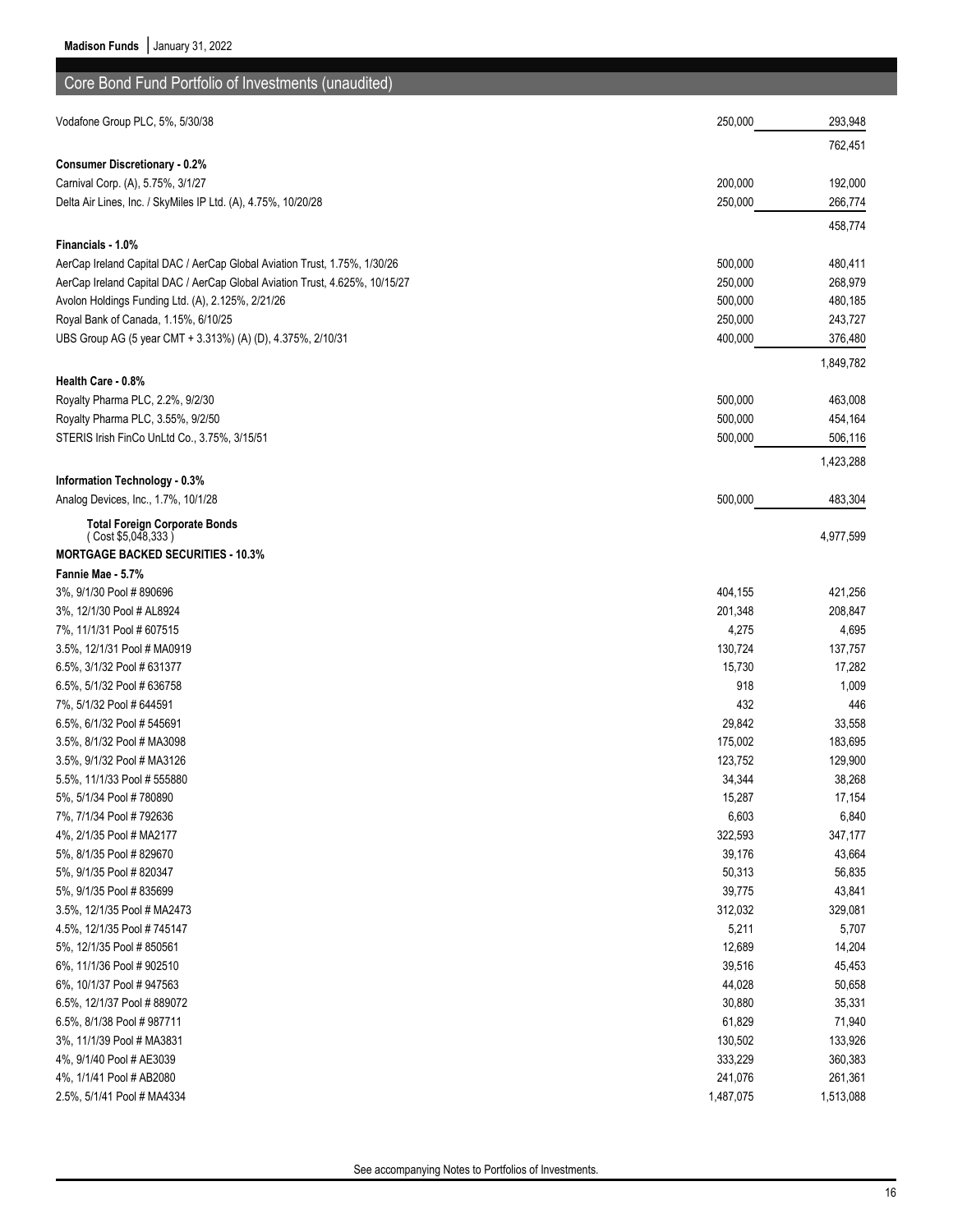| 5.5%, 7/1/41 Pool # AL6588         | 234,064   | 264,692    |
|------------------------------------|-----------|------------|
| 4%, 9/1/41 Pool # AJ1406           | 119,867   | 129,295    |
| 4%, 10/1/41 Pool # AJ4046          | 332,032   | 362,250    |
| 3.5%, 11/1/41 Pool # AB3867        | 120,835   | 128,558    |
| 1.05%, 12/25/41 Pool # AL6778 (A), | 479,712   | 480,139    |
| 4%, 3/1/42 Pool # AL1998           | 496,213   | 537,730    |
| 3.5%, 6/1/42 Pool # AO4134         | 533,390   | 566,358    |
| 3.5%, 8/1/42 Pool # AP2133         | 251,421   | 266,921    |
| 3%, 9/1/42 Pool # AP6568           | 59,755    | 62,036     |
| 3.5%, 9/1/42 Pool # AB6228         | 159,296   | 169,385    |
| 4%, 10/1/42 Pool # AP7363          | 342,405   | 370,634    |
| 3.5%, 1/1/43 Pool # AQ9326         | 310,000   | 329,678    |
| 3%, 2/1/43 Pool # AL3072           | 526,541   | 548,870    |
| 3.5%, 3/1/43 Pool # AT0310         | 263,743   | 280,542    |
| 3.5%, 4/1/43 Pool # AT2887         | 243,153   | 258,628    |
| 4%, 1/1/45 Pool # AS4257           | 80,847    | 87,614     |
| 4.5%, 10/1/46 Pool # MA2783        | 52,122    | 56,272     |
| 3%, 1/1/47 Pool # BE0108           | 395,379   | 410,016    |
| 2.5%, 12/1/47 Pool # FM3165        | 806,441   | 808,967    |
|                                    |           | 10,631,941 |
| Freddie Mac - 4.6%                 |           |            |
| 4.5%, 2/1/25 Pool # J11722         | 30,378    | 31,646     |
| 4.5%, 5/1/25 Pool # J12247         | 67,677    | 71,127     |
| 8%, 6/1/30 Pool # C01005           | 334       | 382        |
| 6.5%, 1/1/32 Pool # C62333         | 16,346    | 17,968     |
| 2.5%, 2/1/32 Pool # ZS8641         | 278,157   | 285,818    |
| 3.5%, 8/1/32 Pool # C91485         | 153,189   | 161,697    |
| 4%, 5/1/33 Pool # G18693           | 299,356   | 315,720    |
| 4.5%, 6/1/34 Pool # C01856         | 197,800   | 217,028    |
| 2.5%, 6/1/35 Pool # RC1421         | 404,037   | 413,289    |
| 6.5%, 11/1/36 Pool # C02660        | 4,358     | 5,042      |
| 5.5%, 1/1/37 Pool # G04593         | 119,051   | 134,726    |
| 5.5%, 11/1/37 Pool # A68787        | 84,027    | 95,557     |
| 5.5%, 12/1/38 Pool # G05267        | 202,304   | 229,967    |
| 4.5%, 8/1/39 Pool # G08361         | 199,681   | 219,153    |
| 3.5%, 11/1/40 Pool # G06168        | 180,321   | 191,863    |
| 2%, 3/1/41 Pool # RB5105           | 1,121,882 | 1,114,262  |
| 4%, 10/1/41 Pool # Q04092          | 360,711   | 390,243    |
| 4.5%, 3/1/42 Pool # G07491         | 226,905   | 248,689    |
| 3%, 9/1/42 Pool # C04233           | 303,362   | 316,401    |
| 3%, 2/1/43 Pool # Q15767           | 219,394   | 228,639    |
| 3%, 4/1/43 Pool # V80025           | 219,945   | 228,341    |
| 3%, 4/1/43 Pool # V80026           | 216,894   | 226,093    |
| 3.5%, 8/1/44 Pool # Q27927         | 244,546   | 259,726    |
| 3%, 7/1/45 Pool # G08653           | 358,500   | 372,382    |
| 3.5%, 8/1/45 Pool # Q35614         | 269,216   | 285,060    |
| 3%, 11/1/45 Pool # G08675          | 291,538   | 302,532    |
| 3%, 1/1/46 Pool # G08686           | 374,708   | 388,857    |
| 3%, 10/1/46 Pool # G60722          | 394,816   | 409,554    |
| 3.5%, 11/1/47 Pool # Q52079        | 323,489   | 339,469    |
| 2.5%, 4/1/48 Pool # QA2240         | 980,018   | 984,009    |
|                                    |           |            |
|                                    |           | 8,485,240  |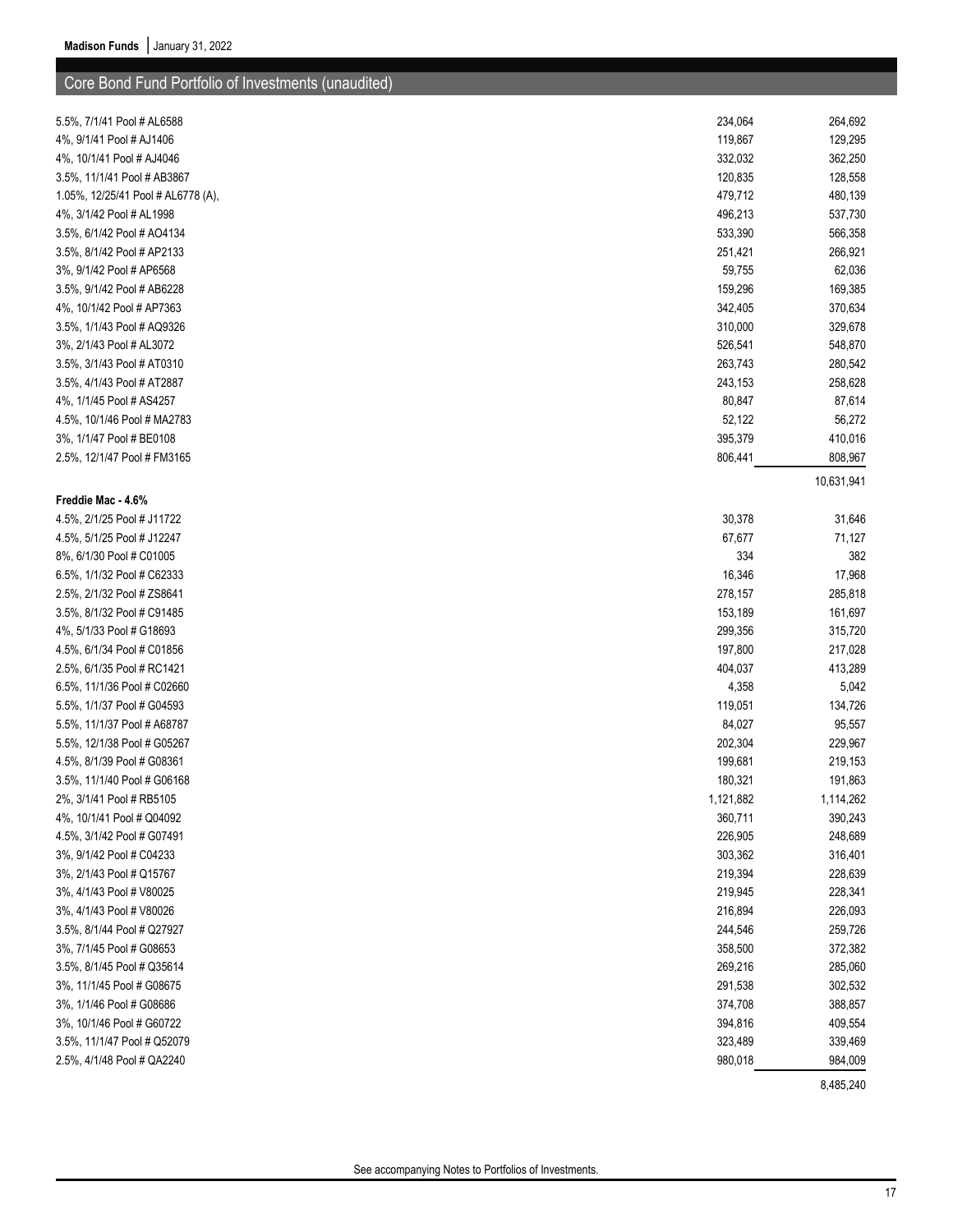| Core Bond Fund Portfolio of Investments (unaudited)                                        |               |               |
|--------------------------------------------------------------------------------------------|---------------|---------------|
| Ginnie Mae - 0.0%                                                                          |               |               |
| 6.5%, 2/20/29 Pool # 2714                                                                  | 4,383         | 4,841         |
| 6.5%, 4/20/31 Pool #3068                                                                   | 2,173         | 2,443         |
| 4%, 4/15/39 Pool # 698089                                                                  | 13,846        | 14,954        |
|                                                                                            |               | 22,238        |
| <b>Total Mortgage Backed Securities</b>                                                    |               |               |
| (Cost \$18,815,456)                                                                        |               | 19,139,419    |
| U.S. GOVERNMENT AND AGENCY OBLIGATIONS - 33.3%                                             |               |               |
| U.S. Treasury Bonds - 9.8%                                                                 |               |               |
| 6.625%, 2/15/27                                                                            | 2,000,000     | 2,483,516     |
| 5.375%, 2/15/31                                                                            | 1,250,000     | 1,631,396     |
| 4.500%, 5/15/38                                                                            | 1,250,000     | 1,692,139     |
| 2.250%, 5/15/41                                                                            | 4,250,000     | 4,304,453     |
| 3.750%, 8/15/41                                                                            | 1,000,000     | 1,259,219     |
| 3.000%, 5/15/45                                                                            | 1,000,000     | 1,150,000     |
| 3.000%, 5/15/47                                                                            | 750,000       | 874,629       |
| 3.375%, 11/15/48                                                                           | 500,000       | 629,219       |
| 1.250%, 5/15/50                                                                            | 2,250,000     | 1,834,189     |
| 1.875%, 2/15/51                                                                            | 2,500,000     | 2,373,242     |
|                                                                                            |               | 18,232,002    |
| U.S. Treasury Notes - 23.5%                                                                |               |               |
| 1.375%, 9/30/23                                                                            | 2,500,000     | 2,512,891     |
| 2.750%, 2/15/24                                                                            | 7,500,000     | 7,737,305     |
| 2.250%, 12/31/24                                                                           | 2,250,000     | 2,306,865     |
| 2.250%, 11/15/25                                                                           | 5,750,000     | 5,904,531     |
| 0.375%, 1/31/26                                                                            | 5,500,000     | 5,250,137     |
| 1.500%, 8/15/26                                                                            | 5,500,000     | 5,477,871     |
| 2.375%, 5/15/27                                                                            | 3,750,000     | 3,889,892     |
| 2.875%, 5/15/28                                                                            | 2,000,000     | 2,137,812     |
| 2.625%, 2/15/29                                                                            | 3,750,000     | 3,968,555     |
| 0.625%, 8/15/30                                                                            | 5,000,000     | 4,552,539     |
|                                                                                            |               | 43,738,398    |
| <b>Total U.S. Government and Agency Obligations</b>                                        |               |               |
| (Cost \$61,864,609)                                                                        |               | 61,970,400    |
|                                                                                            | <b>Shares</b> |               |
| <b>SHORT-TERM INVESTMENTS - 5.2%</b>                                                       |               |               |
| State Street Institutional U.S. Government Money Market Fund, 0.03%, Premier Class (G)     | 7,116,960     | 7,116,960     |
| State Street Navigator Securities Lending Government Money Market Portfolio, 0.04% (G) (H) | 2,621,195     | 2,621,195     |
| <b>Total Short-Term Investments</b>                                                        |               |               |
| (Cost \$9,738,155)                                                                         |               | 9,738,155     |
| TOTAL INVESTMENTS - 100.7% ( Cost \$187,312,058 )                                          |               | 187, 170, 136 |
| <b>NET OTHER ASSETS AND LIABILITIES - (0.7%)</b>                                           |               | (1,319,761)   |
| TOTAL NET ASSETS - 100.0%                                                                  |               | \$185,850,375 |

(A) Security sold within terms of a private placement memorandum exempt from registration under section 144A of the Securities Act of 1933, as amended, and may be sold only to dealers in that program or other "qualified institutional buyers."

(B) Stepped rate security. Rate shown is as of January 31, 2022.

(C) Coupon rate may change based on changes of the underlying collateral or prepayments of principal. The coupon rate shown represents the rate at period end.

(D) Floating rate or variable rate note. Rate shown is as of January 31, 2022.

(E) Restricted. The aggregate cost of such securities is \$500,000. The aggregate value is \$506,250, representing 0.3% of net assets.

(F) All or a portion of these securities, with an aggregate fair value of \$2,570,008, are on loan as part of a securities lending program. See footnote (H) and Note 4 for details on the securities lending program.

(G) 7-day yield.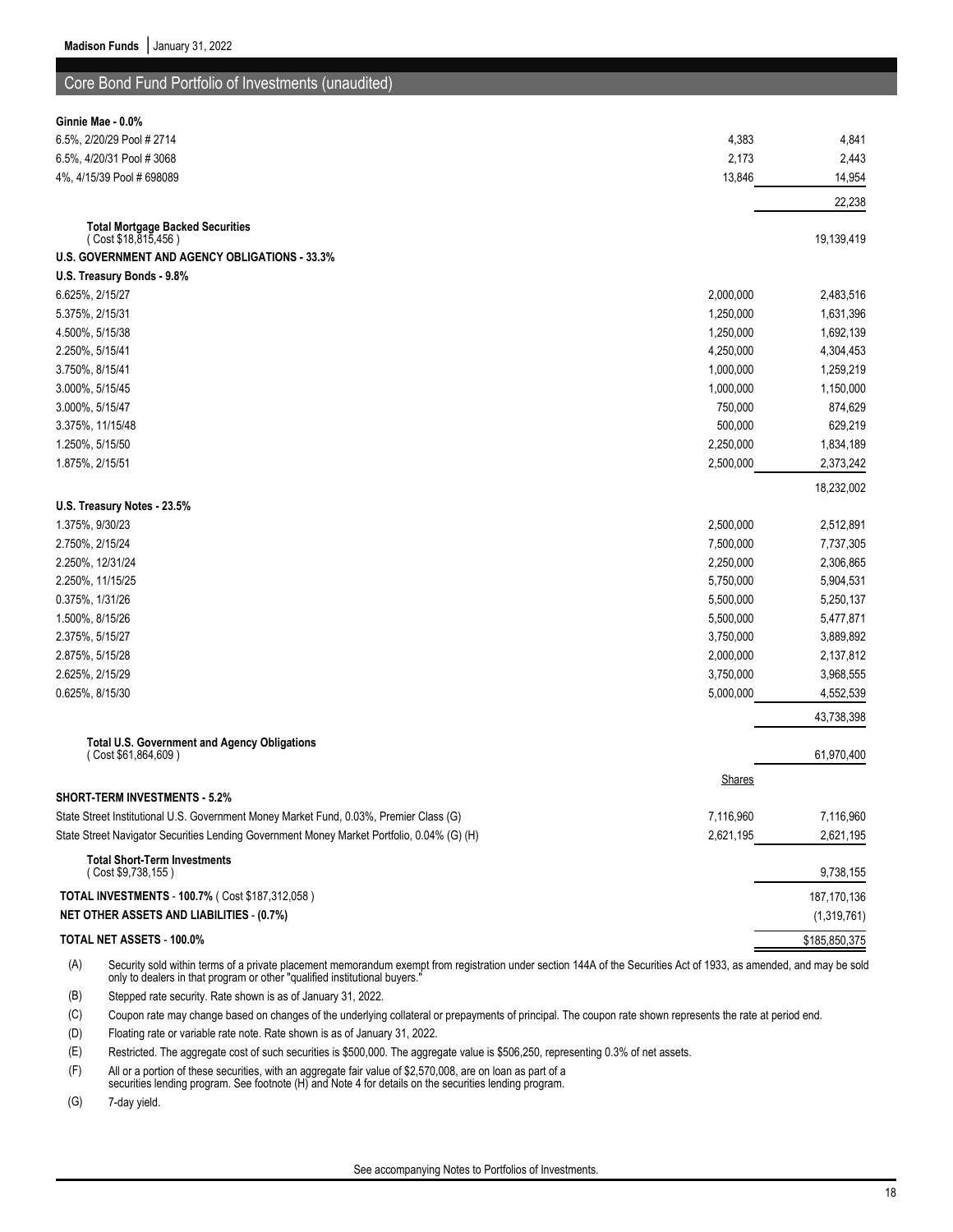- (H) Represents investments of cash collateral received in connection with securities lending.
- CMT Constant Maturity Treasury.
- DAC Designated Activity Company.
- FHLMC Federal Home Loan Mortgage Corp or Freddie Mac.
- FREMF Freddie Mac Multifamily.
- IO Interest Only.
- LLC Limited Liability Company.
- LP Limited Partnership.
- PLC Public Limited Company.
- REMIC Real Estate Mortgage Investment Conduit.
- SOFR Secured Overnight Financing Rate.
- SOFR30A 30-day SOFR Average.
- STACR Structured Agency Credit Risk.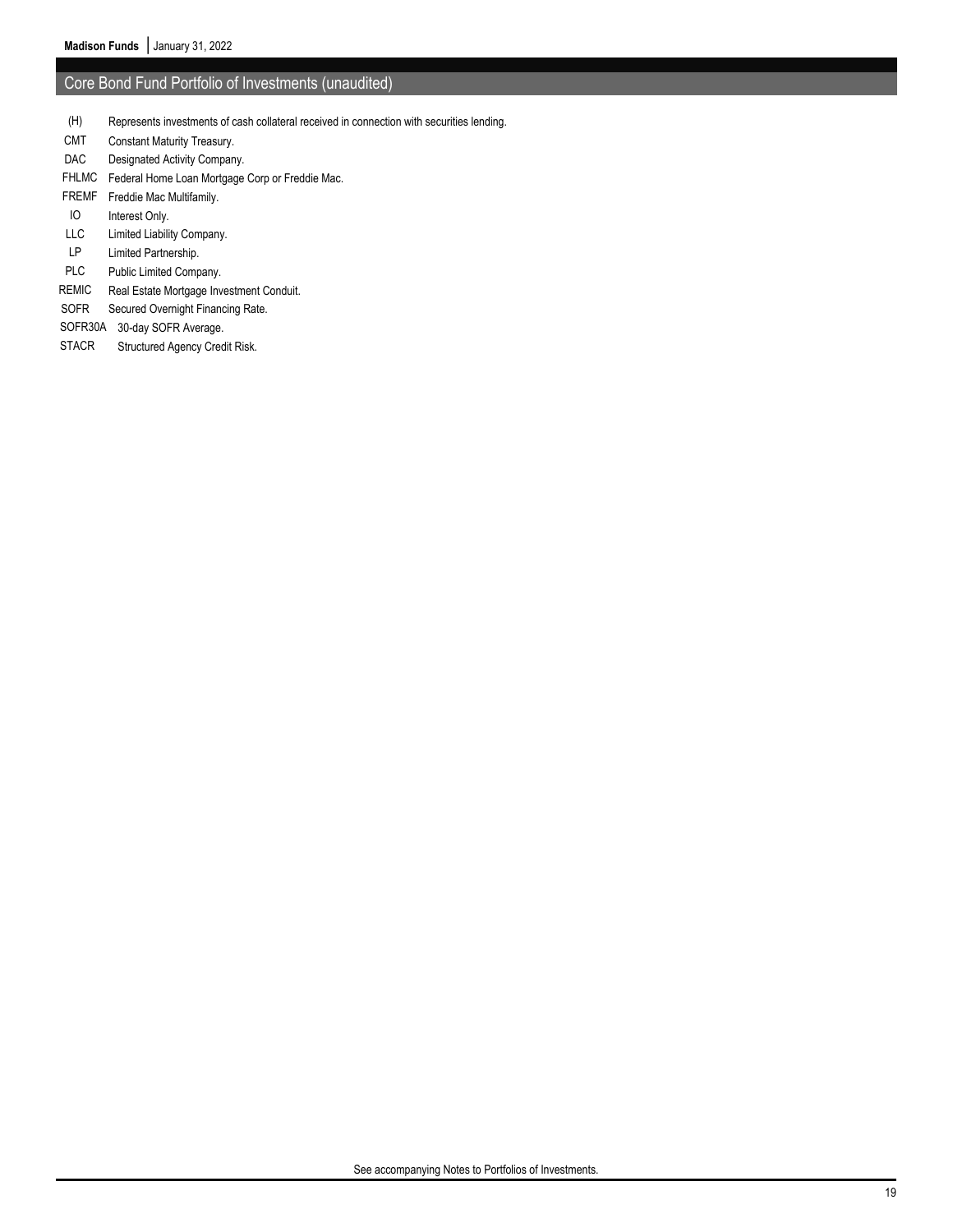| Diversified Income Fund Portfolio of Investments (unaudited) |               |                |
|--------------------------------------------------------------|---------------|----------------|
|                                                              | <b>Shares</b> | Value (Note 1) |
| <b>COMMON STOCKS - 68.7%</b>                                 |               |                |
| <b>Communication Services - 4.2%</b>                         |               |                |
| Comcast Corp., Class A                                       | 84,200        | \$4,209,158    |
| Verizon Communications, Inc.                                 | 66,800        | 3,555,764      |
|                                                              |               | 7,764,922      |
| <b>Consumer Discretionary - 5.6%</b>                         |               |                |
| Home Depot, Inc.                                             | 10,400        | 3,816,592      |
| McDonald's Corp.                                             | 17,400        | 4,514,430      |
| Starbucks Corp.                                              | 20,100        | 1,976,232      |
|                                                              |               | 10,307,254     |
| <b>Consumer Staples - 8.1%</b>                               |               |                |
| Archer-Daniels-Midland Co.                                   | 38,800        | 2,910,000      |
| Coca-Cola Co.                                                | 34,150        | 2,083,492      |
| Colgate-Palmolive Co.                                        | 22,500        | 1,855,125      |
| Hershey Co.                                                  | 7,850         | 1,547,000      |
| PepsiCo, Inc.                                                | 21,400        | 3,713,328      |
| Procter & Gamble Co.                                         | 17,850        | 2,864,032      |
|                                                              |               | 14,972,977     |
| <b>Energy - 3.6%</b>                                         |               |                |
| Baker Hughes Co.                                             | 120,500       | 3,306,520      |
| EOG Resources, Inc.                                          | 29,400        | 3,277,512      |
|                                                              |               | 6,584,032      |
| Financials - 13.6%                                           |               |                |
| Aflac, Inc.                                                  | 56,800        | 3,568,176      |
| BlackRock, Inc.                                              | 3,958         | 3,257,197      |
| CME Group, Inc.                                              | 17,850        | 4,096,575      |
| JPMorgan Chase & Co.                                         | 22,775        | 3,384,365      |
| Northern Trust Corp.                                         | 34,000        | 3,965,760      |
| Travelers Cos., Inc.                                         | 29,625        | 4,923,082      |
| U.S. Bancorp                                                 | 33,650        | 1,958,094      |
|                                                              |               | 25, 153, 249   |
| Health Care - 12.0%                                          |               |                |
| AmerisourceBergen Corp.                                      | 15,750        | 2,145,150      |
| Bristol-Myers Squibb Co.                                     | 72,000        | 4,672,080      |
| CVS Health Corp.                                             | 50,100        | 5,336,151      |
| Johnson & Johnson                                            | 25,850        | 4,453,696      |
| Medtronic PLC                                                | 21,200        | 2,193,988      |
| Pfizer, Inc.                                                 | 62,300        | 3,282,587      |
|                                                              |               | 22,083,652     |
| Industrials - 7.9%                                           |               |                |
| 3M Co.                                                       | 14,250        | 2,365,785      |
| Emerson Electric Co.                                         | 23,200        | 2,133,240      |
| Fastenal Co.                                                 | 48,000        | 2,720,640      |
| Honeywell International, Inc.                                | 6,000         | 1,226,880      |
| PACCAR, Inc.                                                 | 39,100        | 3,635,909      |
| Union Pacific Corp.                                          | 9,875         | 2,414,931      |
| Information Technology - 8.4%                                |               | 14,497,385     |
| Analog Devices, Inc.                                         | 8,675         | 1,422,440      |
| Automatic Data Processing, Inc.                              | 7,300         | 1,505,041      |
| Cisco Systems, Inc.                                          | 79,200        | 4,409,064      |
| Oracle Corp.                                                 | 23,100        | 1,874,796      |
| Paychex, Inc.                                                | 22,575        | 2,658,432      |
|                                                              |               |                |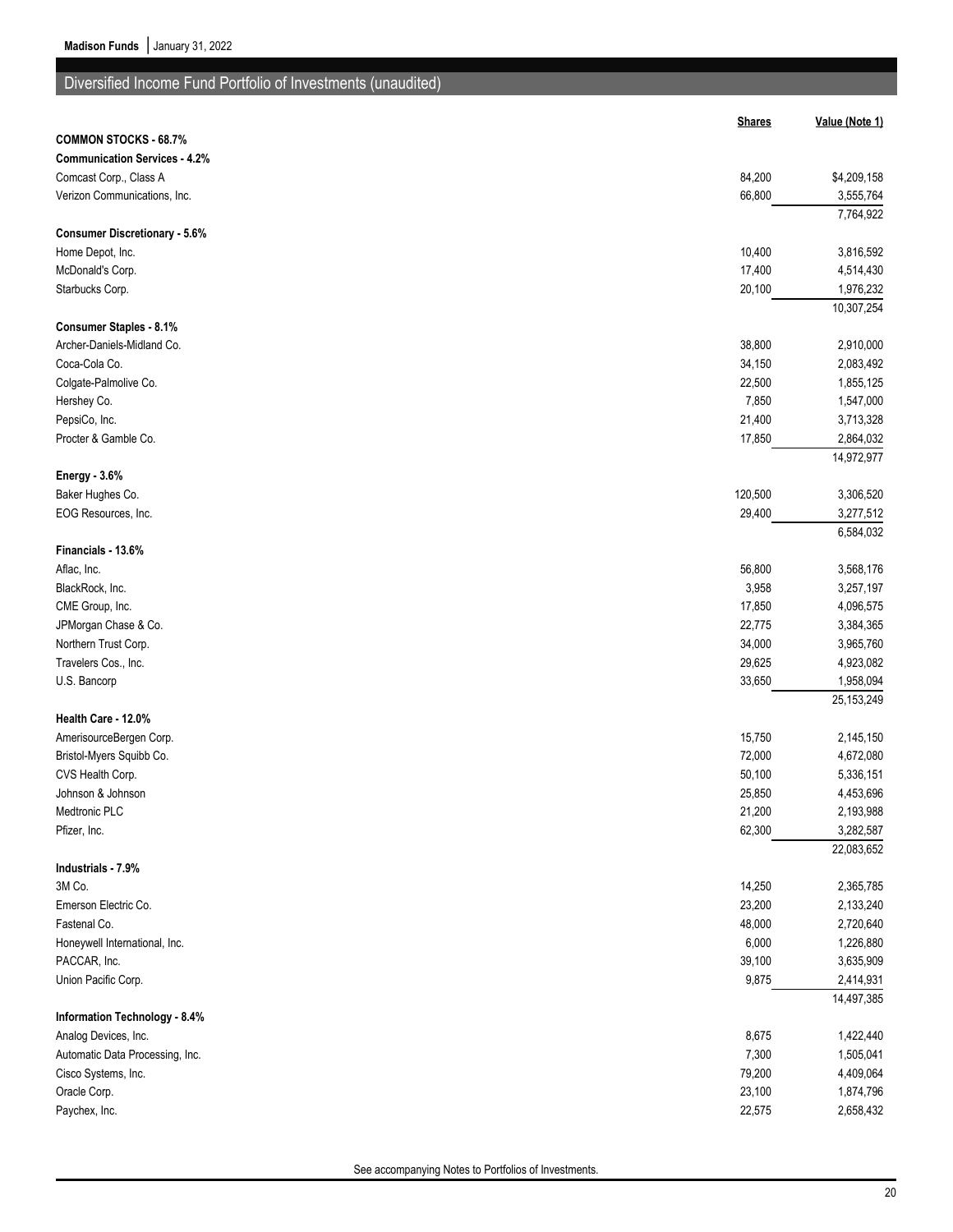| Diversified Income Fund Portfolio of Investments (unaudited)                                          |                  |             |
|-------------------------------------------------------------------------------------------------------|------------------|-------------|
|                                                                                                       |                  |             |
| Texas Instruments, Inc.                                                                               | 19,750           | 3,544,927   |
|                                                                                                       |                  | 15,414,700  |
| Materials - 2.0%                                                                                      |                  |             |
| Linde PLC                                                                                             | 5,000            | 1,593,400   |
| Nucor Corp.                                                                                           | 21,500           | 2,180,100   |
|                                                                                                       |                  | 3,773,500   |
| Real Estate - 1.3%<br>American Tower Corp., REIT                                                      | 9,450            | 2,376,675   |
|                                                                                                       |                  |             |
|                                                                                                       |                  |             |
| Utilities - 2.0%                                                                                      |                  |             |
| Dominion Energy, Inc.                                                                                 | 46,800           | 3,774,888   |
| <b>Total Common Stocks</b><br>(Cost \$86,467,257)                                                     |                  | 126,703,234 |
|                                                                                                       |                  |             |
|                                                                                                       | <b>Par Value</b> |             |
| <b>ASSET BACKED SECURITIES 1.1%</b>                                                                   |                  |             |
| CCG Receivables Trust, Series 2020-1, Class A2 (A), 0.54%, 12/14/27                                   | \$<br>207,766    | 207,047     |
| Chesapeake Funding II LLC, Series 2018-3A, Class B (A), 3.62%, 1/15/31                                | 100,000          | 100,764     |
| Chesapeake Funding II LLC, Series 2020-1A, Class A1 (A), 0.87%, 8/16/32                               | 60,350           | 60,255      |
| CNH Equipment Trust, Series 2019-A, Class A4, 3.22%, 1/15/26                                          | 130,000          | 132,587     |
| Dell Equipment Finance Trust, Series 2019-2, Class A3 (A), 1.91%, 10/22/24                            | 113,834          | 114,209     |
| Donlen Fleet Lease Funding LLC, Series 2021-2, Class A2 (A), 0.56%, 12/11/34                          | 144,574          | 143,610     |
| Enterprise Fleet Financing LLC, Series 2019-3, Class A2 (A), 2.06%, 5/20/25                           | 112,597          | 113,289     |
| GM Financial Consumer Automobile Receivables Trust, Series 2019-2, Class B, 2.87%, 10/16/24           | 150,000          | 152,289     |
| JPMorgan Chase Bank NA, Series 2021-2, Class B (A), 0.889%, 12/26/28                                  | 203,440          | 201,831     |
| JPMorgan Chase Bank NA, Series 2021-3, Class C (A), 0.86%, 2/26/29                                    | 196,786          | 194,756     |
| LAD Auto Receivables Trust, Series 2021-1A, Class A (A), 1.3%, 8/17/26                                | 215,393          | 214,175     |
| Santander Consumer Auto Receivables Trust, Series 2020-BA, Class A3 (A), 0.46%, 8/15/24               | 164,902          | 164,835     |
| Santander Revolving Auto Loan Trust, Series 2019-A, Class C (A), 3%, 1/26/32                          | 150,000          | 152,999     |
| Verizon Owner Trust, Series 2020-A, Class B, 1.98%, 7/22/24                                           | 100,000          | 100,877     |
| Wheels SPV LLC, Series 2019-1A, Class A2 (A), 2.3%, 5/22/28                                           | 8,058            | 8,083       |
| <b>Total Asset Backed Securities</b>                                                                  |                  |             |
| (Cost \$2,070,374)                                                                                    |                  | 2,061,606   |
| <b>COLLATERALIZED MORTGAGE OBLIGATIONS - 1.6%</b>                                                     |                  |             |
| CIM Trust, Series 2021-J2, Class A4 (A) (B), 2.5%, 4/25/51                                            | 156,782          | 155,973     |
| Fannie Mae REMICS, Series 2011-31, Class DB, 3.5%, 4/25/31                                            | 87,989           | 92,201      |
| Fannie Mae REMICS, Series 2011-36, Class QB, 4%, 5/25/31                                              | 123,455          | 131,320     |
| Fannie Mae REMICS, Series 2005-79, Class LT, 5.5%, 9/25/35                                            | 44,977           | 50,778      |
| Fannie Mae REMICS, Series 2020-44, Class TI, IO, 5.5%, 12/25/35                                       | 1,066,734        | 187,750     |
| Fannie Mae REMICS, Series 2016-21, Class BA, 3%, 3/25/42                                              | 38,979           | 39,252      |
| Flagstar Mortgage Trust, Series 2021-9INV, Class A1 (A) (B) (C), 2.5%, 9/25/41                        | 94,327           | 94,327      |
| Freddie Mac REMICS, Series 3187, Class Z, 5%, 7/15/36                                                 | 117,528          | 128,935     |
| Freddie Mac STACR REMIC Trust, Series 2021-DNA3, Class M1, (SOFR30A + 0.750%) (A) (C), 0.8%, 10/25/33 | 192,559          | 192,559     |
| Freddie Mac STACR REMIC Trust, Series 2021-DNA5, Class M1, (SOFR30A + 0.650%) (A) (C), 0.7%, 1/25/34  | 23,514           | 23,508      |
| GS Mortgage-Backed Securities Corp. Trust, Series 2020-PJ6, Class A2 (A) (B) (C), 2.5%, 5/25/51       | 192,422          | 188,571     |
| JPMorgan Mortgage Trust, Series 2019-7, Class A3 (A) (B) (C), 3.398%, 2/25/50                         | 40,573           | 40,807      |
| JPMorgan Mortgage Trust, Series 2021-1, Class A3 (A) (B) (C), 2.5%, 6/25/51                           | 215,850          | 211,142     |
| JPMorgan Mortgage Trust, Series 2021-3, Class A3 (A) (B), 2.5%, 7/1/51                                | 121,668          | 118,892     |
| JPMorgan Mortgage Trust, Series 2021-6, Class A4 (A) (B) (C), 2.5%, 10/25/51                          | 304,572          | 303,050     |
| JPMorgan Wealth Management, Series 2020-ATR1, Class A3 (A) (B) (C), 3%, 2/25/50                       | 67,561           | 68,046      |
| PSMC Trust, Series 2019-2, Class A1 (A) (B) (C), 3.5%, 10/25/49                                       | 5,387            | 5,398       |
| PSMC Trust, Series 2021-1, Class A11 (A) (B) (C), 2.5%, 3/25/51                                       | 219,660          | 218,195     |
| RCKT Mortgage Trust, Series 2021-6, Class A5 (A) (B), 2.5%, 12/25/51                                  | 195,058          | 193,848     |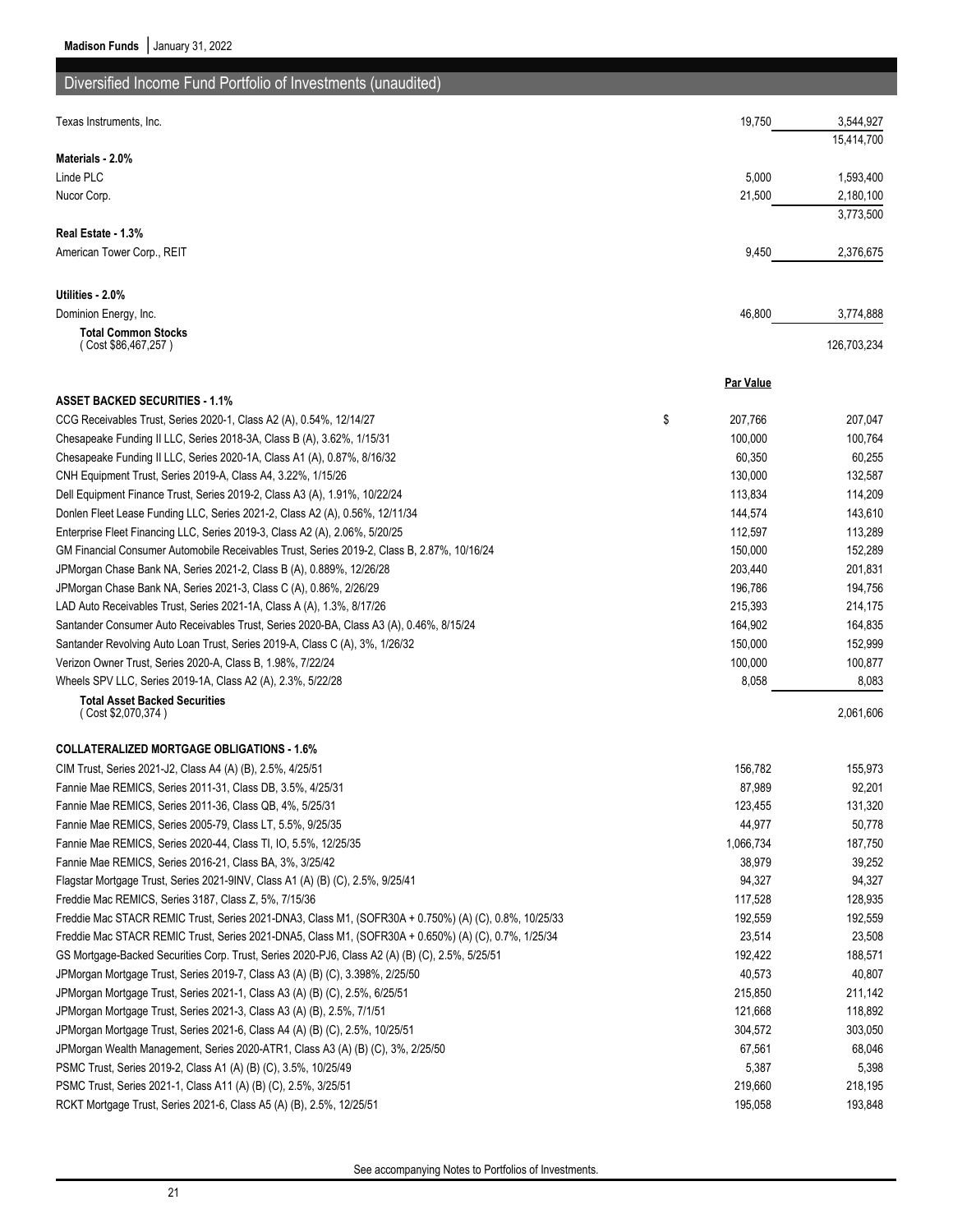| Diversified Income Fund Portfolio of Investments (unaudited)                                           |         |                      |
|--------------------------------------------------------------------------------------------------------|---------|----------------------|
| RCKT Mortgage Trust (A), 2.5%, 1/25/52                                                                 | 200,000 | 198,500              |
| Sequoia Mortgage Trust, Series 2013-7, Class A2 (B) (C), 3%, 6/25/43                                   | 173,996 | 172,752              |
| Towd Point HE Trust, Series 2021-HE1, Class A1 (A) (B) (C), 0.918%, 2/25/63                            | 135,864 | 134,904              |
| Wells Fargo Mortgage-Backed Securities Trust, Series 2019-2, Class A1 (A) (B) (C), 4%, 4/25/49         | 41,022  | 40,976               |
| <b>Total Collateralized Mortgage Obligations</b>                                                       |         |                      |
| (Cost \$2,994,889)                                                                                     |         | 2,991,684            |
| <b>COMMERCIAL MORTGAGE-BACKED SECURITIES - 1.0%</b>                                                    |         |                      |
| Fannie Mae-Aces, Series 2013-M12, Class APT (B) (C), 2.405%, 3/25/23                                   | 196,435 | 197,922              |
| Fannie Mae-Aces, Series 2017-M15, Class A1 (B) (C), 2.959%, 9/25/27                                    | 335,067 | 348,547              |
| Fannie Mae-Aces, Series 2017-M15, Class ATS2 (B) (C), 3.14%, 11/25/27                                  | 240,794 | 249,563              |
| FHLMC Multifamily Structured Pass Through Certificates, Series KJ17, Class A2, 2.982%, 11/25/25        | 191,907 | 198,371              |
| FHLMC Multifamily Structured Pass Through Certificates, Series K066, Class A2, 3.117%, 6/25/27         | 600,000 | 637,518              |
| FREMF Mortgage Trust, Series 2015-K721, Class B (A) (B) (C), 3.577%, 11/25/47                          | 250,000 | 253,034              |
| GSAMP Trust, Series 2006-S5, Class M5 (B), 7.488%, 9/25/36                                             | 534,000 |                      |
| <b>Total Commercial Mortgage-Backed Securities</b><br>(Cost \$1,821,390)                               |         | 1,884,955            |
| <b>CORPORATE NOTES AND BONDS - 10.7%</b>                                                               |         |                      |
| <b>Communication Services - 1.4%</b>                                                                   |         |                      |
| Amazon.com, Inc., 1.65%, 5/12/28                                                                       | 350,000 | 338,901              |
| AT&T, Inc., 2.25%, 2/1/32                                                                              | 150,000 | 140,082              |
| AT&T, Inc., 4.75%, 5/15/46                                                                             | 200,000 | 229,082              |
| Charter Communications Operating LLC / Charter Communications Operating Capital Corp., 4.464%, 7/23/22 | 200,000 | 202,226              |
| Comcast Corp., 4.15%, 10/15/28                                                                         | 275,000 | 302,619              |
| Discovery Communications LLC, 5%, 9/20/37                                                              | 250,000 | 282,768              |
| eBay, Inc., 1.9%, 3/11/25                                                                              | 50,000  | 49,831               |
| eBay, Inc., 2.6%, 5/10/31                                                                              | 250,000 | 243,412              |
| Expedia Group, Inc., 3.25%, 2/15/30                                                                    | 200,000 | 198,651              |
| T-Mobile USA, Inc., 2.625%, 4/15/26                                                                    | 100,000 | 97,933               |
| Verizon Communications, Inc., 4.329%, 9/21/28                                                          | 331,000 | 364,383              |
| Verizon Communications, Inc., 3.875%, 2/8/29                                                           | 100,000 | 107,697              |
|                                                                                                        |         | 2,557,585            |
| <b>Consumer Discretionary - 0.8%</b>                                                                   |         |                      |
| 7-Eleven, Inc. (A), 1.8%, 2/10/31                                                                      | 100,000 | 91,809               |
| Hilton Domestic Operating Co., Inc. (A), 5.375%, 5/1/25                                                | 100,000 | 102,437              |
| Home Depot, Inc., 3.35%, 4/15/50                                                                       | 100,000 | 101,857              |
| Lowe's Cos., Inc., 3%, 10/15/50                                                                        | 250,000 | 228,416              |
| McDonald's Corp., 2.125%, 3/1/30                                                                       | 50,000  | 48,489               |
| McDonald's Corp., 4.875%, 12/9/45                                                                      | 300,000 | 360,346              |
| Picasso Finance Sub, Inc. (A), 6.125%, 6/15/25                                                         | 90,000  | 93,283               |
| Southwest Airlines Co., 5.25%, 5/4/25                                                                  | 50,000  | 54,561               |
| Southwest Airlines Co., 5.125%, 6/15/27                                                                | 200,000 | 223,361              |
| Tractor Supply Co., 1.75%, 11/1/30                                                                     | 125,000 | 113,449              |
| Vail Resorts, Inc. (A), 6.25%, 5/15/25                                                                 | 100,000 | 103,724<br>1,521,732 |
| Consumer Staples - 0.5%                                                                                |         |                      |
| Conagra Brands, Inc., 0.5%, 8/11/23                                                                    | 150,000 | 147,754              |
| Hormel Foods Corp., 1.8%, 6/11/30                                                                      | 100,000 | 95,167               |
| Keurig Dr Pepper, Inc., 3.8%, 5/1/50                                                                   | 75,000  | 77,567               |
| Mars, Inc. (A), 2.375%, 7/16/40                                                                        | 250,000 | 225,233              |
| Mars, Inc. (A), 3.95%, 4/1/49                                                                          | 200,000 | 226,773              |
| Performance Food Group, Inc. (A), 5.5%, 10/15/27                                                       | 50,000  | 50,803               |
| Sysco Corp., 5.95%, 4/1/30                                                                             | 67,000  | 81,339               |
|                                                                                                        |         | 904,636              |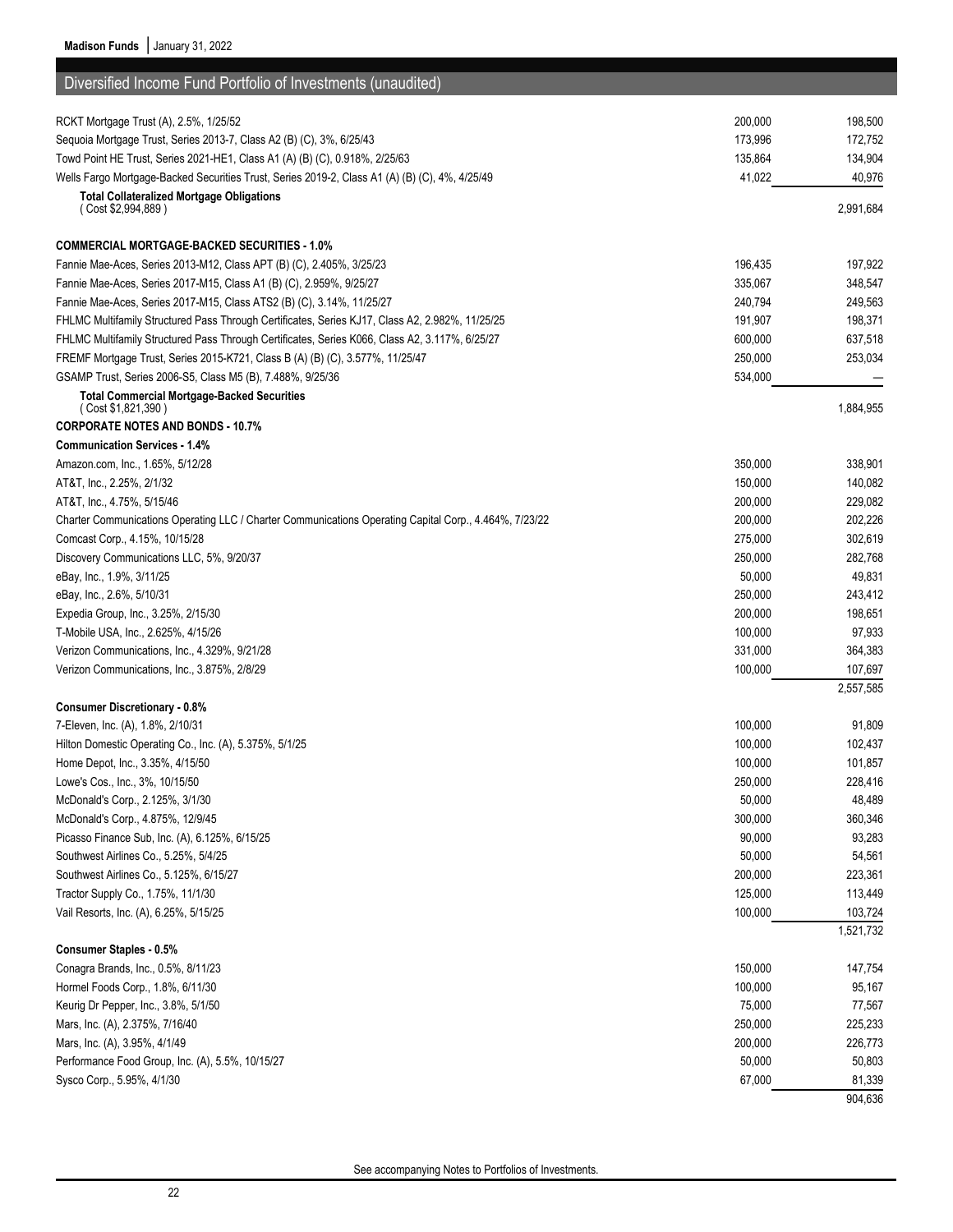# Diversified Income Fund Portfolio of Investments (unaudited)

## **Energy - 2.0%**

| BP Capital Markets America, Inc., 3.119%, 5/4/26                                    | 200,000 | 207,160   |
|-------------------------------------------------------------------------------------|---------|-----------|
| ConocoPhillips Co., 4.15%, 11/15/34                                                 | 129,000 | 141,150   |
| Eastern Gas Transmission & Storage, Inc. (A), 3%, 11/15/29                          | 150,000 | 151,441   |
| Energy Transfer LP, 5.25%, 4/15/29                                                  | 75,000  | 83,378    |
| Enterprise Products Operating LLC, 3.75%, 2/15/25                                   | 300,000 | 314,240   |
| Exxon Mobil Corp., 4.114%, 3/1/46                                                   | 225,000 | 252,590   |
| Kinder Morgan, Inc., 5.55%, 6/1/45                                                  | 200,000 | 238,354   |
| Marathon Petroleum Corp., 4.7%, 5/1/25                                              | 100,000 | 107,493   |
| MPLX LP, 4.8%, 2/15/29                                                              | 150,000 | 166,484   |
| MPLX LP, 2.65%, 8/15/30                                                             | 100,000 | 96,534    |
| Occidental Petroleum Corp., 3.5%, 8/15/29                                           | 100,000 | 98,500    |
| Phillips 66, 2.15%, 12/15/30                                                        | 200,000 | 186,910   |
| Phillips 66, 4.65%, 11/15/34                                                        | 250,000 | 283,304   |
| Pioneer Natural Resources Co., 2.15%, 1/15/31                                       | 75,000  | 70,259    |
| Sabine Pass Liquefaction LLC, 4.5%, 5/15/30                                         | 200,000 | 219,328   |
| Schlumberger Holdings Corp. (A), 4%, 12/21/25                                       | 20,000  | 21,132    |
| Schlumberger Holdings Corp. (A), 3.9%, 5/17/28                                      | 292,000 | 308,826   |
| Valero Energy Corp., 6.625%, 6/15/37                                                | 250,000 | 322,754   |
| Valero Energy Partners LP, 4.5%, 3/15/28                                            | 300,000 | 323,284   |
|                                                                                     |         | 3,593,121 |
| Financials - 3.2%                                                                   |         |           |
| Air Lease Corp., 1.875%, 8/15/26                                                    | 100,000 | 95,834    |
| Bank of America Corp., (3M USD LIBOR + 1.090%) (C), 3.093%, 10/1/25                 | 400,000 | 409,602   |
| Bank of America Corp., (SOFR + 0.910%) (C), 1.658%, 3/11/27                         | 200,000 | 194,122   |
| Bank of America Corp., (SOFR + 1.370%) (C), 1.922%, 10/24/31                        | 150,000 | 138,993   |
| Bank of New York Mellon Corp., Series I, (5 year CMT + 2.630%) (C), 3.75%, 12/20/26 | 100,000 | 97,000    |
| Belrose Funding Trust (A), 2.33%, 8/15/30                                           | 100,000 | 94,896    |
| BlackRock, Inc., 2.1%, 2/25/32                                                      | 150,000 | 142,876   |
| Capital One Financial Corp., 3.3%, 10/30/24                                         | 200,000 | 207,189   |
| Capital One Financial Corp., (5 year CMT + 3.157%) (C) (D), 3.95%, 9/1/26           | 250,000 | 244,375   |
| Cboe Global Markets, Inc., 3.65%, 1/12/27                                           | 130,000 | 138,982   |
| Charles Schwab Corp., (10 year CMT + 3.079%) (C), 4%, 12/1/30                       | 175,000 | 171,460   |
| Empower Finance LP (A), 3.075%, 9/17/51                                             | 100,000 | 95,363    |
| Fifth Third Bancorp, 2.55%, 5/5/27                                                  | 125,000 | 126,430   |
| GLP Capital LP / GLP Financing, Inc., 3.25%, 1/15/32                                | 100,000 | 96,598    |
| Goldman Sachs BDC, Inc. (D), 2.875%, 1/15/26                                        | 100,000 | 100,942   |
| Goldman Sachs Group, Inc., (SOFR + 0.913%) (C), 1.948%, 10/21/27                    | 350,000 | 340,540   |
| Healthpeak Properties, Inc., 3.25%, 7/15/26                                         | 100,000 | 104,431   |
| Huntington Bancshares, Inc., (5 year CMT + 1.170%) (A) (C), 2.487%, 8/15/36         | 200,000 | 186,800   |
| Iron Mountain, Inc. (A), 4.5%, 2/15/31                                              | 50,000  | 47,410    |
| Jefferies Group LLC / Jefferies Group Capital Finance, Inc., 2.625%, 10/15/31       | 125,000 | 119,200   |
| JPMorgan Chase & Co., Series II, (SOFR + 2.745%) (C) (D), 4%, 4/1/25                | 250,000 | 244,937   |
| JPMorgan Chase & Co., (SOFR + 0.695%) (C), 1.04%, 2/4/27                            | 200,000 | 190,017   |
| KKR Group Finance Co. VIII LLC (A), 3.5%, 8/25/50                                   | 125,000 | 122,769   |
| Liberty Mutual Group, Inc. (A), 3.95%, 5/15/60                                      | 25,000  | 25,790    |
| Morgan Stanley, 3.875%, 1/27/26                                                     | 100,000 | 106,085   |
| Morgan Stanley (SOFR + 0.879%) (C), 1.593%, 5/4/27                                  | 100,000 | 96,525    |
| Morgan Stanley (SOFR + 1.020%) (C), 1.928%, 4/28/32                                 | 250,000 | 229,964   |
| NASDAQ, Inc., 1.65%, 1/15/31                                                        | 250,000 | 225,694   |
| Omega Healthcare Investors, Inc., 3.375%, 2/1/31                                    | 100,000 | 98,189    |
| PNC Financial Services Group, Inc., 3.45%, 4/23/29                                  | 300,000 | 319,368   |
| Prudential Financial, Inc., (5 year CMT + 3.035%) (C), 3.7%, 10/1/50                | 125,000 | 122,382   |
| Public Storage, 1.85%, 5/1/28                                                       | 200,000 | 193,629   |
|                                                                                     |         |           |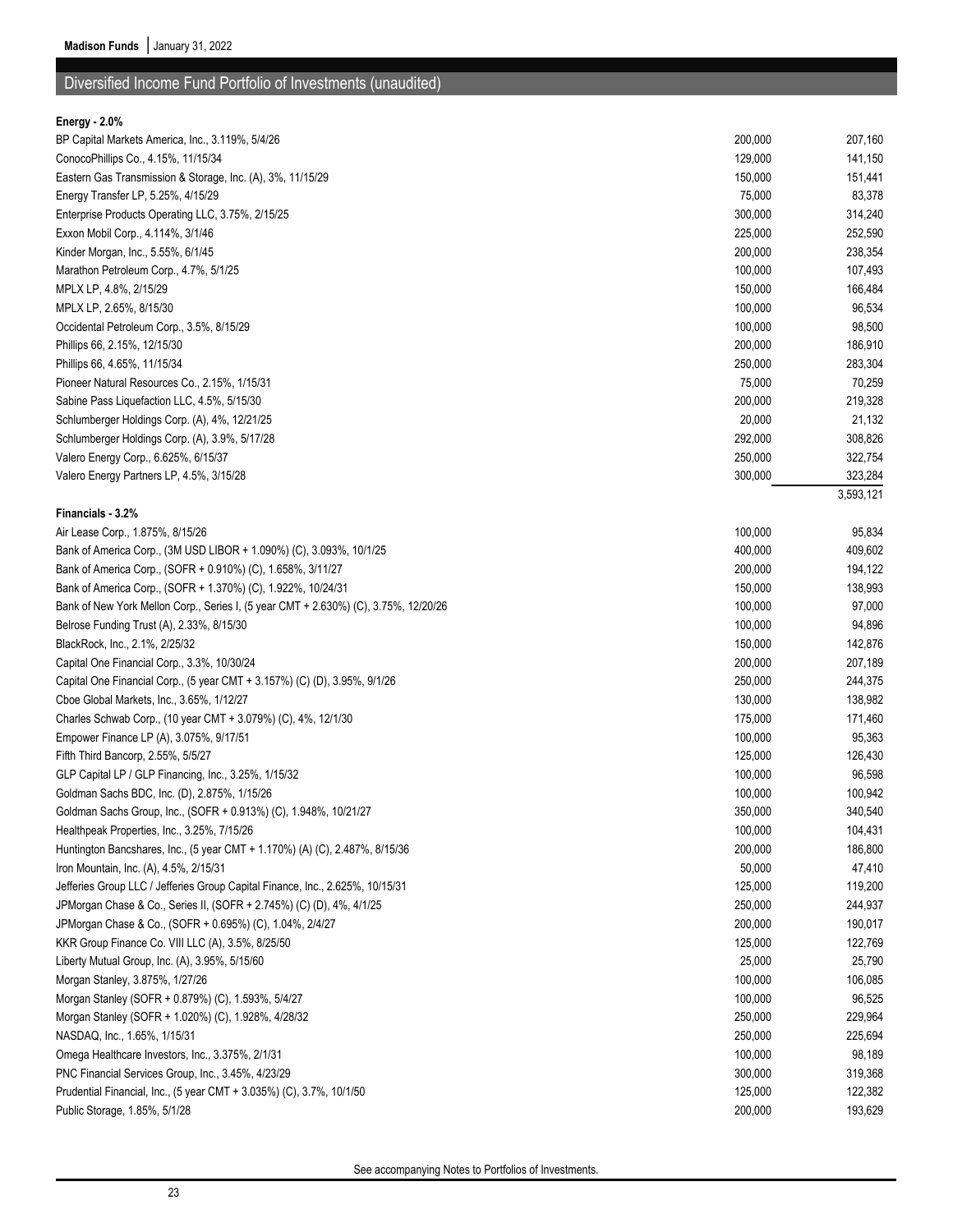| Diversified Income Fund Portfolio of Investments (unaudited)           |         |           |
|------------------------------------------------------------------------|---------|-----------|
| STORE Capital Corp., 4.5%, 3/15/28                                     | 100,000 | 108,398   |
| Synchrony Financial, 3.7%, 8/4/26                                      | 150,000 | 155,708   |
| Teachers Insurance & Annuity Association of America (A), 3.3%, 5/15/50 | 100,000 | 98,505    |
| Truist Bank, 2.25%, 3/11/30                                            | 50,000  | 48,230    |
| Truist Financial Corp., (SOFR + 0.609%) (C), 1.267%, 3/2/27            | 200,000 | 193,502   |
| Wells Fargo & Co., (SOFR + 2.100%) (C), 2.393%, 6/2/28                 | 100,000 | 99,140    |
| Welltower, Inc., 2.05%, 1/15/29                                        | 100,000 | 96,077    |
|                                                                        |         | 5,927,952 |
| Health Care - 0.8%                                                     |         |           |
| Anthem, Inc., 2.375%, 1/15/25                                          | 50,000  | 50,692    |
| Centene Corp., 2.45%, 7/15/28                                          | 150,000 | 142,637   |
| Cigna Corp., 4.375%, 10/15/28                                          | 50,000  | 54,988    |
| CVS Health Corp., 5.125%, 7/20/45                                      | 250,000 | 304,510   |
| Health Care Service Corp. A Mutual Legal Reserve Co. (A), 2.2%, 6/1/30 | 50,000  | 47,460    |
| PerkinElmer, Inc., 0.55%, 9/15/23                                      | 250,000 | 246,706   |
| UnitedHealth Group, Inc., 3.7%, 8/15/49                                | 50,000  | 53,183    |
| Viatris, Inc., 2.7%, 6/22/30                                           | 125,000 | 120,683   |
| Zoetis, Inc., 3%, 9/12/27                                              | 350,000 | 360,630   |
| Zoetis, Inc., 3%, 5/15/50                                              | 100,000 | 97,374    |
|                                                                        |         | 1,478,863 |
| Industrials - 0.8%                                                     |         |           |
| Ashtead Capital, Inc. (A), 2.45%, 8/12/31                              | 125,000 | 118,301   |
| Block, Inc. (A), 2.75%, 6/1/26                                         | 100,000 | 96,937    |
| Boeing Co., 2.196%, 2/4/26                                             | 100,000 | 98,337    |
| Boeing Co., 3.625%, 2/1/31                                             | 125,000 | 128,228   |
| Boeing Co., 5.805%, 5/1/50                                             | 50,000  | 62,892    |
| Martin Marietta Materials, Inc., 3.2%, 7/15/51                         | 200,000 | 188,711   |
| Otis Worldwide Corp., 2.565%, 2/15/30                                  | 125,000 | 123,641   |
| Quanta Services, Inc., 2.9%, 10/1/30                                   | 150,000 | 147,535   |
| TD SYNNEX Corp. (A), 2.65%, 8/9/31                                     | 50,000  | 46,121    |
| Textron, Inc., 2.45%, 3/15/31                                          | 100,000 | 96,039    |
| TransDigm, Inc. (A), 6.25%, 3/15/26                                    | 75,000  | 77,250    |
| Vulcan Materials Co., 3.5%, 6/1/30                                     | 100,000 | 104,955   |
| WRKCo, Inc., 3.9%, 6/1/28                                              | 250,000 | 267,626   |
|                                                                        |         | 1,556,573 |
| Information Technology - 0.6%                                          |         |           |
| Broadcom, Inc., 4.15%, 11/15/30                                        | 190,000 | 202,196   |
| Broadcom, Inc. (A), 3.187%, 11/15/36                                   | 10,000  | 9,500     |
| Citrix Systems, Inc., 4.5%, 12/1/27                                    | 55,000  | 56,231    |
| Dell International LLC / EMC Corp., 8.35%, 7/15/46                     | 19,000  | 30,025    |
| Dell International LLC / EMC Corp. (A), 3.45%, 12/15/51                | 50,000  | 44,043    |
| HP, Inc., 2.65%, 6/17/31                                               | 200,000 | 190,969   |
| Intel Corp., 3.734%, 12/8/47                                           | 272,000 | 285,133   |
| Intuit, Inc., 1.65%, 7/15/30                                           | 125,000 | 116,453   |
| Oracle Corp., 3.95%, 3/25/51                                           | 150,000 | 141,675   |
| salesforce.com, Inc. (D), 2.9%, 7/15/51                                | 100,000 | 94,704    |
|                                                                        |         | 1,170,929 |
| Materials - 0.3%                                                       |         |           |
| DuPont de Nemours, Inc., 4.725%, 11/15/28                              | 180,000 | 202,535   |
| El du Pont de Nemours and Co., 1.7%, 7/15/25                           | 50,000  | 49,729    |
| International Flavors & Fragrances, Inc. (A), 1.832%, 10/15/27         | 250,000 | 238,852   |
|                                                                        |         | 491,116   |
| Utilities - 0.3%                                                       |         |           |
| AES Corp., 1.375%, 1/15/26                                             | 250,000 | 238,725   |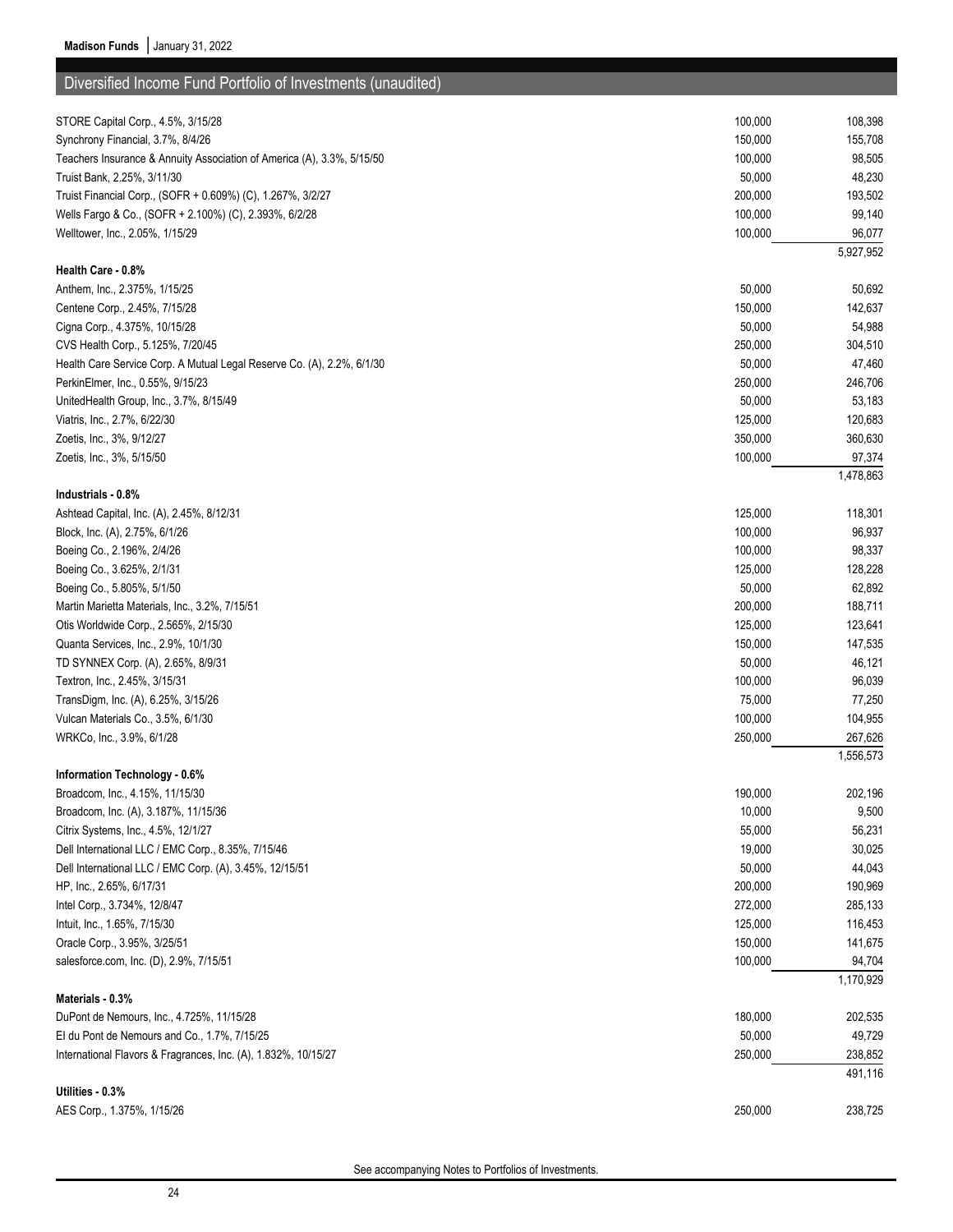| Diversified Income Fund Portfolio of Investments (unaudited)                         |         |            |
|--------------------------------------------------------------------------------------|---------|------------|
| Berkshire Hathaway Energy Co. (D), 1.65%, 5/15/31                                    | 125,000 | 115,220    |
| Interstate Power & Light Co., 3.5%, 9/30/49                                          | 100,000 | 101,837    |
| Wisconsin Electric Power Co., 1.7%, 6/15/28                                          | 100,000 | 96,244     |
|                                                                                      |         | 552,026    |
| <b>Total Corporate Notes and Bonds</b><br>(Cost \$19,353,790)                        |         | 19,754,533 |
| <b>FOREIGN CORPORATE BONDS - 0.7%</b>                                                |         |            |
| Financials - 0.4%                                                                    |         |            |
| AerCap Ireland Capital DAC / AerCap Global Aviation Trust, 1.75%, 1/30/26            | 150,000 | 144,124    |
| AerCap Ireland Capital DAC / AerCap Global Aviation Trust, 4.625%, 10/15/27          | 150,000 | 161,387    |
| Avolon Holdings Funding Ltd. (A), 2.125%, 2/21/26                                    | 150,000 | 144,055    |
| Bank of Montreal, 3.3%, 2/5/24                                                       | 110,000 | 113,756    |
| UBS Group AG (5 year CMT + 3.313%) (A) (C), 4.375%, 2/10/31                          | 200,000 | 188,240    |
|                                                                                      |         | 751,562    |
| Health Care - 0.3%                                                                   |         |            |
| Royalty Pharma PLC, 2.2%, 9/2/30                                                     | 250,000 | 231,504    |
| Royalty Pharma PLC, 3.55%, 9/2/50                                                    | 250,000 | 227,082    |
| STERIS Irish FinCo UnLtd Co., 3.75%, 3/15/51                                         | 150,000 | 151,835    |
|                                                                                      |         | 610,421    |
| <b>Total Foreign Corporate Bonds</b><br>(Cost \$1,387,952)                           |         | 1,361,983  |
| <b>LONG TERM MUNICIPAL BONDS - 0.4%</b>                                              |         |            |
| General 0.4%                                                                         |         |            |
| Metropolitan Transportation Authority Revenue, 6.548%, 11/15/31                      | 325,000 | 400,472    |
| University of Massachusetts Building Authority Revenue, 6.573%, 5/1/39               | 35,000  | 35,145     |
| Washington County Hillsboro School District #1J, General Obligation, 4.355%, 6/30/34 | 200,000 | 215,763    |
| <b>Total Long Term Municipal Bonds</b><br>(Cost \$636,903)                           |         | 651,380    |
| <b>MORTGAGE BACKED SECURITIES - 3.5%</b>                                             |         |            |
| Fannie Mae - 2.1%                                                                    |         |            |
| 3%, 9/1/30 Pool # 890696                                                             | 84,742  | 88,328     |
| 3%, 12/1/30 Pool # AL8924                                                            | 134,232 | 139,231    |
| 7%, 11/1/31 Pool # 607515                                                            | 4,275   | 4,695      |
| 3.5%, 12/1/31 Pool # MA0919                                                          | 208,259 | 219,464    |
| 7%, 5/1/32 Pool # 644591                                                             | 691     | 714        |
| 3.5%, 8/1/32 Pool # MA3098                                                           | 58,334  | 61,232     |
|                                                                                      | 50,349  | 52,851     |
| 5.5%, 10/1/33 Pool # 254904                                                          | 24,133  | 27,148     |
| 7%, 7/1/34 Pool # 792636                                                             | 4,150   | 4,300      |
| 4%, 2/1/35 Pool # MA2177                                                             | 139,791 | 150,443    |
| 5%, 8/1/35 Pool # 829670                                                             | 22,777  | 25,386     |
| 5%, 9/1/35 Pool # 820347                                                             | 30,011  | 33,902     |
| 5%, 9/1/35 Pool # 835699                                                             | 24,758  | 27,289     |
| 3%, 12/1/35 Pool # AS6267                                                            | 99,056  | 103,344    |
| 5%, 12/1/35 Pool # 850561                                                            | 7,724   | 8,646      |
| 4%, 6/1/36 Pool # AL8618                                                             | 100,465 | 107,958    |
| 5.5%, 9/1/36 Pool # 831820                                                           | 37,861  | 42,342     |
| 5.5%, 10/1/36 Pool # 901723                                                          | 8,656   | 9,509      |
| 5.5%, 12/1/36 Pool # 903059                                                          | 34,072  | 37,706     |
| 3%, 11/1/39 Pool # MA3831                                                            | 65,251  | 66,963     |
| 2.5%, 5/1/41 Pool # MA4334                                                           | 232,356 | 236,420    |
| 4.5%, 7/1/41 Pool # AB3274                                                           | 70,551  | 77,375     |
| 5.5%, 7/1/41 Pool # AL6588                                                           | 70,219  | 79,408     |
| 1.05%, 12/25/41 Pool # AL6778 (A),                                                   | 191,885 | 192,056    |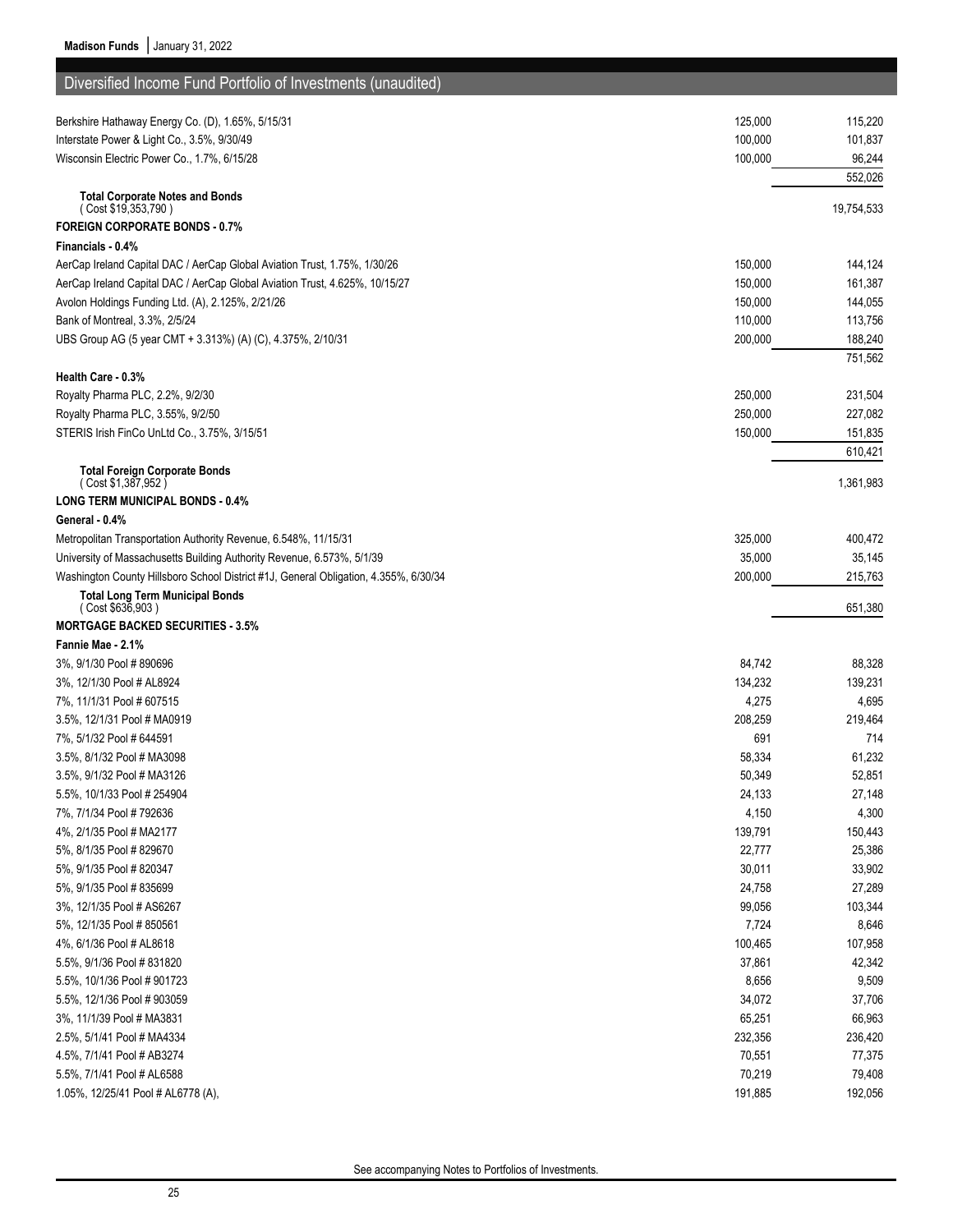# Diversified Income Fund Portfolio of Investments (unaudited)

| 3.5%, 6/1/42 Pool # AO4134                                                                                      | 125,013   | 132,740   |
|-----------------------------------------------------------------------------------------------------------------|-----------|-----------|
| 4%, 6/1/42 Pool # MA1087                                                                                        | 76,865    | 83,136    |
| 3.5%, 8/1/42 Pool # AP2133                                                                                      | 75,426    | 80,076    |
| 3.5%, 8/1/42 Pool # AO8100                                                                                      | 46,347    | 49,283    |
| 4%, 10/1/42 Pool # AP7363                                                                                       | 146,745   | 158,843   |
| 3%, 2/1/43 Pool # AB8486                                                                                        | 121,298   | 126,390   |
| 3%, 2/1/43 Pool # AB8563                                                                                        | 78,540    | 81,805    |
| 3%, 2/1/43 Pool # AL3072                                                                                        | 160,750   | 167,567   |
| 3%, 3/1/43 Pool # AB8818                                                                                        | 117,430   | 122,324   |
| 3.5%, 3/1/43 Pool # AT0310                                                                                      | 75,355    | 80,155    |
| 4%, 1/1/45 Pool # MA2145                                                                                        | 128,466   | 139,042   |
| 4%, 1/1/45 Pool # AS4257                                                                                        | 42,551    | 46,112    |
| 4.5%, 2/1/45 Pool # MA2193                                                                                      | 76,715    | 83,549    |
| 3.5%, 12/1/45 Pool # AS6309                                                                                     | 61,304    | 65,032    |
| 3%, 1/1/47 Pool # BE0108                                                                                        | 131,793   | 136,672   |
| 2.5%, 12/1/47 Pool # FM3165                                                                                     | 268,814   | 269,656   |
| 3.5%, 12/1/47 Pool # MA3210                                                                                     | 134,990   | 141,791   |
| 4%, 7/1/48 Pool # MA3415                                                                                        | 36,885    | 38,973    |
|                                                                                                                 |           | 3,799,856 |
| Freddie Mac 1.4%                                                                                                |           |           |
| 4.5%, 2/1/25 Pool # J11722                                                                                      | 7,594     | 7,912     |
| 4.5%, 5/1/25 Pool # J12247                                                                                      | 7,251     | 7,621     |
| 8%, 6/1/30 Pool # C01005                                                                                        | 618       | 707       |
| 6.5%, 1/1/32 Pool # C62333                                                                                      | 24,519    | 26,952    |
| 2.5%, 2/1/32 Pool # ZS8641                                                                                      | 185,438   | 190,545   |
| 2.5%, 6/1/35 Pool # RC1421                                                                                      | 134,679   | 137,763   |
| 4.5%, 8/1/39 Pool # G08361                                                                                      | 99,841    | 109,577   |
| 3.5%, 11/1/40 Pool # G06168                                                                                     | 95,652    | 101,774   |
| 2%, 3/1/41 Pool # RB5105                                                                                        | 448,753   | 445,705   |
| 4.5%, 9/1/41 Pool # Q03516                                                                                      | 59,592    | 65,090    |
| 4%, 10/1/41 Pool # Q04092                                                                                       | 85,259    | 92,239    |
| 3%, 8/1/42 Pool # G08502                                                                                        | 81,792    | 85,318    |
| 3%, 9/1/42 Pool # C04233                                                                                        | 55,852    | 58,252    |
| 3%, 4/1/43 Pool # V80025                                                                                        | 146,630   | 152,227   |
| 3%, 4/1/43 Pool # V80026                                                                                        | 144,596   | 150,729   |
| 3.5%, 8/1/44 Pool # Q27927                                                                                      | 189,523   | 201,287   |
| 3%, 7/1/45 Pool # G08653                                                                                        | 119,500   | 124,127   |
| 3.5%, 8/1/45 Pool # Q35614                                                                                      | 134,608   | 142,530   |
| 3%, 10/1/46 Pool # G60722                                                                                       | 128,315   | 133,105   |
| 4%, 3/1/47 Pool # Q46801                                                                                        | 53,942    | 57,418    |
| 3.5%, 12/1/47 Pool # Q52955                                                                                     | 170,048   | 178,733   |
| 2.5%, 4/1/48 Pool # QA2240                                                                                      | 217,782   | 218,669   |
|                                                                                                                 |           | 2,688,280 |
| Ginnie Mae - 0.0%                                                                                               |           |           |
| 6.5%, 2/20/29 Pool # 2714                                                                                       | 6,136     | 6,777     |
| 6.5%, 4/20/31 Pool #3068                                                                                        | 3,622     | 4,071     |
|                                                                                                                 |           | 10,848    |
| <b>Total Mortgage Backed Securities</b><br>(Cost \$6,398,728)<br>U.S. GOVERNMENT AND AGENCY OBLIGATIONS - 10.4% |           | 6,498,984 |
| U.S. Treasury Bonds 3.1%                                                                                        |           |           |
| 6.625%, 2/15/27                                                                                                 | 700,000   | 869,231   |
| 2.250%, 5/15/41                                                                                                 | 1,500,000 |           |
| 3.750%, 8/15/41                                                                                                 |           | 1,519,219 |
|                                                                                                                 | 400,000   | 503,688   |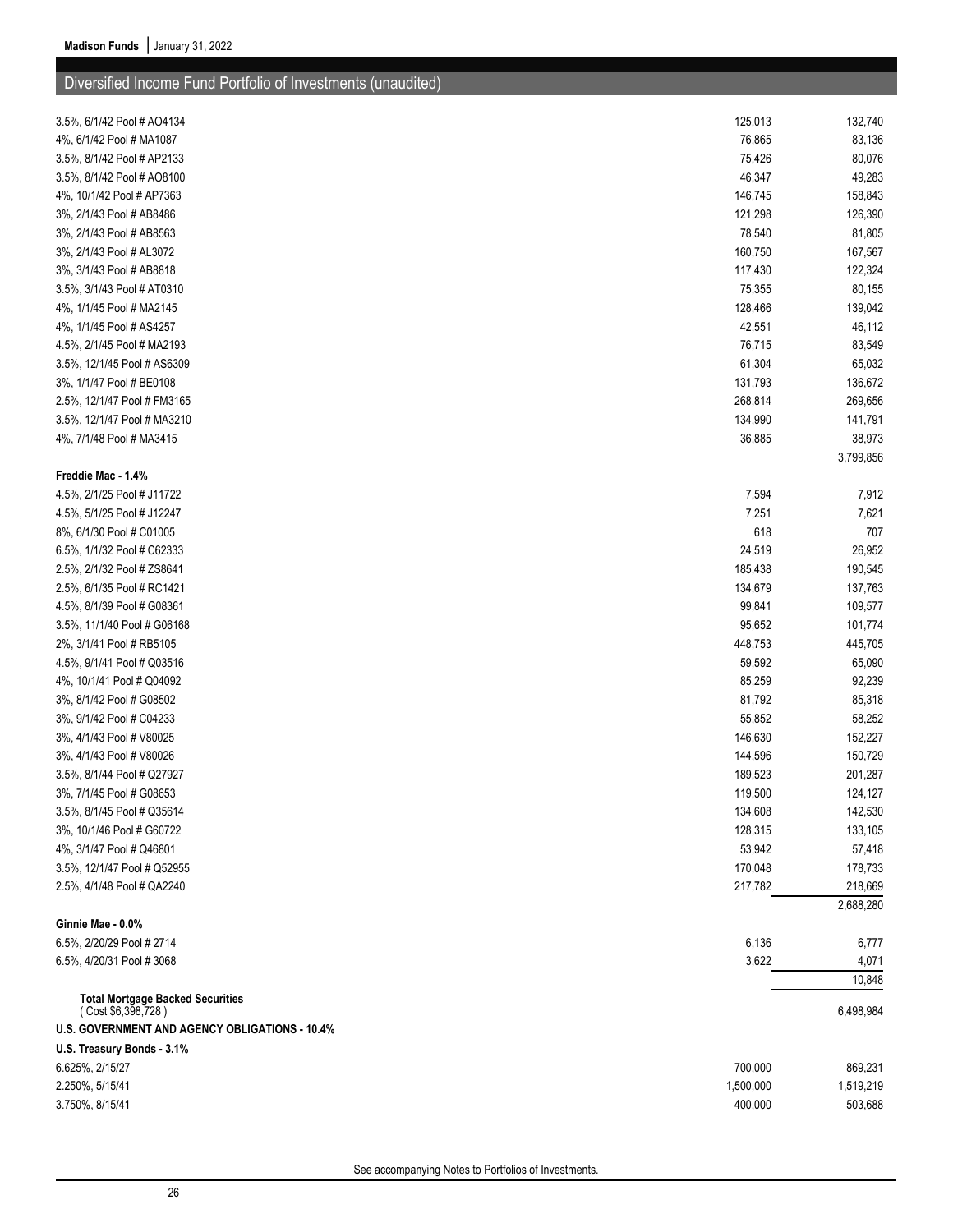## Diversified Income Fund Portfolio of Investments (unaudited)

| 3.000%, 5/15/42                                                                            | 400,000       | 456,234       |
|--------------------------------------------------------------------------------------------|---------------|---------------|
| 2.500%, 2/15/45                                                                            | 500,000       | 528,320       |
| 2.500%, 5/15/46                                                                            | 200,000       | 212,375       |
| 3.000%, 2/15/48                                                                            | 250,000       | 293,408       |
| 1.250%, 5/15/50                                                                            | 1,000,000     | 815,195       |
| 1.875%, 2/15/51                                                                            | 500,000       | 474,648       |
|                                                                                            |               | 5,672,318     |
| U.S. Treasury Notes - 7.3%                                                                 |               |               |
| 1.375%, 9/30/23                                                                            | 1,500,000     | 1,507,734     |
| 2.250%, 12/31/24                                                                           | 500,000       | 512,637       |
| 2.000%, 8/15/25                                                                            | 2,000,000     | 2,035,078     |
| 2.250%, 11/15/25                                                                           | 2,250,000     | 2,310,469     |
| 0.375%, 1/31/26                                                                            | 1,000,000     | 954,570       |
| 1.500%, 8/15/26                                                                            | 2,000,000     | 1,991,953     |
| 0.375%, 9/30/27                                                                            | 1,000,000     | 930,000       |
| 2.875%, 5/15/28                                                                            | 750,000       | 801,680       |
| 2.625%, 2/15/29                                                                            | 750,000       | 793,711       |
| 0.625%, 8/15/30                                                                            | 1,750,000     | 1,593,389     |
|                                                                                            |               | 13,431,221    |
| <b>Total U.S. Government and Agency Obligations</b>                                        |               |               |
| (Cost \$19,188,680)                                                                        |               | 19,103,539    |
|                                                                                            | <b>Shares</b> |               |
| SHORT-TERM INVESTMENTS - 2.0%                                                              |               |               |
| State Street Institutional U.S. Government Money Market Fund, 0.03%, Premier Class (E)     | 2,893,212     | 2,893,212     |
| State Street Navigator Securities Lending Government Money Market Portfolio, 0.04% (E) (F) | 690,078       | 690,078       |
| <b>Total Short-Term Investments</b><br>(Cost \$3,583,290)                                  |               | 3,583,290     |
| TOTAL INVESTMENTS - 100.1% (Cost \$143,903,253)                                            |               | 184,595,188   |
| <b>NET OTHER ASSETS AND LIABILITIES - (0.1%)</b>                                           |               | (266, 964)    |
| <b>TOTAL NET ASSETS - 100.0%</b>                                                           |               | \$184,328,224 |

(A) Security sold within terms of a private placement memorandum exempt from registration under section 144A of the Securities Act of 1933, as amended, and may be sold only to dealers in that program or other "qualified institutional buyers."

(B) Coupon rate may change based on changes of the underlying collateral or prepayments of principal. The coupon rate shown represents the rate at period end.

(C) Floating rate or variable rate note. Rate shown is as of January 31, 2022.

(D) All or a portion of these securities, with an aggregate fair value of \$677,088, are on loan as part of a securities lending program. See footnote (F) and Note 4 for details on the securities lending program.

(E) 7-day yield.

(F) Represents investments of cash collateral received in connection with securities lending.

- BDC Business Development Company
- CMT Constant Maturity Treasury.
- DAC Designated Activity Company.
- FHLMC Federal Home Loan Mortgage Corp or Freddie Mac.
- FREMF Freddie Mac Multifamily.
- IO Interest Only.
- LIBOR London Interbank Offered Rate.
- LLC Limited Liability Company.
- LP Limited Partnership.
- PLC Public Limited Company.
- REIT Real Estate Investment Trust.
- REMIC Real Estate Mortgage Investment Conduit.
- SOFR Secured Overnight Financing Rate.
- SOFR30A 30-day SOFR Average.
- STACR Structured Agency Credit Risk.
- USD United States Dollar.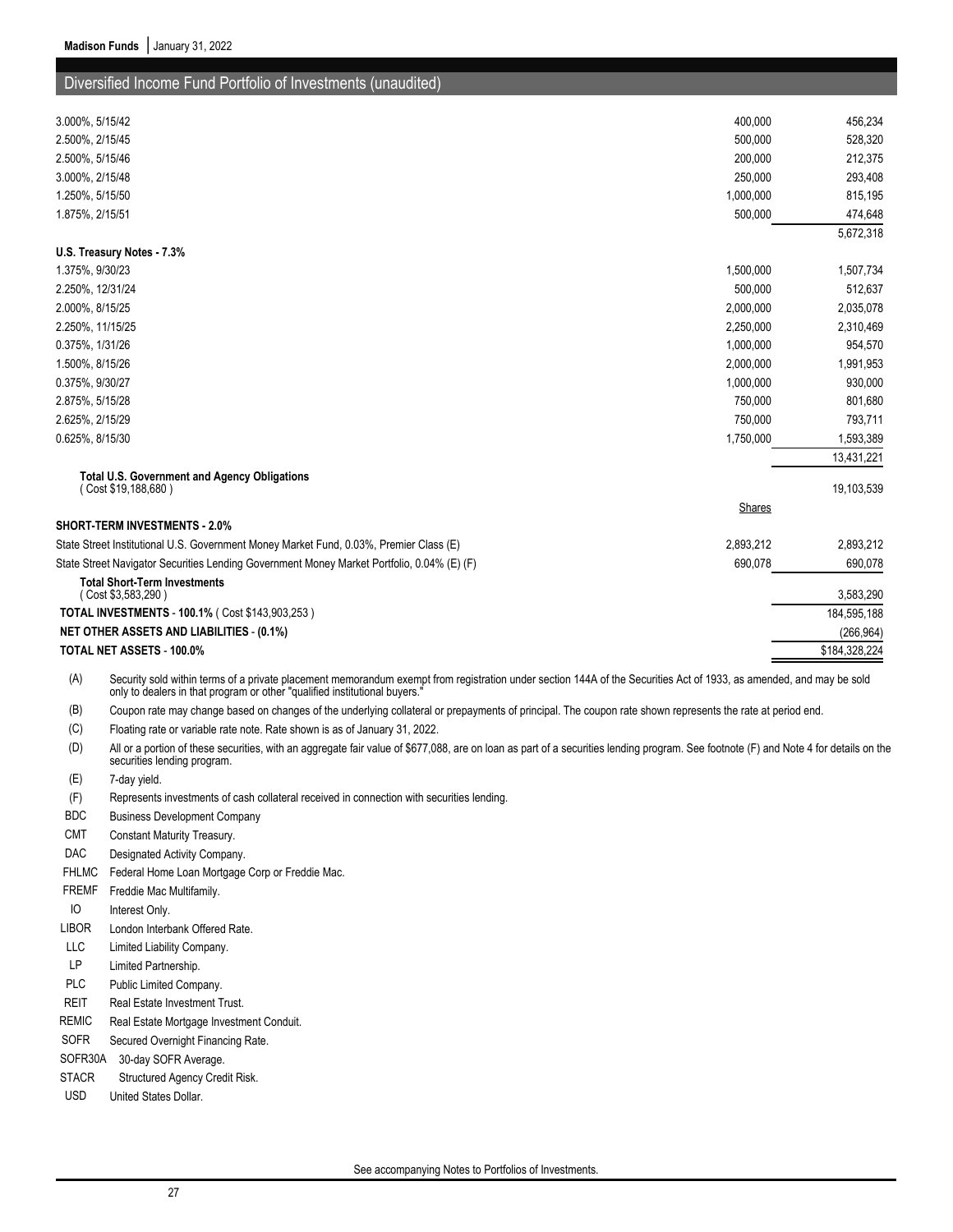## Covered Call & Equity Income Fund Portfolio of Investments (unaudited)

|                                      | <b>Shares</b> | Value (Note 1) |
|--------------------------------------|---------------|----------------|
| <b>COMMON STOCKS - 80.5%</b>         |               |                |
| <b>Communication Services - 9.3%</b> |               |                |
| Comcast Corp., Class A (A)           | 62,500        | \$3,124,375    |
| Lumen Technologies, Inc.             | 189,000       | 2,336,040      |
| T-Mobile U.S., Inc. * (A)            | 30,000        | 3,245,100      |
|                                      |               | 8,705,515      |
| <b>Consumer Discretionary - 9.2%</b> |               |                |
| Amazon.com, Inc. * (A)               | 700           | 2,094,029      |
| Las Vegas Sands Corp. * (A)          | 69,500        | 3,044,100      |
| Nordstrom, Inc. *                    | 53,000        | 1,192,500      |
| TJX Cos., Inc. (A)                   | 32,500        | 2,339,025      |
| <b>Consumer Staples - 2.6%</b>       |               | 8,669,654      |
| Archer-Daniels-Midland Co. (A)       | 33,000        | 2,475,000      |
| Energy - 11.4%                       |               |                |
| APA Corp. (A)                        | 52,600        | 1,746,846      |
| Baker Hughes Co.                     | 96,300        | 2,642,472      |
| EOG Resources, Inc. (A)              | 13,500        | 1,504,980      |
| Range Resources Corp. *              | 202,200       | 3,892,350      |
| Transocean Ltd. *                    | 295,000       | 929,250        |
|                                      |               | 10,715,898     |
| Financials - 9.0%                    |               |                |
| Aflac, Inc. (A)                      | 40,300        | 2,531,646      |
| BlackRock, Inc. (A)                  | 2,800         | 2,304,232      |
| CME Group, Inc. (A)                  | 4,000         | 918,000        |
| JPMorgan Chase & Co. (A)             | 18,300        | 2,719,380      |
| Health Care - 7.4%                   |               | 8,473,258      |
| AmerisourceBergen Corp. (A)          | 11,000        | 1,498,200      |
| Baxter International, Inc. (A)       | 4,800         | 410,112        |
| Gilead Sciences, Inc. (A)            | 37,500        | 2,575,500      |
| Stryker Corp. (A)                    | 10,000        | 2,480,500      |
|                                      |               | 6,964,312      |
| Industrials - 9.5%                   |               |                |
| 3M Co. (A)                           | 7,000         | 1,162,140      |
| FedEx Corp. (A)                      | 6,400         | 1,573,504      |
| Honeywell International, Inc. (A)    | 8,700         | 1,778,976      |
| Jacobs Engineering Group, Inc. (A)   | 18,000        | 2,343,240      |
| PACCAR, Inc. (A)                     | 22,000        | 2,045,780      |
| Information Technology - 12.7%       |               | 8,903,640      |
| Adobe, Inc. * (A)                    | 3,300         | 1,763,190      |
| Analog Devices, Inc. (A)             | 10,500        | 1,721,685      |
| Fiserv, Inc. * (A)                   | 35,000        | 3,699,500      |
| PayPal Holdings, Inc. * (A)          | 17,100        | 2,940,174      |
| Visa, Inc., Class A (A)              | 8,000         | 1,809,360      |
|                                      |               | 11,933,909     |
| Materials - 2.7%                     |               |                |
| Barrick Gold Corp. (A)               | 131,000       | 2,508,650      |
|                                      |               |                |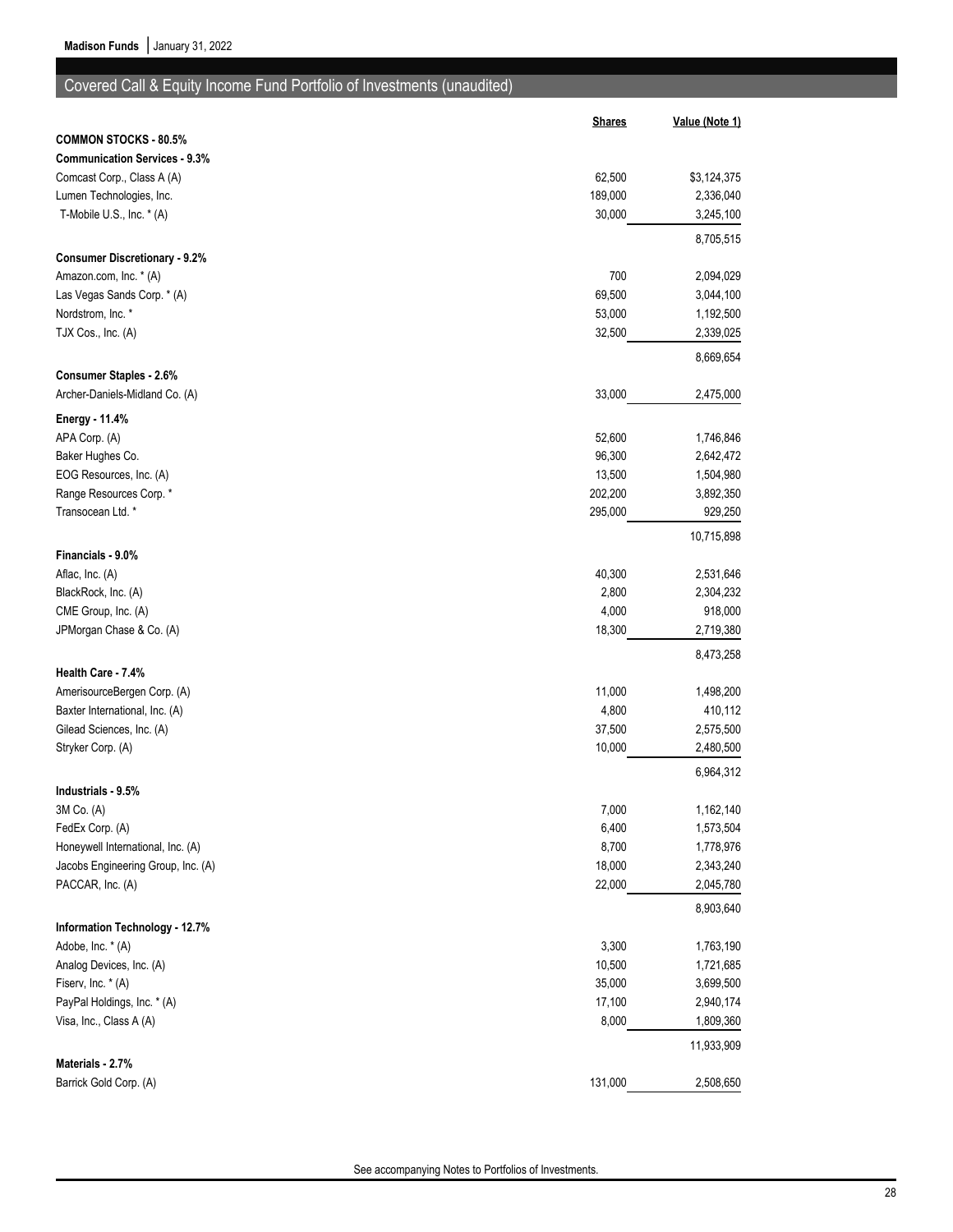## Covered Call & Equity Income Fund Portfolio of Investments (unaudited)

| Real Estate - 1.3%                                                                     |            |              |
|----------------------------------------------------------------------------------------|------------|--------------|
| American Tower Corp., REIT (A)                                                         | 5,000      | 1,257,500    |
| Utilities - 5.4%                                                                       |            |              |
| AES Corp. (A)                                                                          | 142,000    | 3,149,560    |
| NextEra Energy, Inc. (A)                                                               | 25,000     | 1,953,000    |
|                                                                                        |            | 5,102,560    |
| <b>Total Common Stocks</b><br>(Cost \$88,145,020)                                      |            | 75,709,896   |
| <b>EXCHANGE TRADED FUNDS - 1.6%</b>                                                    |            |              |
| Stock Funds - 1.6%                                                                     |            |              |
| VanEck Gold Miners ETF (A)                                                             | 49,800     | 1,505,454    |
| <b>Total Exchange Traded Funds</b><br>(Cost \$1,945,372)                               |            | 1,505,454    |
| <b>SHORT-TERM INVESTMENTS - 17.3%</b>                                                  |            |              |
| State Street Institutional U.S. Government Money Market Fund, 0.03%, Premier Class (B) | 16,244,883 | 16,244,883   |
| <b>Total Short-Term Investments</b><br>(Cost \$16,244,883)                             |            | 16,244,883   |
| TOTAL INVESTMENTS - 99.4% (Cost \$106,335,275)                                         |            | 93,460,233   |
| <b>NET OTHER ASSETS AND LIABILITIES - 2.3%</b>                                         |            | 2,222,263    |
| TOTAL CALL & PUT OPTIONS WRITTEN - (1.7%)                                              |            | (1,623,948)  |
| <b>TOTAL NET ASSETS - 100.0%</b>                                                       |            | \$94,058,548 |

\* Non-income producing.

(A) All or a portion of these securities' positions, with a value of \$66,222,738, represent covers (directly or through conversion rights) for outstanding options written.

(B) 7-day yield.

ETF Exchange Traded Fund.

REIT Real Estate Investment Trust.

### **Written Option Contracts Outstanding at January 31, 2022**

| Description<br><b>Call Options Written</b> | Exercise<br>Price | Expiration<br>Date | Number of<br>Contracts | Notional<br>Amount | Fair Value    | Premiums<br>(Received) | Unrealized<br>Appreciation<br>(Depreciation) |
|--------------------------------------------|-------------------|--------------------|------------------------|--------------------|---------------|------------------------|----------------------------------------------|
| 3M Co.                                     | \$<br>195.00      | 4/14/22            | (70)                   | $$$ (1,365,000) \$ | (2,065)<br>\$ | $(15,328)$ \$          | 13,263                                       |
| Adobe, Inc.                                | 550.00            | 3/18/22            | (33)                   | (1,815,000)        | (61, 793)     | (36, 760)              | (25, 033)                                    |
| AES Corp.                                  | 25.00             | 2/18/22            | (180)                  | (450,000)          |               | (6, 116)               | 6,116                                        |
| Aflac, Inc.                                | 57.50             | 2/18/22            | (203)                  | (1, 167, 250)      | (113, 680)    | (39, 749)              | (73, 931)                                    |
| Aflac, Inc.                                | 65.00             | 5/20/22            | (200)                  | (1,300,000)        | (41,000)      | (31, 796)              | (9,204)                                      |
| Amazon.com, Inc.                           | 3,200.00          | 3/18/22            | (7)                    | (2,240,000)        | (42, 630)     | (42, 993)              | 363                                          |
| American Tower Corp.                       | 250.00            | 3/18/22            | (50)                   | (1,250,000)        | (55, 750)     | (28, 615)              | (27, 135)                                    |
| AmerisourceBergen Corp.                    | 140.00            | 5/20/22            | (110)                  | (1,540,000)        | (73, 150)     | (41, 195)              | (31, 955)                                    |
| Analog Devices, Inc.                       | 185.00            | 2/18/22            | (105)                  | (1,942,500)        | (5, 512)      | (32, 399)              | 26,887                                       |
| APA Corp.                                  | 32.50             | 2/18/22            | (263)                  | (854, 750)         | (59, 570)     | (22,087)               | (37, 483)                                    |
| APA Corp.                                  | 40.00             | 4/14/22            | (263)                  | (1,052,000)        | (35, 373)     | (46, 053)              | 10,680                                       |
| Archer-Daniels-Midland Co.                 | 70.00             | 3/18/22            | (180)                  | (1,260,000)        | (103, 500)    | (33, 636)              | (69, 864)                                    |
| Archer-Daniels-Midland Co.                 | 72.50             | 3/18/22            | (150)                  | (1,087,500)        | (57,000)      | (21, 824)              | (35, 176)                                    |
| Barrick Gold Corp.                         | 20.00             | 3/18/22            | (655)                  | (1,310,000)        | (34, 715)     | (32, 736)              | (1, 979)                                     |
| Baxter International, Inc.                 | 90.00             | 2/18/22            | (48)                   | (432,000)          | (3,000)       | (5, 877)               | 2,877                                        |
| BlackRock, Inc.                            | 850.00            | 2/18/22            | (13)                   | (1, 105, 000)      | (12, 480)     | (11, 037)              | (1, 443)                                     |
| BlackRock, Inc.                            | 950.00            | 2/18/22            | (15)                   | (1,425,000)        | (525)         | (30,011)               | 29,486                                       |
| CME Group, Inc.                            | 230.00            | 3/18/22            | (40)                   | (920,000)          | (30, 200)     | (23, 959)              | (6, 241)                                     |
| Comcast Corp.                              | 55.00             | 3/18/22            | (315)                  | (1,732,500)        | (11, 340)     | (36, 514)              | 25,174                                       |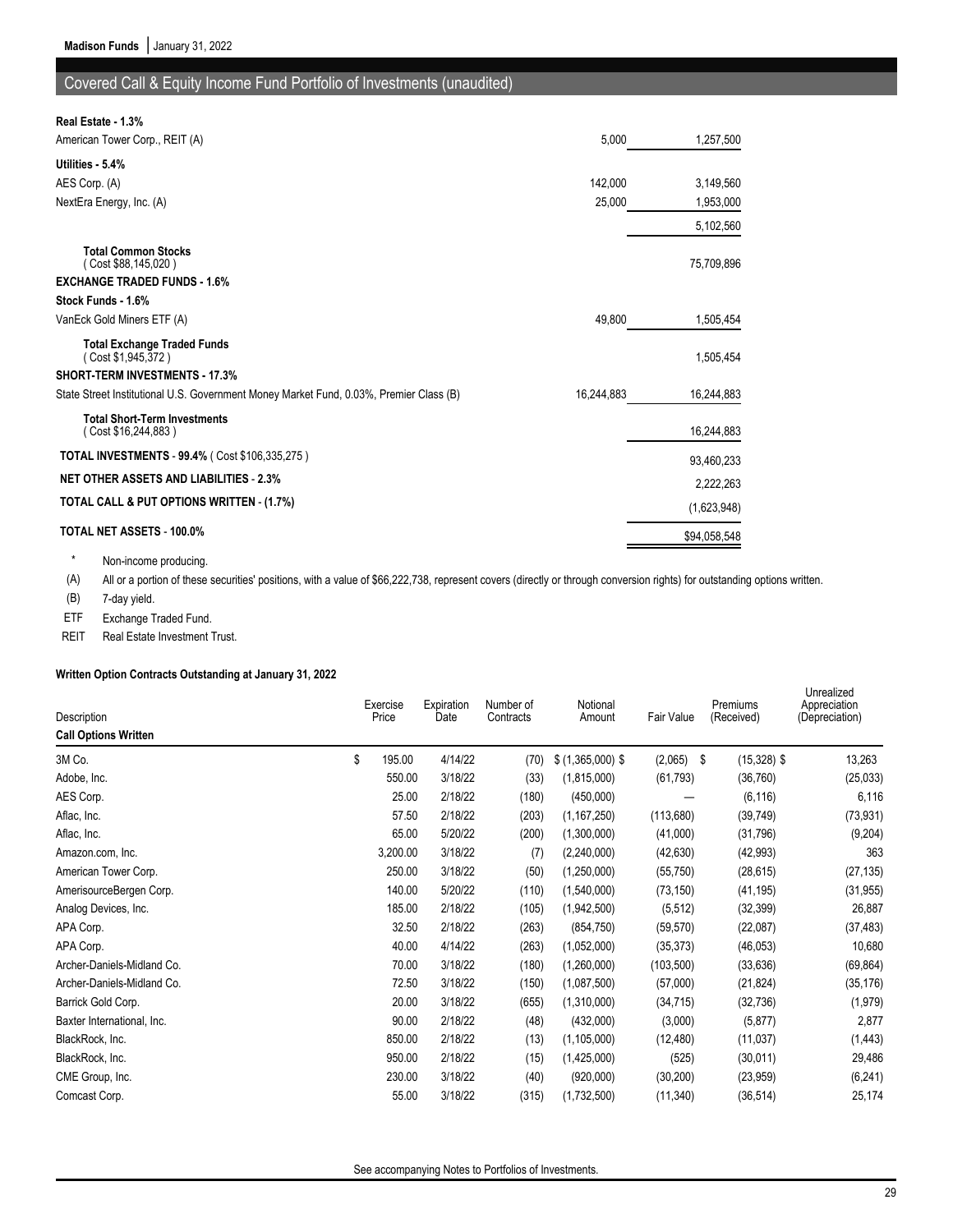# Covered Call & Equity Income Fund Portfolio of Investments (unaudited)

| EOG Resources, Inc.                    | 95.00  | 2/18/22 | (135) | (1,282,500)   | (231, 525)       | (34, 989)        | (196, 536) |
|----------------------------------------|--------|---------|-------|---------------|------------------|------------------|------------|
| FedEx Corp.                            | 260.00 | 3/18/22 | (64)  | (1,664,000)   | (34, 400)        | (39, 614)        | 5,214      |
| Fiserv, Inc.                           | 110.00 | 2/18/22 | (175) | (1,925,000)   | (27, 125)        | (48,063)         | 20,938     |
| Gilead Sciences, Inc.                  | 75.00  | 2/18/22 | (167) | (1,252,500)   | (5, 594)         | (34, 263)        | 28,669     |
| Gilead Sciences, Inc.                  | 75.00  | 3/18/22 | (208) | (1,560,000)   | (17, 784)        | (37, 875)        | 20,091     |
| Honeywell International, Inc.          | 220.00 | 2/18/22 | (87)  | (1,914,000)   | (4, 524)         | (21, 517)        | 16,993     |
| Jacobs Engineering Group, Inc.         | 145.00 | 2/18/22 | (130) | (1,885,000)   | (7, 150)         | (41, 467)        | 34,317     |
| Jacobs Engineering Group, Inc.         | 140.00 | 4/14/22 | (25)  | (350,000)     | (7,000)          | (8, 224)         | 1,224      |
| JPMorgan Chase & Co.                   | 165.00 | 2/18/22 | (86)  | (1,419,000)   | (860)            | (22, 518)        | 21,658     |
| JPMorgan Chase & Co.                   | 155.00 | 3/18/22 | (97)  | (1,503,500)   | (25, 414)        | (29,001)         | 3,587      |
| Las Vegas Sands Corp.                  | 40.00  | 2/18/22 | (345) | (1,380,000)   | (156, 113)       | (45,906)         | (110, 207) |
| NextEra Energy, Inc.                   | 82.50  | 6/17/22 | (250) | (2,062,500)   | (75, 625)        | (54, 774)        | (20, 851)  |
| PACCAR, Inc.                           | 88.50  | 2/18/22 | (110) | (973, 500)    | (51,700)         | (21, 255)        | (30, 445)  |
| PACCAR, Inc.                           | 100.00 | 3/18/22 | (110) | (1, 100, 000) | (9,900)          | (25, 567)        | 15,667     |
| PayPal Holdings, Inc.                  | 220.00 | 2/18/22 | (143) | (3, 146, 000) | (3, 146)         | (45, 236)        | 42,090     |
| Stryker Corp.                          | 270.00 | 3/18/22 | (100) | (2,700,000)   | (24, 250)        | (57, 896)        | 33,646     |
| T-Mobile U.S., Inc.                    | 130.00 | 2/18/22 | (115) | (1,495,000)   | (1, 437)         | (29, 782)        | 28,345     |
| T-Mobile U.S., Inc.                    | 115.00 | 3/18/22 | (185) | (2, 127, 500) | (42, 458)        | (29, 972)        | (12, 486)  |
| TJX Cos., Inc.                         | 72.50  | 4/14/22 | (125) | (906, 250)    | (44, 688)        | (24, 955)        | (19, 733)  |
| TJX Cos., Inc.                         | 75.00  | 4/14/22 | (200) | (1,500,000)   | (50, 700)        | (86, 195)        | 35,495     |
| VanEck Gold Miners ETF                 | 34.00  | 3/18/22 | (308) | (1,047,200)   | (10, 472)        | (23, 170)        | 12,698     |
| Visa, Inc.                             | 225.00 | 2/18/22 | (80)  | (1,800,000)   | (48, 800)        | (36, 318)        | (12, 482)  |
| <b>Total Options Written, at Value</b> |        |         |       | \$            | $(1,623,948)$ \$ | $(1,337,242)$ \$ | (286, 706) |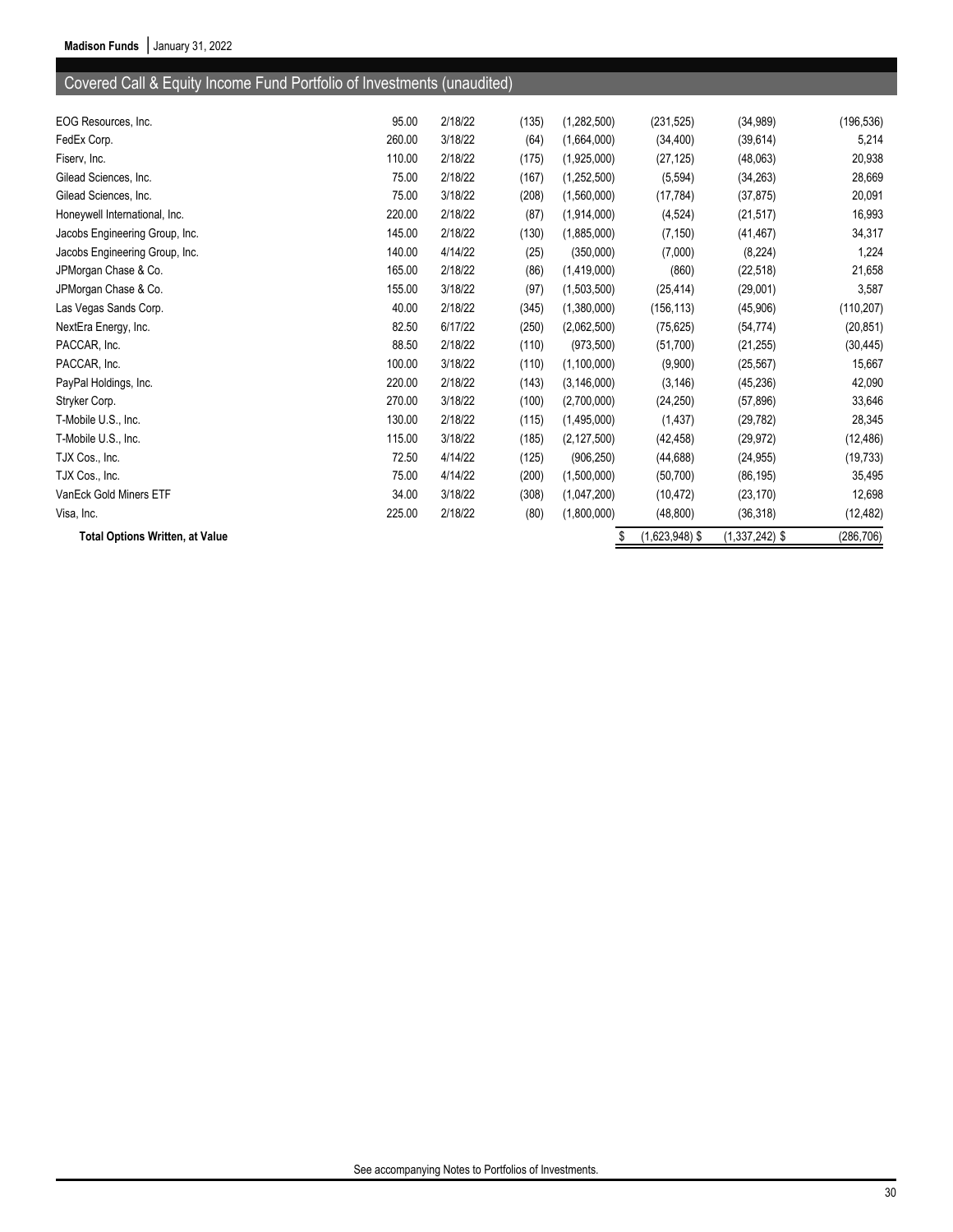# Dividend Income Fund Portfolio of Investments (unaudited)

|                                                        | <b>Shares</b>    | Value (Note 1)          |
|--------------------------------------------------------|------------------|-------------------------|
| <b>COMMON STOCKS - 98.7%</b>                           |                  |                         |
| <b>Communication Services - 6.0%</b>                   |                  |                         |
| Comcast Corp., Class A                                 | 203,500          | \$10,172,965            |
| Verizon Communications, Inc.                           | 161,700          | 8,607,291               |
|                                                        |                  | 18,780,256              |
| <b>Consumer Discretionary - 8.0%</b>                   |                  |                         |
| Home Depot, Inc.                                       | 25,500           | 9,357,990               |
| McDonald's Corp.<br>Starbucks Corp.                    | 41,100<br>49,000 | 10,663,395              |
|                                                        |                  | 4,817,680<br>24,839,065 |
|                                                        |                  |                         |
| Consumer Staples - 11.7%<br>Archer-Daniels-Midland Co. | 94,500           | 7,087,500               |
| Coca-Cola Co.                                          | 83,400           | 5,088,234               |
| Colgate-Palmolive Co.                                  | 53,100           | 4,378,095               |
| Hershey Co.                                            | 19,400           | 3,823,158               |
| PepsiCo, Inc.                                          | 51,800           | 8,988,336               |
| Procter & Gamble Co.                                   | 43,300           | 6,947,485               |
|                                                        |                  | 36,312,808              |
| <b>Energy - 5.1%</b>                                   |                  |                         |
| Baker Hughes Co.                                       | 290,000          | 7,957,600               |
| EOG Resources, Inc.                                    | 71,700           | 7,993,116               |
|                                                        |                  | 15,950,716              |
| Financials - 19.6%                                     |                  |                         |
| Aflac, Inc.                                            | 135,000          | 8,480,700               |
| BlackRock, Inc.                                        | 9,643            | 7,935,610<br>10,098,000 |
| CME Group, Inc.<br>JPMorgan Chase & Co.                | 44,000<br>54,400 | 8,083,840               |
| Northern Trust Corp.                                   | 81,000           | 9,447,840               |
| Travelers Cos., Inc.                                   | 72,000           | 11,964,960              |
| U.S. Bancorp                                           | 83,000           | 4,829,770               |
|                                                        |                  | 60,840,720              |
| Health Care - 17.2%                                    |                  |                         |
| AmerisourceBergen Corp.                                | 38,500           | 5,243,700               |
| Bristol-Myers Squibb Co.                               | 174,000          | 11,290,860              |
| CVS Health Corp.                                       | 122,500          | 13,047,475              |
| Johnson & Johnson                                      | 62,500           | 10,768,125              |
| Medtronic PLC                                          | 51,700           | 5,350,433               |
| Pfizer, Inc.                                           | 146,000          | 7,692,740               |
|                                                        |                  | 53,393,333              |
| Industrials - 11.2%<br>3M Co.                          | 34,300           | 5,694,486               |
| Emerson Electric Co.                                   | 56,000           | 5,149,200               |
| Fastenal Co.                                           | 116,200          | 6,586,216               |
| Honeywell International, Inc.                          | 14,800           | 3,026,304               |
|                                                        |                  |                         |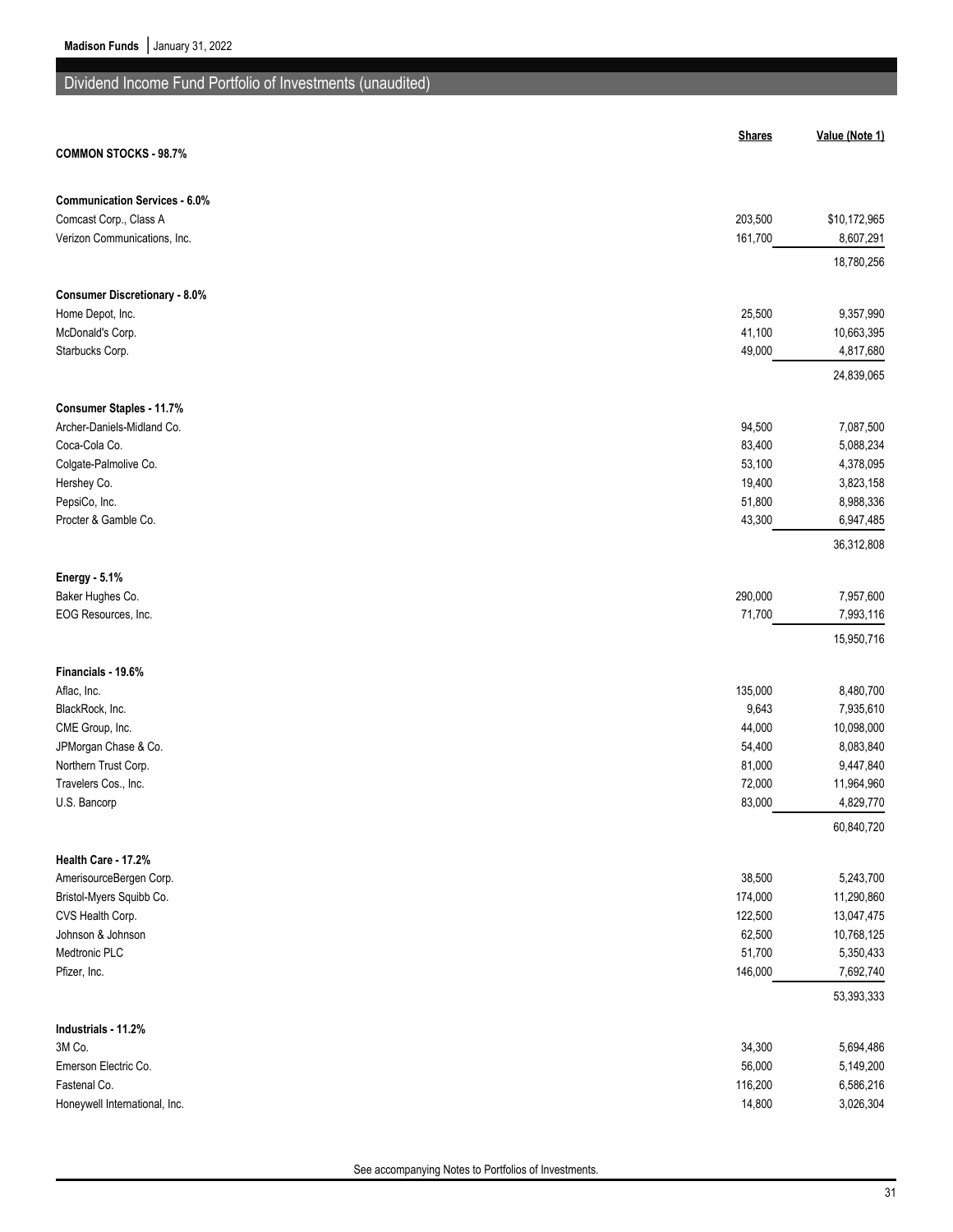| Dividend Income Fund Portfolio of Investments (unaudited)                              |           |               |
|----------------------------------------------------------------------------------------|-----------|---------------|
|                                                                                        |           |               |
| PACCAR, Inc.                                                                           | 95,000    | 8,834,050     |
| Union Pacific Corp.                                                                    | 23,100    | 5,649,105     |
|                                                                                        |           | 34,939,361    |
| Information Technology - 12.1%                                                         |           |               |
| Analog Devices, Inc.                                                                   | 21,000    | 3,443,370     |
| Automatic Data Processing, Inc.                                                        | 18,500    | 3,814,145     |
| Cisco Systems, Inc.                                                                    | 189,000   | 10,521,630    |
| Oracle Corp.                                                                           | 59,000    | 4,788,440     |
| Paychex, Inc.                                                                          | 54,000    | 6,359,040     |
| Texas Instruments, Inc.                                                                | 48,000    | 8,615,520     |
|                                                                                        |           | 37,542,145    |
| Materials - 2.9%                                                                       |           |               |
| Linde PLC                                                                              | 12,000    | 3,824,160     |
| Nucor Corp.                                                                            | 52,500    | 5,323,500     |
|                                                                                        |           | 9,147,660     |
| Real Estate - 1.9%                                                                     |           |               |
| American Tower Corp., REIT                                                             | 23,000    | 5,784,500     |
| Utilities - 3.0%                                                                       |           |               |
| Dominion Energy, Inc.                                                                  | 114,000   | 9,195,240     |
| <b>Total Common Stocks</b>                                                             |           |               |
| (Cost \$228,314,588)                                                                   |           | 306,725,804   |
| SHORT-TERM INVESTMENTS - 0.4%                                                          |           |               |
| State Street Institutional U.S. Government Money Market Fund, 0.03%, Premier Class (A) | 1,063,749 | 1,063,749     |
| <b>Total Short-Term Investments</b><br>(Cost \$1,063,749)                              |           | 1,063,749     |
| TOTAL INVESTMENTS - 99.1% ( Cost \$229,378,337 )                                       |           | 307,789,553   |
| <b>NET OTHER ASSETS AND LIABILITIES - 0.9%</b>                                         |           | 2,940,753     |
| TOTAL NET ASSETS - 100.0%                                                              |           | \$310,730,306 |
|                                                                                        |           |               |

(A) 7-day yield.

PLC Public Limited Company.

REIT Real Estate Investment Trust.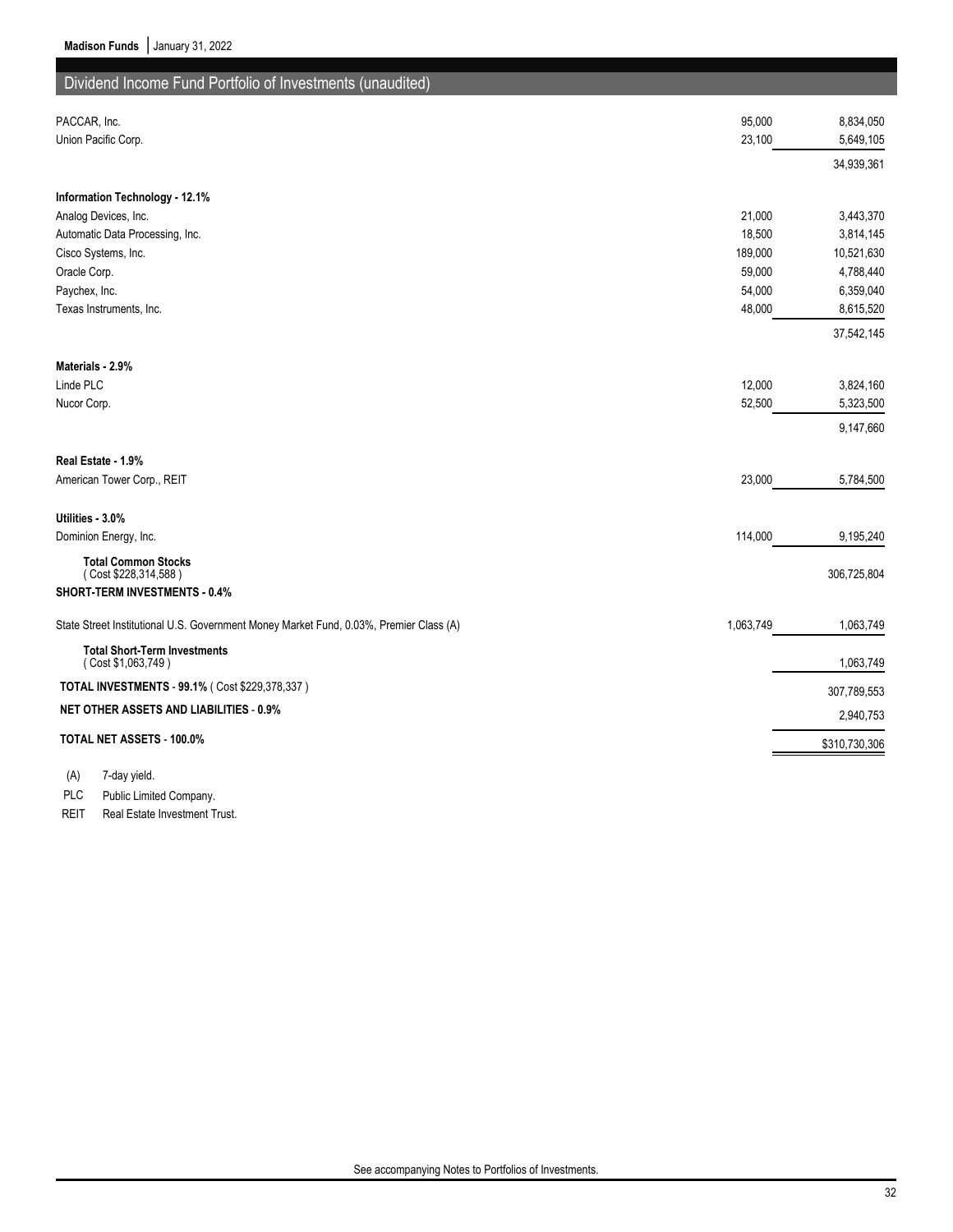| <b>Investors Fund Portfolio of Investments (unaudited)</b>                                                                                                                           |                         |                         |
|--------------------------------------------------------------------------------------------------------------------------------------------------------------------------------------|-------------------------|-------------------------|
|                                                                                                                                                                                      | <b>Shares</b>           | Value (Note 1)          |
| <b>COMMON STOCKS - 96.1%</b>                                                                                                                                                         |                         |                         |
| <b>Communication Services - 9.0%</b>                                                                                                                                                 |                         |                         |
| Alphabet, Inc., Class C*                                                                                                                                                             | 7,255                   | \$19,689,852            |
| Liberty Broadband Corp., Class C*                                                                                                                                                    | 104,360                 | 15,488,068              |
|                                                                                                                                                                                      |                         | 35,177,920              |
| <b>Consumer Discretionary - 14.8%</b>                                                                                                                                                |                         |                         |
| Amazon.com, Inc. *                                                                                                                                                                   | 3,554                   | 10,631,684              |
| Dollar Tree, Inc. *                                                                                                                                                                  | 113,463                 | 14,888,615              |
| Lowe's Cos., Inc.                                                                                                                                                                    | 81,047                  | 19,236,506              |
| TJX Cos., Inc.                                                                                                                                                                       | 179,755                 | 12,936,967              |
|                                                                                                                                                                                      |                         | 57,693,772              |
| Financials - 20.9%                                                                                                                                                                   |                         |                         |
| Arch Capital Group Ltd. *                                                                                                                                                            | 293,557                 | 13,597,560              |
| Berkshire Hathaway Inc., Class B *                                                                                                                                                   | 47,060                  | 14,730,721              |
| Brookfield Asset Management, Inc., Class A                                                                                                                                           | 271,290                 | 14,948,079              |
| Marsh & McLennan Cos., Inc.                                                                                                                                                          | 83,386                  | 12,811,425              |
| Progressive Corp.                                                                                                                                                                    | 105,001                 | 11,409,409              |
| US Bancorp                                                                                                                                                                           | 238,873                 | 13,900,020              |
|                                                                                                                                                                                      |                         | 81,397,214              |
| Health Care - 13.6%                                                                                                                                                                  |                         |                         |
| Alcon, Inc. (A)                                                                                                                                                                      | 150,367                 | 11,545,178              |
| Becton Dickinson and Co.                                                                                                                                                             | 67,528                  | 17,161,566              |
| Danaher Corp.                                                                                                                                                                        | 34,611                  | 9,891,478               |
| Novartis AG, ADR                                                                                                                                                                     | 166,489                 | 14,469,559              |
|                                                                                                                                                                                      |                         | 53,067,781              |
| Industrials - 13.8%                                                                                                                                                                  |                         |                         |
| Copart, Inc. *                                                                                                                                                                       | 77,519                  | 10,019,331              |
| Jacobs Engineering Group, Inc.                                                                                                                                                       | 110,561                 | 14,392,831              |
| PACCAR, Inc.                                                                                                                                                                         | 189,778                 | 17,647,456              |
| Parker-Hannifin Corp.                                                                                                                                                                | 38,252                  | 11,858,503              |
|                                                                                                                                                                                      |                         | 53,918,121              |
| Information Technology - 21.0%                                                                                                                                                       |                         |                         |
| Accenture PLC, Class A                                                                                                                                                               | 32,175                  | 11,376,436              |
| Adobe, Inc. *                                                                                                                                                                        | 11,747                  | 6,276,422               |
| Analog Devices, Inc.                                                                                                                                                                 | 90,633                  | 14,861,093              |
| Black Knight, Inc. *                                                                                                                                                                 | 111,491                 | 8,317,229               |
| Fiserv, Inc. *                                                                                                                                                                       | 151,560                 | 16,019,892              |
| TE Connectivity Ltd.                                                                                                                                                                 | 78,851                  | 11,276,481              |
| Visa, Inc., Class A                                                                                                                                                                  | 60,380                  | 13,656,145              |
|                                                                                                                                                                                      |                         | 81,783,698              |
| Materials - 3.0%                                                                                                                                                                     |                         |                         |
| PPG Industries, Inc.                                                                                                                                                                 | 75,496                  | 11,792,475              |
| <b>Total Common Stocks</b>                                                                                                                                                           |                         |                         |
| (Cost \$225,662,312)<br>SHORT-TERM INVESTMENTS - 5.1%                                                                                                                                |                         | 374,830,981             |
|                                                                                                                                                                                      |                         |                         |
| State Street Institutional U.S. Government Money Market Fund, 0.03%, Premier Class (B)<br>State Street Navigator Securities Lending Government Money Market Portfolio, 0.04% (B) (C) | 16,866,193<br>3,065,932 | 16,866,193<br>3,065,932 |
|                                                                                                                                                                                      |                         |                         |
| <b>Total Short-Term Investments</b><br>(Cost \$19,932,125)                                                                                                                           |                         | 19,932,125              |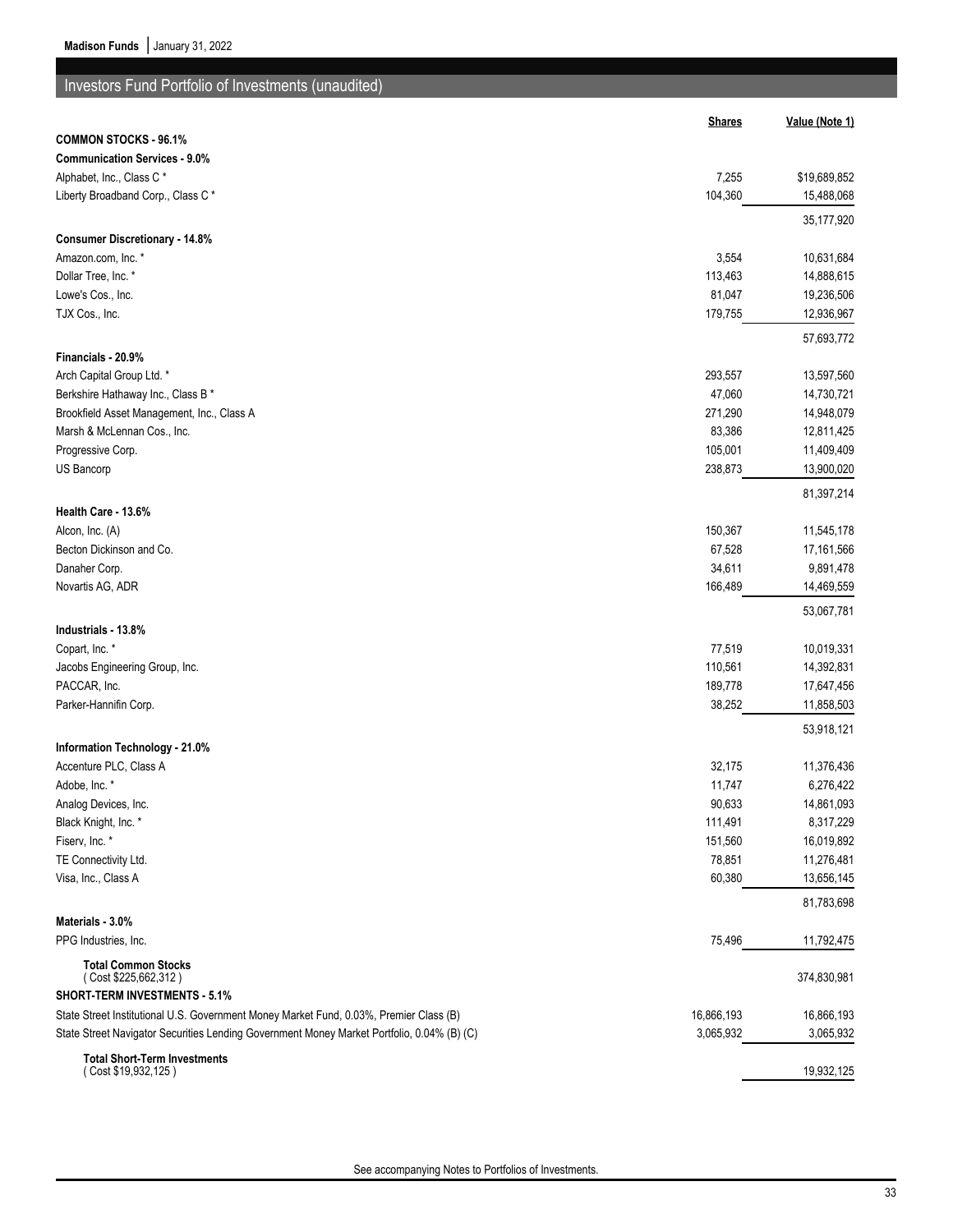| <b>TOTAL INVESTMENTS - 101.2% (Cost \$245,594,437)</b> | 394.763.106   |
|--------------------------------------------------------|---------------|
| <b>NET OTHER ASSETS AND LIABILITIES - (1.2%)</b>       | (4,708,831)   |
| TOTAL NET ASSETS - 100.0%                              | \$390,054,275 |

- \* Non-income producing.
- (A) All or a portion of these securities, with an aggregate fair value of \$11,142,365, are on loan as part of a securities lending program. See footnote (C) and Note 4 for details on the securities lending program.
- (B) 7-day yield.
- (C) Represents investments of cash collateral received in connection with securities lending.
- ADR American Depositary Receipt.
- PLC Public Limited Company.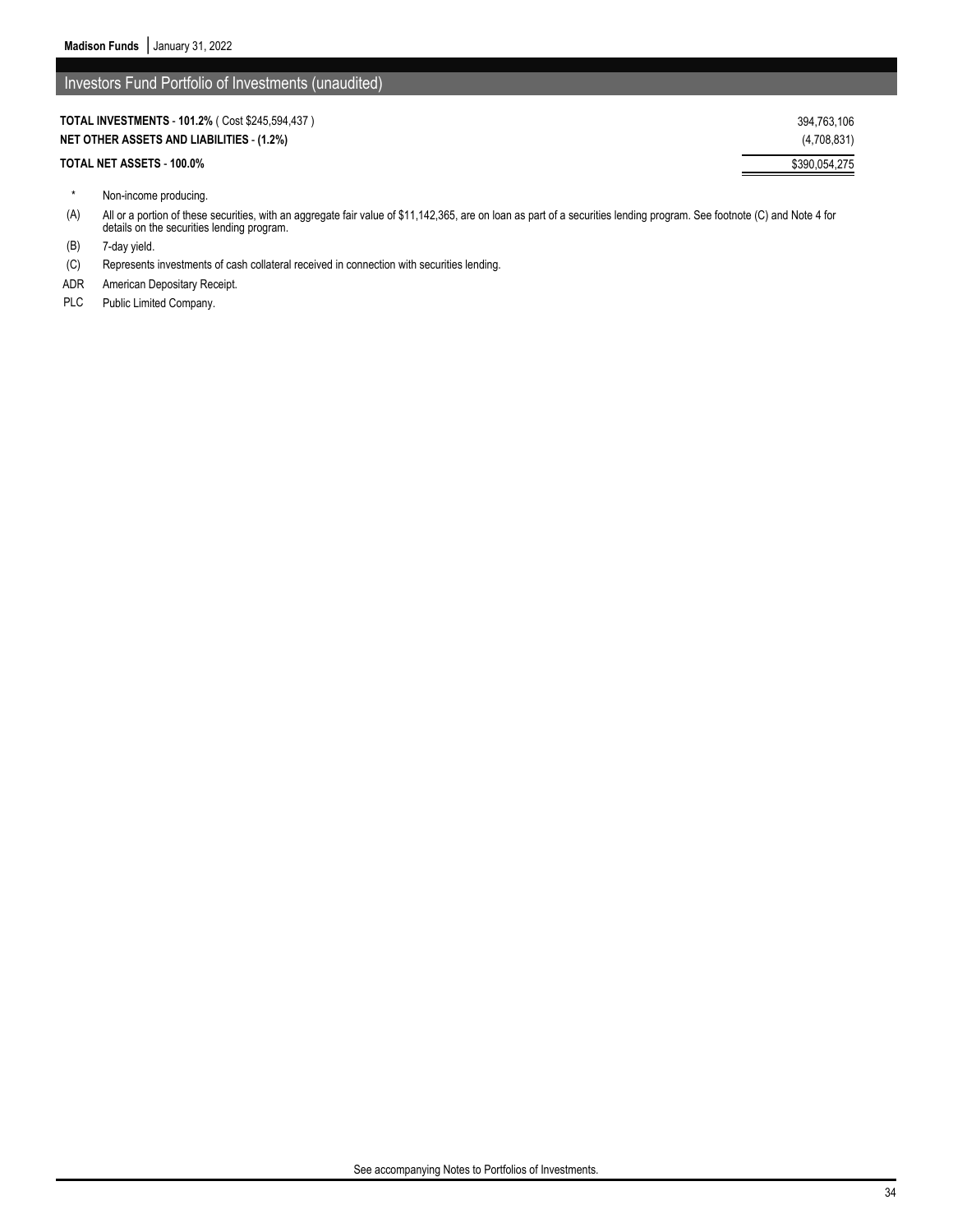| Mid Cap Fund Portfolio of Investments (unaudited) |               |                |
|---------------------------------------------------|---------------|----------------|
|                                                   |               |                |
|                                                   | <b>Shares</b> | Value (Note 1) |
| <b>COMMON STOCKS - 96.6%</b>                      |               |                |
| <b>Communication Service - 5.4%</b>               |               |                |
| Liberty Broadband Corp., Class C*                 | 255,569       | \$37,928,995   |
| <b>Consumer Discretionary - 15.1%</b>             |               |                |
| CarMax, Inc. *                                    | 214,535       | 23,849,856     |
| Dollar Tree, Inc. *                               | 322,703       | 42,345,088     |
| Ross Stores, Inc.                                 | 274,325       | 26,815,269     |
| Thor Industries, Inc.                             | 150,467       | 14,232,673     |
|                                                   |               | 107,242,886    |
| <b>Consumer Staples - 1.0%</b>                    |               |                |
| Brown-Forman Corp., Class B                       | 102,624       | 6,919,937      |
| Financials - 31.7%                                |               |                |
| Capital Markets - 4.4%                            |               |                |
| Brookfield Asset Management, Inc., Class A        | 402,729       | 22,190,368     |
| Moelis & Co., Class A                             | 155,463       | 8,778,996      |
|                                                   |               |                |
|                                                   |               | 30,969,364     |
| <b>Commercial Banks - 1.8%</b>                    |               |                |
| Glacier Bancorp, Inc.                             | 239,337       | 12,428,770     |
| <b>Diversified Financial Services - 3.3%</b>      |               |                |
| Cannae Holdings, Inc. *                           | 790,394       | 23,609,069     |
| Insurance - 22.2%                                 |               |                |
| Arch Capital Group Ltd. *                         | 981,868       | 45,480,126     |
| Brown & Brown, Inc.                               | 495,349       | 32,831,732     |
| Markel Corp.*                                     | 25,773        | 31,771,408     |
| Progressive Corp.                                 | 263,949       | 28,680,698     |
| W R Berkley Corp.                                 | 218,716       | 18,481,502     |
|                                                   |               | 157,245,466    |
|                                                   |               |                |
| Health Care - 4.1%                                |               | 224,252,669    |
| Laboratory Corp. of America Holdings *            | 108,175       | 29,354,368     |
|                                                   |               |                |
| Industrials - 17.6%                               |               |                |
| Armstrong World Industries, Inc.                  | 134,942       | 13,361,957     |
| Carlisle Cos., Inc.                               | 105,221       | 23,510,580     |
| Clarivate PLC <sup>*</sup>                        | 1,016,716     | 16,735,145     |
| Copart, Inc. *                                    | 189,185       | 24,452,161     |
| Expeditors International of Washington, Inc.      | 124,618       | 14,266,269     |
| IHS Markit Ltd.                                   | 75,922        | 8,866,930      |
| PACCAR, Inc.                                      | 255,150       | 23,726,399     |
|                                                   |               | 124,919,441    |
| Information Technology - 21.7%                    |               |                |
| Amphenol Corp., Class A                           | 283,303       | 22,548,086     |
| Arista Networks, Inc. *                           | 189,024       | 23,497,573     |
| Black Knight, Inc. *                              | 259,426       | 19,353,180     |
| CDW Corp.                                         | 136,248       | 25,757,684     |
| Gartner, Inc. *                                   | 100,992       | 29,680,539     |
| MKS Instruments, Inc.                             | 101,513       | 15,768,014     |
| Vontier Corp.                                     | 615,071       | 17,289,646     |

153,894,722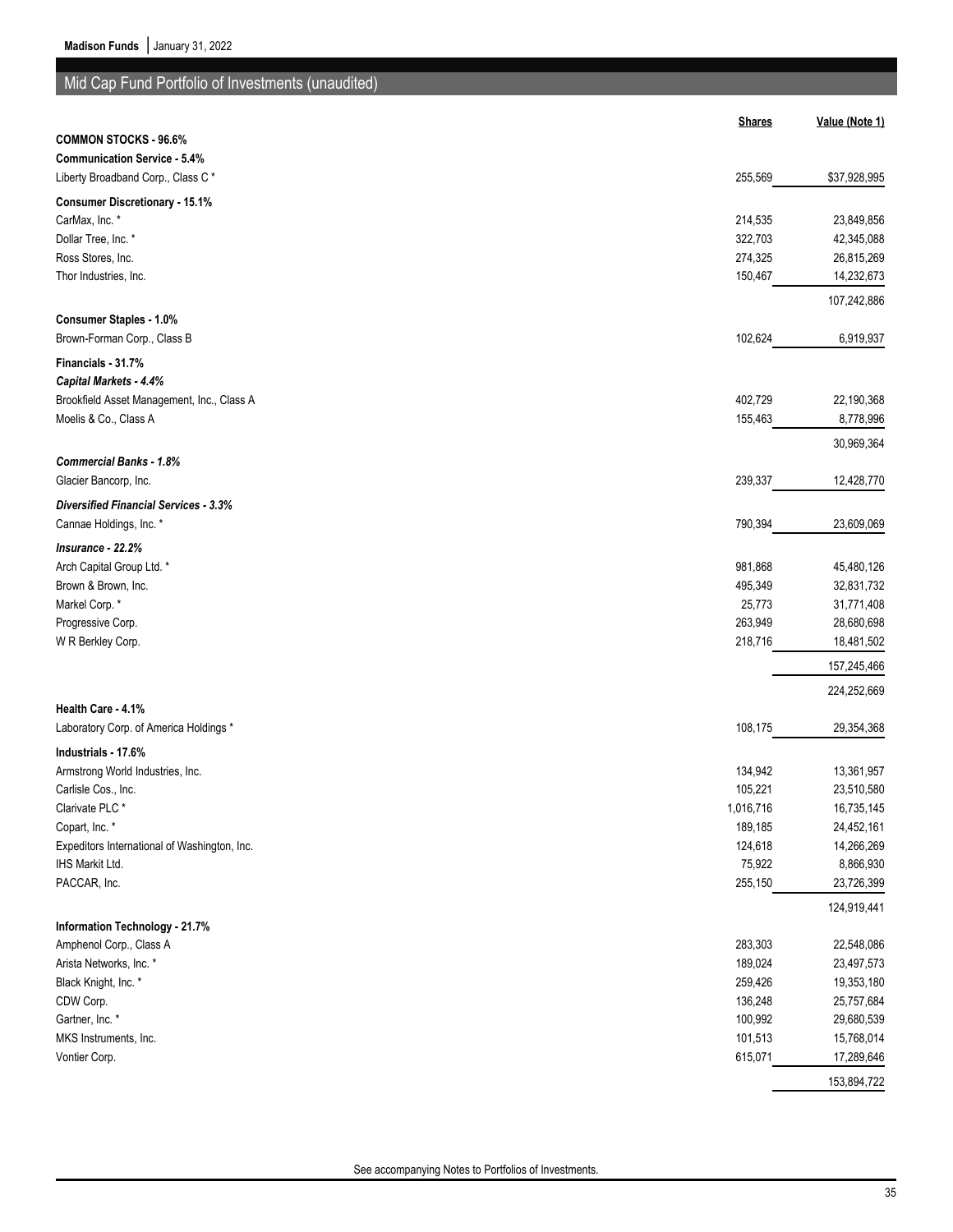| Mid Cap Fund Portfolio of Investments (unaudited)                                                                  |
|--------------------------------------------------------------------------------------------------------------------|
| 684.513.018                                                                                                        |
|                                                                                                                    |
| State Street Institutional U.S. Government Money Market Fund, 0.03%, Premier Class (A)<br>14.068.989<br>14,068,989 |
| 14,068,989                                                                                                         |
| 698.582.007                                                                                                        |
| 9.956.799                                                                                                          |
| \$708,538,806                                                                                                      |
|                                                                                                                    |

\* Non-income producing.

(A) 7-day yield.

PLC Public Limited Company.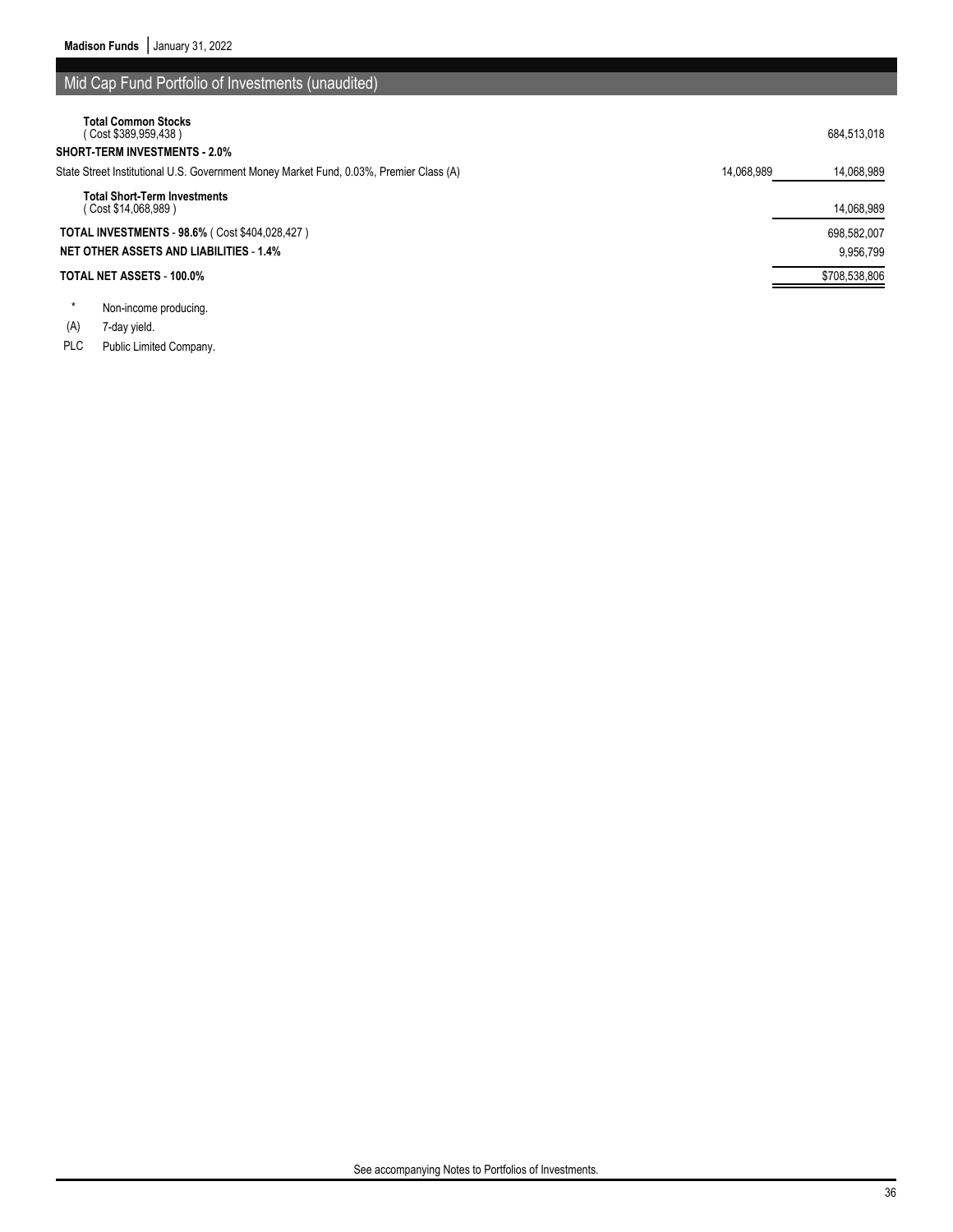# Small Cap Fund Portfolio of Investments (unaudited)

| <b>Shares</b><br><b>COMMON STOCKS - 94.6%</b>                     | Value (Note 1)          |
|-------------------------------------------------------------------|-------------------------|
|                                                                   |                         |
| <b>Communication Services - 5.4%</b>                              |                         |
| Cogent Communications Holdings, Inc.<br>52,552                    | \$3,342,833             |
| 251,032<br>Gogo, Inc. * (A)                                       | 3,125,348               |
| Magnite, Inc. *<br>256,184                                        | 3,476,417               |
| Radius Global Infrastructure, Inc., Class A*<br>246,130           | 3,386,749               |
|                                                                   | 13,331,347              |
| <b>Consumer Discretionary - 4.2%</b>                              |                         |
| 306,501<br>OneSpaWorld Holdings Ltd. *                            | 3,163,090               |
| Porch Group, Inc. *<br>186,437                                    | 1,966,910               |
| Revolve Group, Inc. *<br>38,498                                   | 1,898,722               |
| Shake Shack, Inc., Class A*<br>50,188                             | 3,315,921               |
|                                                                   | 10,344,643              |
| <b>Consumer Staples - 9.5%</b>                                    |                         |
| 118,308<br>Edgewell Personal Care Co.                             | 5,418,506               |
| Hain Celestial Group, Inc. *<br>234,668                           | 8,572,422               |
| Primo Water Corp.<br>310,564                                      | 5,186,419               |
| Simply Good Foods Co. *<br>128,295                                | 4,519,833               |
|                                                                   | 23,697,180              |
| Financials - 11.2%                                                |                         |
| Arch Capital Group Ltd. *<br>94,915                               | 4,396,463               |
| 78,501<br>Axis Capital Holdings Ltd.                              | 4,472,987               |
| 253,410<br>MGIC Investment Corp.                                  | 3,846,764               |
| 120,734<br>PacWest Bancorp                                        | 5,605,680               |
| Texas Capital Bancshares, Inc. *<br>34,056                        | 2,135,311               |
| Veritex Holdings, Inc.<br>81,728                                  | 3,281,379               |
| Western Alliance Bancorp<br>41,512                                | 4,117,575               |
|                                                                   | 27,856,159              |
| Health Care - 9.4%                                                |                         |
| Castle Biosciences, Inc. *<br>53,433                              | 2,310,977               |
| Covetrus, Inc. *<br>214,488                                       | 3,875,798               |
| Encompass Health Corp.<br>101,402                                 | 6,290,980               |
| 49,250<br>Globus Medical, Inc., Class A*                          | 3,286,453               |
| 87,432<br>Owens & Minor, Inc.                                     | 3,680,013               |
| PetIQ, Inc. * (A)<br>135,553                                      | 2,770,703               |
| 41,808<br>Supernus Pharmaceuticals, Inc. *                        | 1,289,777<br>23,504,701 |
|                                                                   |                         |
| Industrials - 21.6%<br>Armstrong World Industries, Inc.<br>42,753 | 4,233,402               |
| Beacon Roofing Supply, Inc. *<br>60,999                           | 3,347,015               |
| Carlisle Cos., Inc.<br>17,934                                     | 4,007,173               |
| 165,612<br>Concrete Pumping Holdings, Inc. *                      | 1,359,674               |
| Crane Co.<br>33,169                                               | 3,433,323               |
| EnerSys<br>48,398                                                 | 3,626,462               |
| GXO Logistics, Inc. *<br>34,928                                   | 2,836,503               |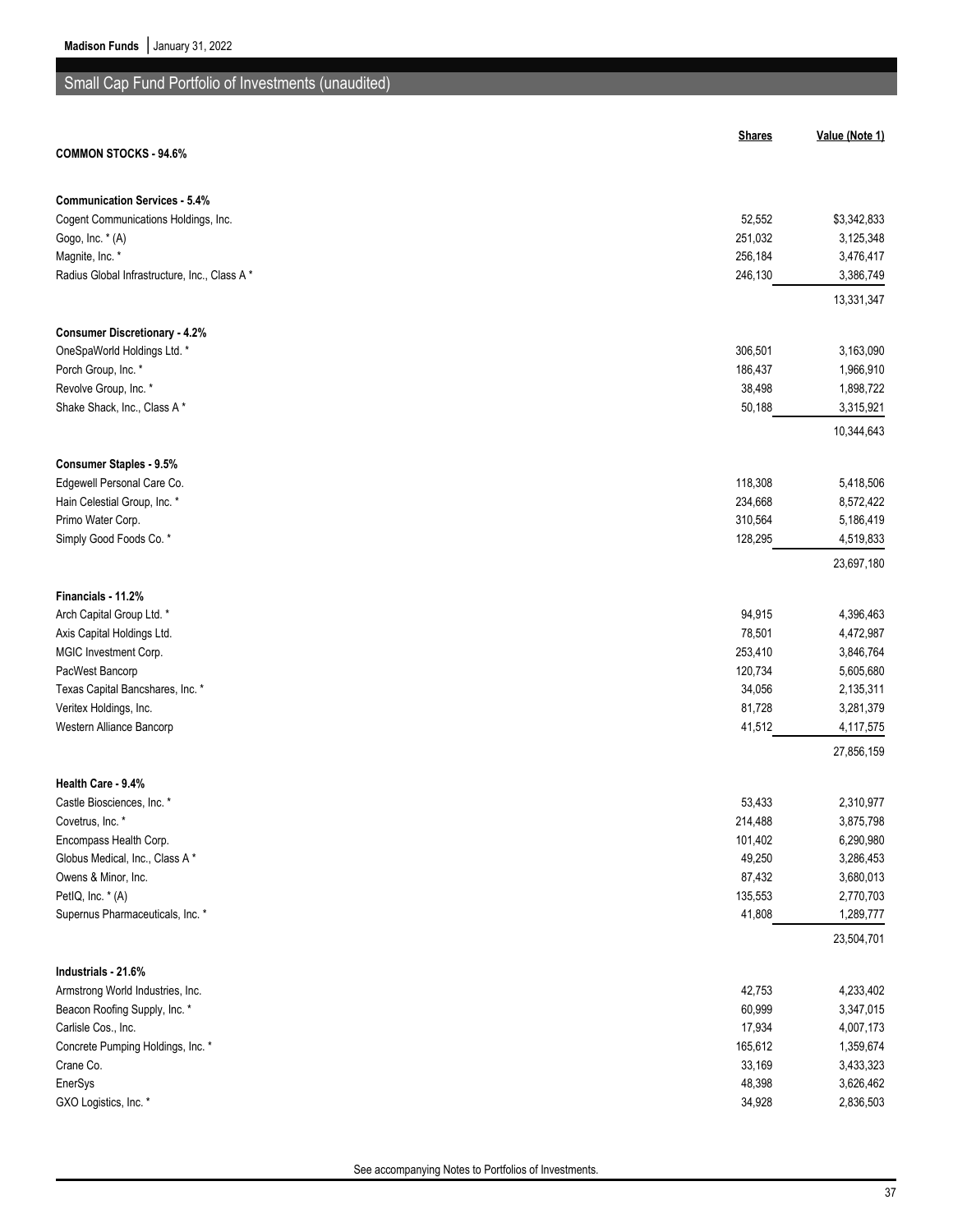| Small Cap Fund Portfolio of Investments (unaudited)                                        |                   |                         |
|--------------------------------------------------------------------------------------------|-------------------|-------------------------|
|                                                                                            |                   |                         |
| Hillman Solutions Corp. * (A)                                                              | 313,224           | 2,809,619               |
| Hydrofarm Holdings Group, Inc. *                                                           | 112,129<br>18,920 | 2,198,850<br>2,034,468  |
| Insperity, Inc.<br>Kennametal, Inc.                                                        | 111,259           | 3,846,224               |
| Knight-Swift Transportation Holdings, Inc.                                                 | 66,681            | 3,772,811               |
| Mercury Systems, Inc. *                                                                    | 40,865            | 2,326,036               |
| Robert Half International, Inc.                                                            | 28,260            | 3,200,728               |
| WillScot Mobile Mini Holdings Corp. *                                                      | 261,007           | 9,667,699               |
| Zurn Water Solutions Corp.                                                                 | 37,115            | 1,133,492               |
|                                                                                            |                   | 53,833,479              |
| Information Technology - 22.8%                                                             |                   |                         |
| BigCommerce Holdings, Inc. *                                                               | 63,546            | 2,077,319               |
| Box, Inc., Class A*                                                                        | 249,964           | 6,531,559               |
| Ciena Corp.*                                                                               | 61,916            | 4,105,650               |
| CommVault Systems, Inc. *                                                                  | 83,839            | 5,655,779               |
| CTS Corp.                                                                                  | 55,951            | 1,877,156               |
| Entegris, Inc.                                                                             | 47,600            | 5,704,384               |
| FormFactor, Inc. *                                                                         | 89,451            | 3,823,136               |
| LiveRamp Holdings, Inc. *                                                                  | 118,847           | 5,306,518               |
| National Instruments Corp.                                                                 | 117,906           | 4,860,085               |
| New Relic, Inc. *                                                                          | 40,385            | 4,246,079               |
| Power Integrations, Inc.                                                                   | 50,028            | 4,037,760               |
| PTC, Inc. *                                                                                | 45,372            | 5,274,949               |
| Varonis Systems, Inc. *                                                                    | 90,443            | 3,369,906               |
|                                                                                            |                   | 56,870,280              |
| Materials - 10.5%                                                                          |                   |                         |
| Chemours Co.                                                                               | 161,615           | 5,286,427               |
| Huntsman Corp.                                                                             | 211,671           | 7,584,172               |
| Olin Corp.                                                                                 | 75,082            | 3,804,405               |
| Scotts Miracle-Gro Co.                                                                     | 31,182            | 4,714,718               |
| Summit Materials, Inc., Class A*                                                           | 130,354           | 4,635,388<br>26,025,110 |
| <b>Total Common Stocks</b>                                                                 |                   |                         |
| (Cost \$179,154,314)<br><b>SHORT-TERM INVESTMENTS 6.5%</b>                                 |                   | 235,462,899             |
|                                                                                            |                   |                         |
| State Street Institutional U.S. Government Money Market Fund, 0.03%, Premier Class (B)     | 13,052,814        | 13,052,814              |
| State Street Navigator Securities Lending Government Money Market Portfolio, 0.04% (B) (C) | 3,259,646         | 3,259,646               |
| <b>Total Short-Term Investments</b><br>(Cost \$16,312,460)                                 |                   | 16,312,460              |
| TOTAL INVESTMENTS - 101.1% ( Cost \$195,466,774 )                                          |                   | 251,775,359             |
| <b>NET OTHER ASSETS AND LIABILITIES - (1.1%)</b>                                           |                   | (2,840,751)             |
| TOTAL NET ASSETS - 100.0%                                                                  |                   | \$248,934,608           |

\* Non-income producing.

(A) All or a portion of these securities, with an aggregate fair value of \$6,070,265, are on loan as part of a securities lending program. See footnote (C) and Note 4 for details on the securities lending program.

(B) 7-day yield.

(C) Represents investments of cash collateral received in connection with securities lending.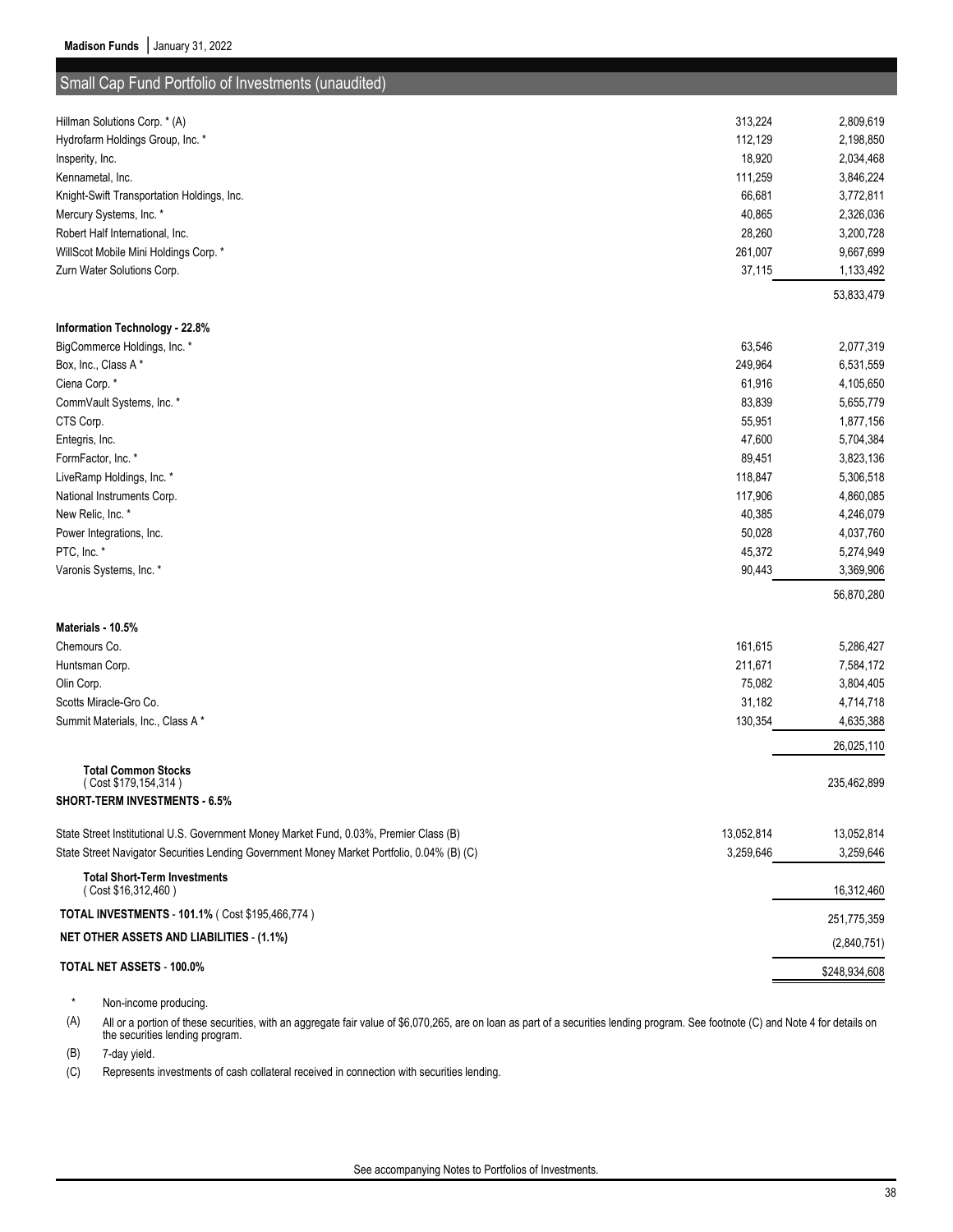| Sustainable Equity Fund Portfolio of Investments (unaudited) |                |                    |
|--------------------------------------------------------------|----------------|--------------------|
|                                                              | <b>Shares</b>  | Value (Note 1)     |
| <b>COMMON STOCKS - 94.6%</b>                                 |                |                    |
| <b>Communication Services - 10.1%</b>                        |                |                    |
| Alphabet, Inc., Class C*                                     | 81             | \$219,831          |
| Comcast Corp., Class A                                       | 1,838          | 91,882             |
| Walt Disney Co. *                                            | 728            | 104,082            |
|                                                              |                | 415,795            |
| <b>Consumer Discretionary - 10.9%</b>                        |                |                    |
| Home Depot, Inc.                                             | 310            | 113,764            |
| Lowe's Cos., Inc.                                            | 359            | 85,209             |
| McDonald's Corp.                                             | 129            | 33,469             |
| Target Corp.                                                 | 601            | 132,478            |
| TJX Cos., Inc.                                               | 1,207          | 86,868             |
|                                                              |                | 451,788            |
| <b>Consumer Staples - 8.3%</b>                               |                |                    |
| Costco Wholesale Corp.                                       | 299            | 151,034            |
| Estee Lauder Cos., Inc., Class A                             | 148            | 46,145             |
| Nestle SA, ADR                                               | 510            | 65,861             |
| PepsiCo, Inc.                                                | 201            | 34,878             |
| Procter & Gamble Co.                                         | 296            | 47,493             |
|                                                              |                | 345,411            |
| Financials - 9.6%                                            |                |                    |
| BlackRock, Inc.                                              | 142            | 116,858            |
| JPMorgan Chase & Co.                                         | 446            | 66,276             |
| Progressive Corp.                                            | 1,102<br>1,639 | 119,743<br>95,373  |
| U.S. Bancorp                                                 |                |                    |
|                                                              |                | 398,250            |
| Health Care - 14.7%                                          |                |                    |
| Becton Dickinson and Co.                                     | 371            | 94,286             |
| Bristol-Myers Squibb Co.                                     | 1,385          | 89,873             |
| Danaher Corp.                                                | 567<br>488     | 162,043<br>119,750 |
| Eli Lilly & Co.<br>UnitedHealth Group, Inc.                  |                | 120,506            |
| Vertex Pharmaceuticals, Inc. *                               | 255<br>87      | 21,145             |
|                                                              |                | 607,603            |
| Industrials - 6.7%                                           |                |                    |
| Jacobs Engineering Group, Inc.                               | 664            | 86,440             |
| Union Pacific Corp.                                          | 264            | 64,561             |
| United Parcel Service, Inc., Class B                         | 626            | 126,583            |
|                                                              |                | 277,584            |
| Information Technology - 26.6%                               |                |                    |
| <b>Communications Equipment - 1.2%</b>                       |                |                    |
| Cisco Systems, Inc.                                          | 897            | 49,936             |
|                                                              |                |                    |
| Computers & Peripherals - 4.4%<br>Apple, Inc.                | 1,045          | 182,645            |
|                                                              |                |                    |
| Electronic Equipment, Instruments & Components - 2.4%        |                |                    |
| TE Connectivity Ltd.                                         | 696            | 99,535             |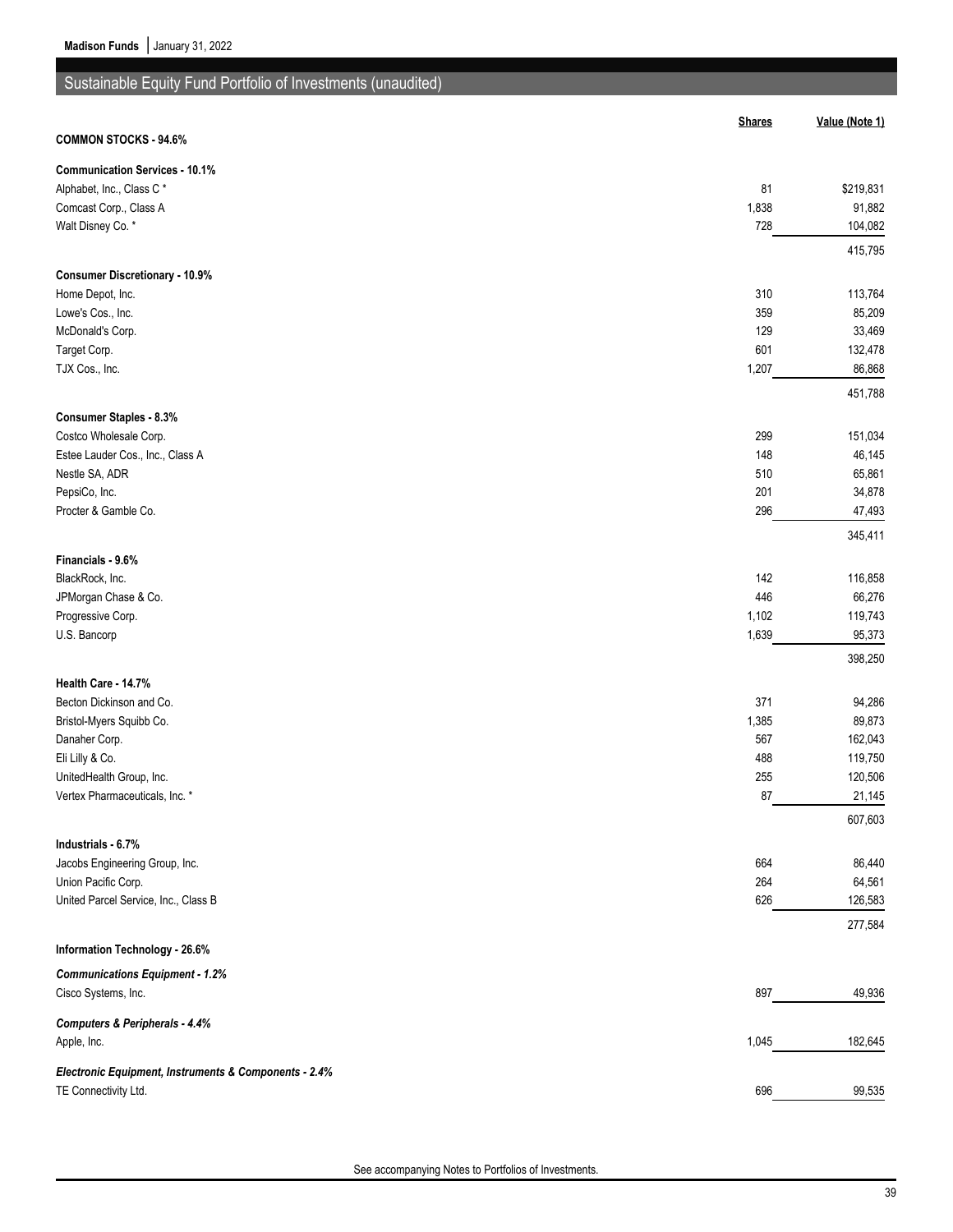(A) 7-day yield.

ADR American Depositary Receipt. PLC Public Limited Company. REIT Real Estate Investment Trust.

## Sustainable Equity Fund Portfolio of Investments (unaudited)

| IT Services - 7.4%                                                                     |         |             |
|----------------------------------------------------------------------------------------|---------|-------------|
| Accenture PLC, Class A                                                                 | 286     | 101,124     |
| Automatic Data Processing, Inc.                                                        | 211     | 43,502      |
| Visa, Inc., Class A                                                                    | 707     | 159,902     |
|                                                                                        |         | 304,528     |
| Semiconductors & Semiconductor Equipment - 5.0%                                        |         |             |
| Analog Devices, Inc.                                                                   | 497     | 81,493      |
| QUALCOMM, Inc.                                                                         | 704     | 123,735     |
|                                                                                        |         | 205,228     |
| Software - 6.2%                                                                        |         |             |
| Adobe, Inc. *                                                                          | 76      | 40,607      |
| Microsoft Corp.                                                                        | 694     | 215,820     |
|                                                                                        |         | 256,427     |
|                                                                                        |         | 1,098,299   |
| Materials - 3.8%                                                                       |         |             |
| Ecolab, Inc.                                                                           | 255     | 48,310      |
| Linde PLC                                                                              | 337     | 107,395     |
|                                                                                        |         | 155,705     |
| Real Estate - 1.6%                                                                     |         |             |
| American Tower Corp., REIT                                                             | 264     | 66,396      |
| Utilities - 2.3%                                                                       |         |             |
| NextEra Energy, Inc.                                                                   | 1,234   | 96,400      |
| <b>Total Common Stocks</b><br>(Cost \$4,183,679)                                       |         | 3,913,231   |
| SHORT-TERM INVESTMENTS - 5.4%                                                          |         |             |
| State Street Institutional U.S. Government Money Market Fund, 0.03%, Premier Class (A) | 222,984 | 222,984     |
| <b>Total Short-Term Investments</b><br>(Cost \$222,984)                                |         | 222,984     |
| TOTAL INVESTMENTS - 100.0% ( Cost \$4,406,663)                                         |         | 4,136,215   |
| <b>NET OTHER ASSETS AND LIABILITIES - 0.0%</b>                                         |         | (910)       |
| TOTAL NET ASSETS - 100.0%                                                              |         | \$4,135,305 |
| Non-income producing.                                                                  |         |             |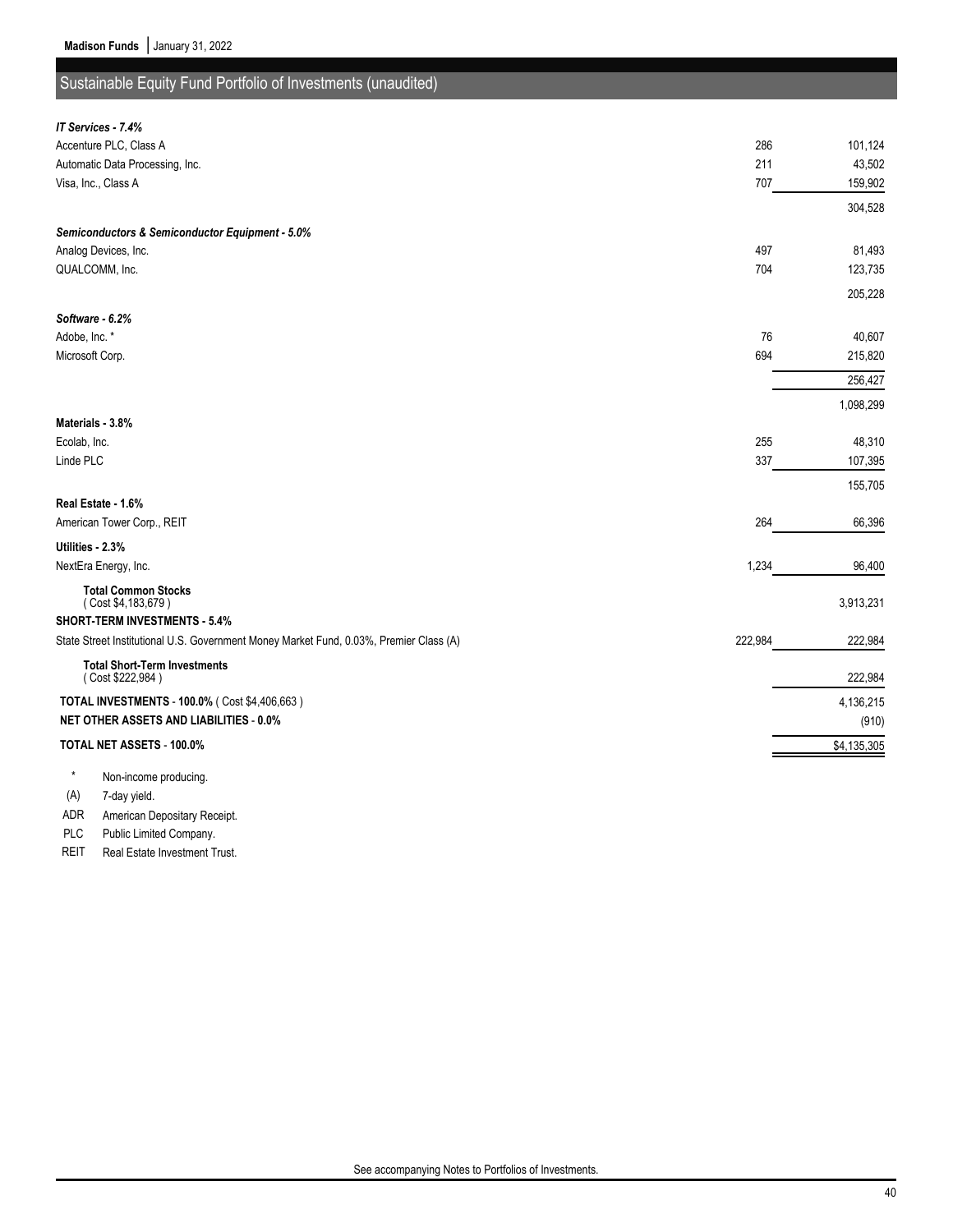# International Stock Fund Portfolio of Investments (unaudited)

|                                                                                     | <b>Shares</b>   | Value (Note 1)       |
|-------------------------------------------------------------------------------------|-----------------|----------------------|
| <b>COMMON STOCKS - 97.1%</b>                                                        |                 |                      |
| Australia - 3.1%                                                                    |                 |                      |
| Macquarie Group Ltd. (A)                                                            | 1,479           | \$194,119            |
| Treasury Wine Estates Ltd. (A)                                                      | 41,343          | 311,280              |
|                                                                                     |                 | 505,399              |
| <b>Brazil - 3.7%</b>                                                                |                 |                      |
| Itau Unibanco Holding SA, ADR<br>Pagseguro Digital Ltd., Class A*                   | 46,921<br>7,233 | 221,467<br>163,611   |
| XP, Inc., Class A*                                                                  | 6,468           | 215,449              |
|                                                                                     |                 | 600,527              |
| Canada - 4.7%                                                                       |                 |                      |
| Cameco Corp.                                                                        | 11,886          | 230,945              |
| Canadian Pacific Railway Ltd.                                                       | 2,745           | 195,993              |
| Manulife Financial Corp.                                                            | 16,289          | 339,137              |
|                                                                                     |                 | 766,075              |
| China - 8.9%                                                                        |                 |                      |
| Alibaba Group Holding Ltd., ADR *                                                   | 2,668           | 335,608              |
| JD.com, Inc., Class A * (A)                                                         | 349             | 13,014               |
| NXP Semiconductors NV                                                               | 1,659           | 340,825              |
| Ping An Insurance Group Co. of China Ltd., Class H (A)<br>Tencent Holdings Ltd. (A) | 39,930<br>7,340 | 312,938<br>448,014   |
|                                                                                     |                 | 1,450,399            |
| Denmark - 1.1%                                                                      |                 |                      |
| Genmab AS * (A)                                                                     | 512             | 173,940              |
| France - 8.4%                                                                       |                 |                      |
| Air Liquide SA (A)                                                                  | 1,437           | 246,441              |
| Airbus SE * (A)                                                                     | 2,934           | 374,552              |
| EssilorLuxottica SA (A)                                                             | 1,086           | 205,933              |
| Hermes International (A)                                                            | 104             | 155,816              |
| LVMH Moet Hennessy Louis Vuitton SE (A)                                             | 274             | 225,292              |
| Worldline SA * (A)                                                                  | 3,264           | 158,569<br>1,366,603 |
| Germany - 8.2%                                                                      |                 |                      |
| adidas AG (A)                                                                       | 733             | 199,632              |
| Deutsche Telekom AG (A)                                                             | 9,490           | 177,850              |
| KION Group AG (A)                                                                   | 3,143           | 286,762              |
| SAP SE, ADR                                                                         | 1,295           | 162,147              |
| Siemens AG (A)                                                                      | 2,191           | 344,494              |
| Symrise AG (A)                                                                      | 1,356           | 161,794              |
|                                                                                     |                 | 1,332,679            |
| Hong Kong - 1.3%                                                                    |                 |                      |
| AIA Group Ltd. (A)                                                                  | 21,144          | 219,628              |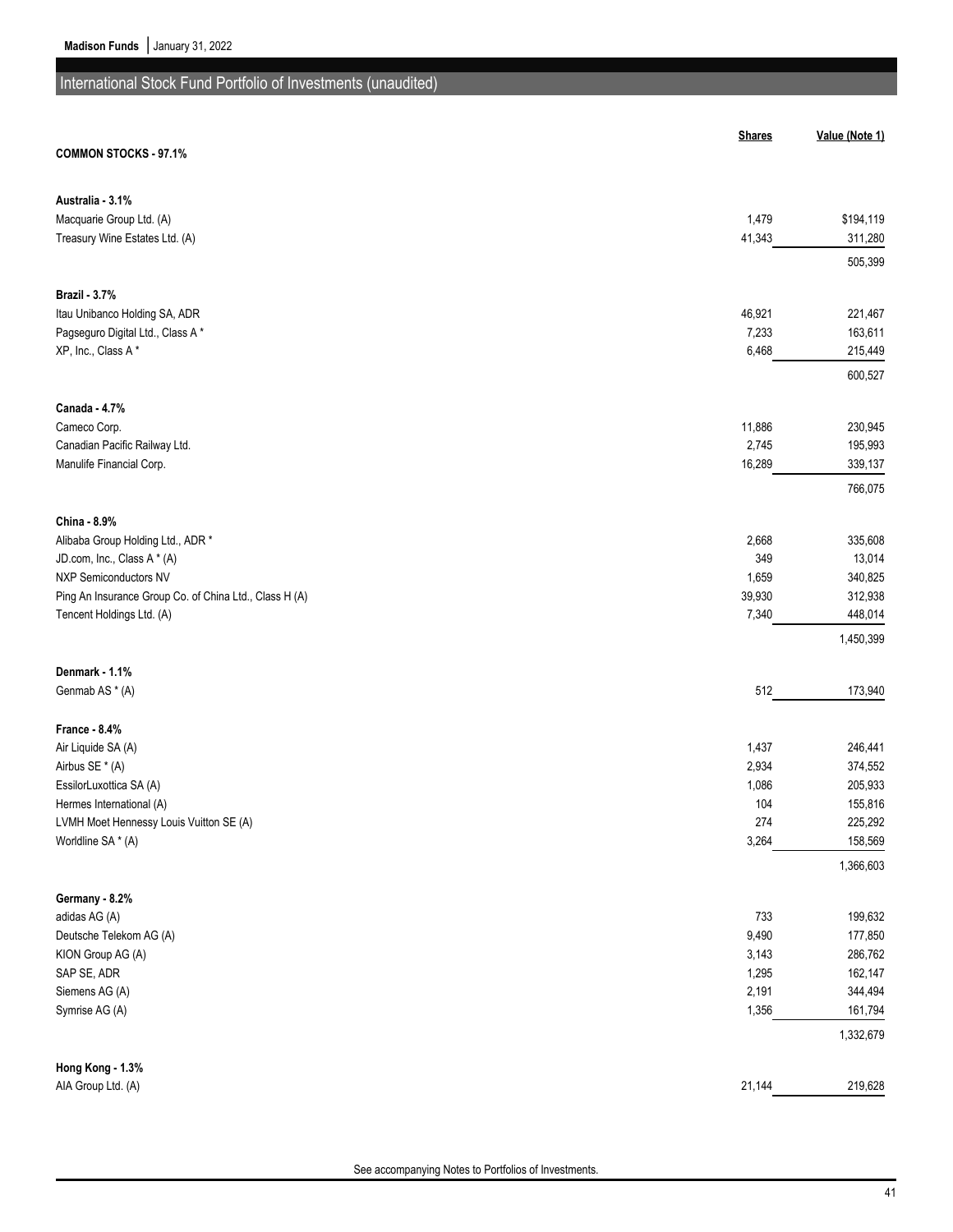# International Stock Fund Portfolio of Investments (unaudited)

| India - 7.1%                                 |        |           |
|----------------------------------------------|--------|-----------|
| HDFC Bank Ltd., ADR                          | 5,322  | 365,249   |
| Infosys Ltd., ADR                            | 11,913 | 280,789   |
| Larsen & Toubro Ltd., GDR (A)                | 20,108 | 514,882   |
|                                              |        | 1,160,920 |
| Ireland - 2.7%                               |        |           |
| Kerry Group PLC, Class A (A)                 | 1,805  | 227,463   |
| Ryanair Holdings PLC, ADR *                  | 1,902  | 212,301   |
|                                              |        | 439,764   |
| Italy - 1.3%                                 |        |           |
| Ferrari NV                                   | 925    | 213,638   |
| Japan - 14.3%                                |        |           |
| CyberAgent, Inc. (A)                         | 13,284 | 154,793   |
| Keyence Corp. (A)                            | 367    | 188,734   |
| Murata Manufacturing Co. Ltd. (A)            | 3,588  | 269,074   |
| Nidec Corp. (A)                              | 1,700  | 150,652   |
| Seven & I Holdings Co. Ltd. (A)              | 6,900  | 337,189   |
| Shiseido Co. Ltd. (A)                        | 3,400  | 172,056   |
| Sony Group Corp. (A)                         | 3,446  | 384,981   |
| Toray Industries, Inc. (A)                   | 53,579 | 340,543   |
| Toyota Motor Corp. (A)                       | 16,300 | 322,531   |
|                                              |        | 2,320,553 |
| Mexico - 3.0%                                |        |           |
| Grupo Mexico SAB de CV, Series B             | 74,349 | 319,735   |
| Wal-Mart de Mexico SAB de CV, ADR (B)        | 5,196  | 176,093   |
|                                              |        | 495,828   |
| Netherlands - 4.5%                           |        |           |
| <b>ASML Holding NV</b>                       | 434    | 293,905   |
| Shell PLC                                    | 17,173 | 435,728   |
|                                              |        | 729,633   |
| Singapore - 2.2%                             |        |           |
| DBS Group Holdings Ltd. (A)                  | 13,400 | 351,032   |
| South Korea - 1.0%                           |        |           |
| LG Household & Health Care Ltd. (A)          | 206    | 167,561   |
| Spain - 1.2%                                 |        |           |
| Grifols SA (A)                               | 10,649 | 187,641   |
| Sweden - 2.1%                                |        |           |
| Telefonaktiebolaget LM Ericsson, Class B (A) | 27,834 | 345,447   |
| Switzerland - 6.8%                           |        |           |
| Credit Suisse Group AG (A) (B)               | 34,215 | 324,364   |
| Nestle SA (A)                                | 1,521  | 195,953   |
| Partners Group Holding AG (A)                | 100    | 139,132   |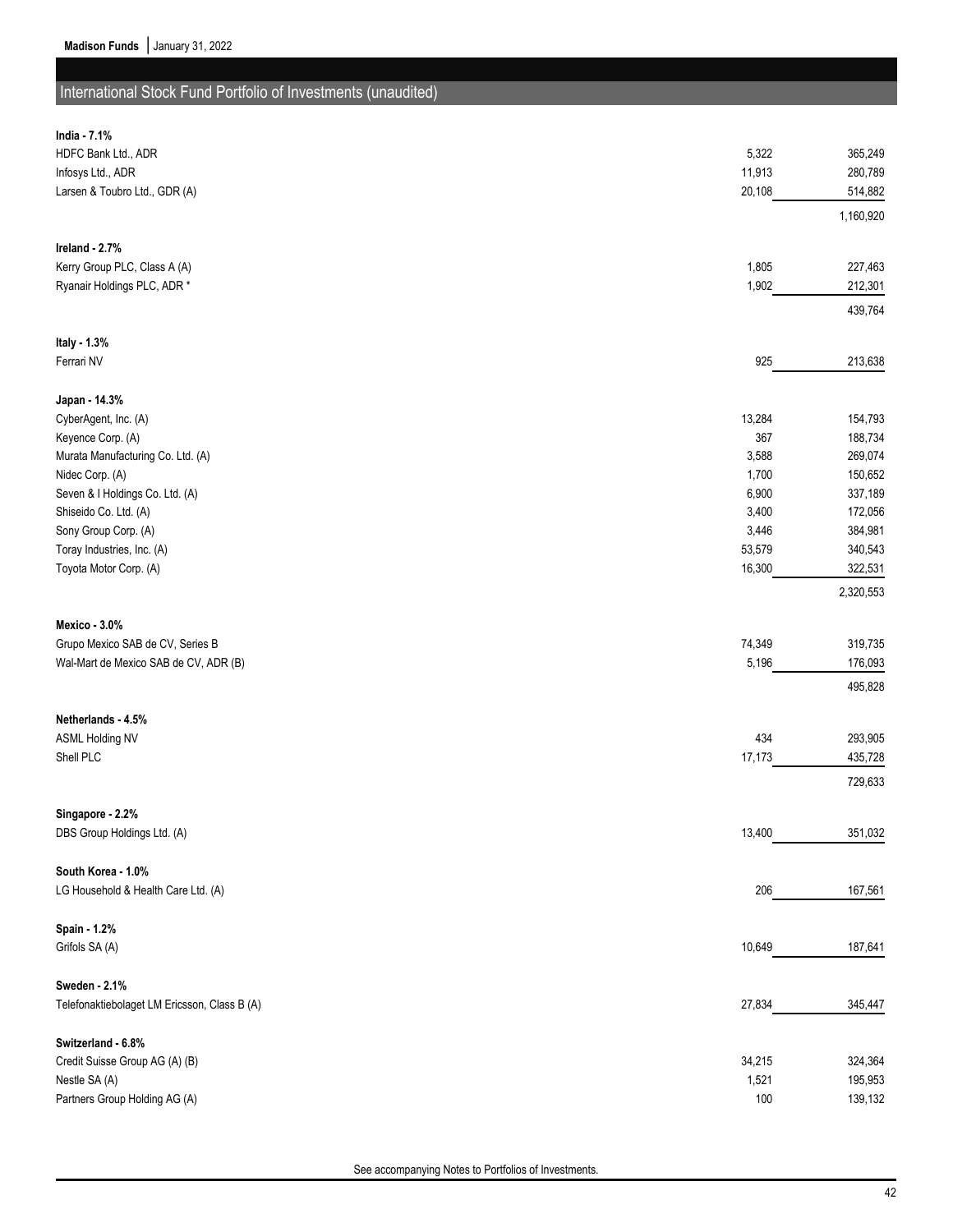| International Stock Fund Portfolio of Investments (unaudited)<br>683<br>Roche Holding AG (A)<br>525<br>Sika AG (A)<br><b>Taiwan - 1.7%</b><br>Taiwan Semiconductor Manufacturing Co. Ltd., ADR<br>2,253 | 264,093<br>183,749<br>1,107,291 |
|---------------------------------------------------------------------------------------------------------------------------------------------------------------------------------------------------------|---------------------------------|
|                                                                                                                                                                                                         |                                 |
|                                                                                                                                                                                                         |                                 |
|                                                                                                                                                                                                         |                                 |
|                                                                                                                                                                                                         |                                 |
|                                                                                                                                                                                                         |                                 |
|                                                                                                                                                                                                         |                                 |
|                                                                                                                                                                                                         | 276,285                         |
| United Kingdom - 8.6%                                                                                                                                                                                   |                                 |
| AstraZeneca PLC (A)<br>4,894                                                                                                                                                                            | 567,890                         |
| Diageo PLC (A)<br>4,997                                                                                                                                                                                 | 251,883                         |
| London Stock Exchange Group PLC (A)<br>2,312                                                                                                                                                            | 225,834                         |
| 21,275<br>Prudential PLC (A)                                                                                                                                                                            | 357,819                         |
|                                                                                                                                                                                                         | 1,403,426                       |
| United States - 1.2%                                                                                                                                                                                    |                                 |
| CyberArk Software Ltd. *<br>1,384                                                                                                                                                                       | 189,816                         |
| <b>Total Common Stocks</b><br>(Cost \$16,353,414)                                                                                                                                                       | 15,804,085                      |
| <b>EXCHANGE TRADED FUNDS 1.4%</b>                                                                                                                                                                       |                                 |
| United States - 1.4%                                                                                                                                                                                    |                                 |
| iShares MSCI ACWI ex U.S. ETF<br>4,141                                                                                                                                                                  | 224,359                         |
| <b>Total Exchange Traded Funds</b>                                                                                                                                                                      |                                 |
| (Cost \$237,735)                                                                                                                                                                                        | 224,359                         |
| Short-Term Investments - 2.4%                                                                                                                                                                           |                                 |
| State Street Institutional U.S. Government Money Market Fund, 0.03%, Premier Class (C)<br>193,763                                                                                                       | 193,763                         |
| 190,826<br>State Street Navigator Securities Lending Government Money Market Portfolio, 0.04% (C) (D)                                                                                                   | 190,826                         |
| <b>Total Short-Term Investments</b><br>(Cost \$384,589)                                                                                                                                                 | 384,589                         |
| <b>TOTAL INVESTMENTS - 100.9% (Cost \$16,975,738)</b>                                                                                                                                                   | 16,413,033                      |
| <b>NET OTHER ASSETS AND LIABILITIES - (0.9%)</b>                                                                                                                                                        |                                 |
|                                                                                                                                                                                                         | (147, 216)                      |
| TOTAL NET ASSETS - 100.0%                                                                                                                                                                               | \$16,265,817                    |

Non-income producing.

(A) Due to events that occurred between the close of the exchange on which this security is traded and that of the New York Stock Exchange, fair value was determined for this security using methods determined in good faith by or at the discretion of the Board of Trustees (see Note 2).

(B) All or a portion of these securities, with an aggregate fair value of \$185,696, are on loan as part of a securities lending program. See footnote (D) and Note 4 for details on the securities lending program.

(C) 7-day yield.

(D) Represents investments of cash collateral received in connection with securities lending.

ADR American Depositary Receipt.

ETF Exchange Traded Fund.

GDR Global Depositary Receipt.

PLC Public Limited Company.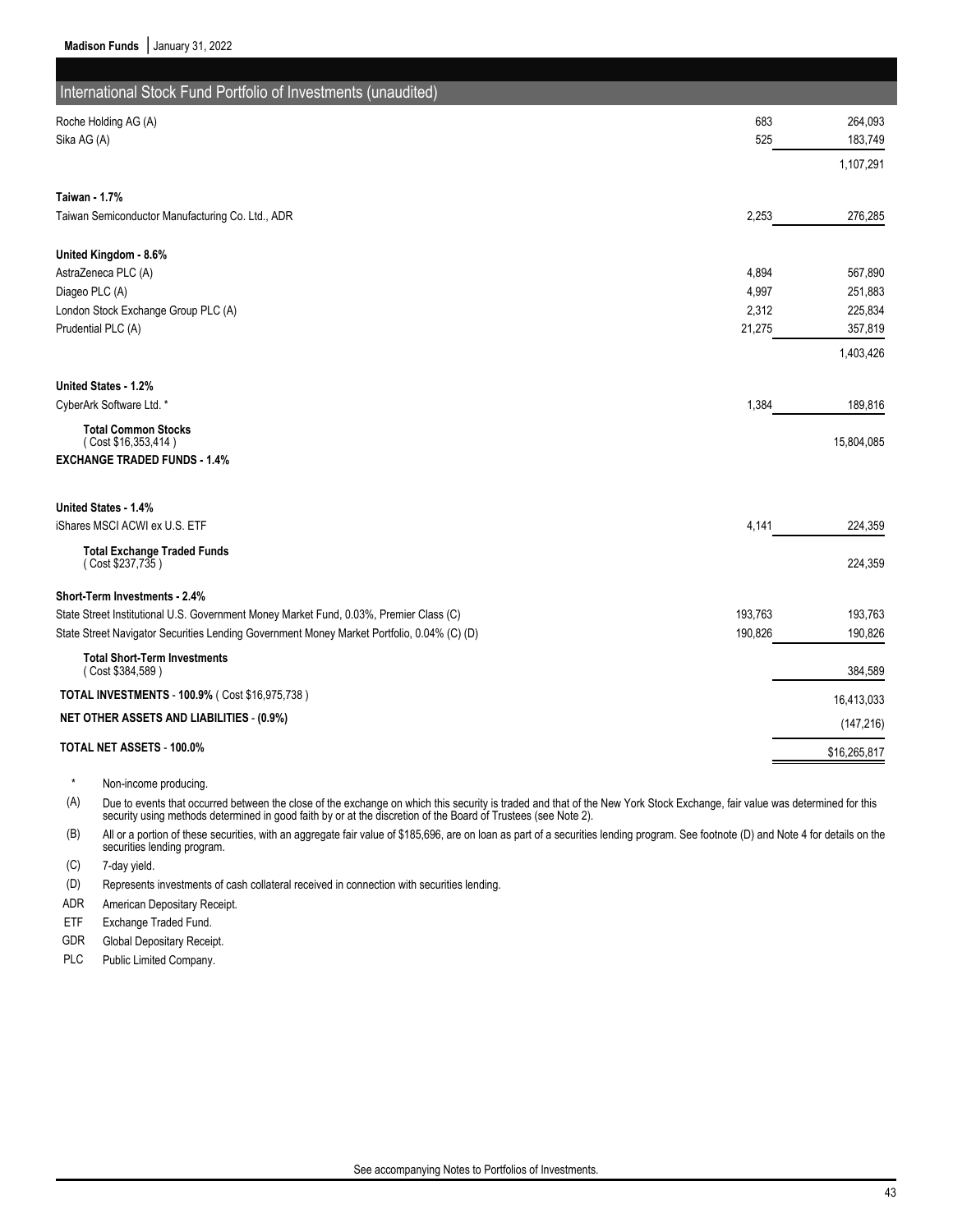## International Stock Fund Portfolio of Investments (unaudited)

## **OTHER INFORMATION:**

| <b>UIHER INFURMATION:</b><br><b>Sector Allocation</b> | % of Net Asset |
|-------------------------------------------------------|----------------|
| <b>Communication Services</b>                         | $4.7 \%$       |
| <b>Consumer Discretionary</b>                         | 12.7%          |
| <b>Consumer Staples</b>                               | 11.3%          |
| Energy                                                | $4.1 \%$       |
| Financials                                            | 20.1%          |
| <b>Health Care</b>                                    | 7.4%           |
| Industrials                                           | 12.8 %         |
| Information Technology                                | 16.4%          |
| Materials                                             | 7.6 %          |
| Short-Term Investments                                | 2.4%           |
| Exchange Traded Funds                                 | $1.4\%$        |
| Net Other Assets and Liabilities                      | $(0.9)$ %      |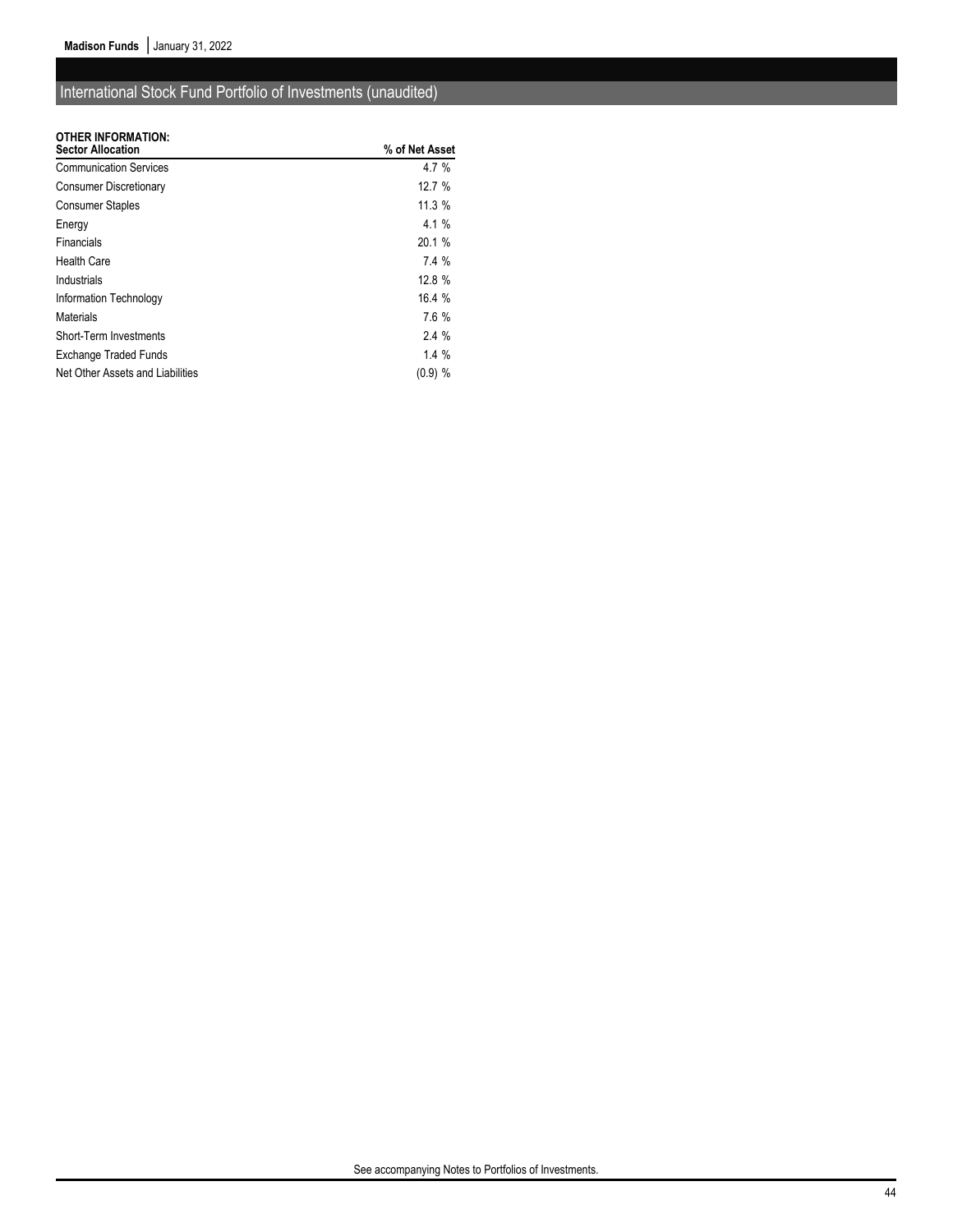### **1. Portfolio Valuation**

Madison Funds, a Delaware business trust (the "Trust" and each series of the Trust referred to individually as a "fund" and collectively, the "funds") values securities and other investments as follows: Equity securities, including American Depositary Receipts ("ADRs"), Global Depository Receipts ("GDRs") and exchange-traded funds ("ETFs") listed on any U.S. or foreign stock exchange or quoted on the National Association of Securities Dealers Automated Quotation System ("NASDAQ") are valued at the last quoted sale price or official closing price on that exchange or NASDAQ on the valuation day (provided that, for securities traded on NASDAQ, the funds utilize the NASDAQ Official Closing Price ("NOCP"). If no sale occurs, equities traded on a U.S. exchange, foreign exchange or on NASDAQ are valued at the bid price. Debt securities purchased (other than short-term obligations) with a remaining maturity of 61 days or more are valued on the basis of last available bid prices or current market quotations provided by dealers or pricing services approved by the Trust. In determining the value of a particular investment, pricing services may use certain information with respect to transactions in such investments, quotations from dealers, pricing matrixes, market transactions in comparable investments, various relationships observed in the market between investments and calculated yield measurements based on valuation technology commonly employed in the market for such investments.

Municipal debt securities are traded via a network of dealers and brokers that connect buyers and sellers. They are valued on the basis of last available bid prices or current market quotations provided by dealers or pricing services approved by the Trust. There may be little trading in the secondary market for particular bonds and other debt securities, making them more difficult to value or sell. Asset-backed and mortgage-backed securities are valued by independent pricing services using models that consider estimated cash flows of each tranche of the security, establish a benchmark yield and develop an estimated tranche specific spread to the benchmark yield based on the unique attributes of the tranche.

Investments in shares of open-end mutual funds, including money market funds, are valued at their daily net asset value ("NAV") which is calculated as of the close of regular trading on the New York Stock Exchange (the "NYSE"), usually 4:00 p.m. Eastern Standard Time on each day on which the NYSE is open for business. NAV per share is determined by dividing each fund's total net assets by the number of shares of such fund outstanding at the time of calculation. Because the assets of each Allocation Fund consist primarily of shares of other registered investment companies (the "Underlying Funds"), the NAV of each fund is determined based on the NAVs of the Underlying Funds. Total net assets are determined by adding the total current value of portfolio securities, cash, receivables, and other assets and subtracting liabilities.

Short-term instruments having maturities of 60 days or less and all securities in the Government Money Market Fund are valued on an amortized cost basis, which approximates fair value.

Over-the-counter securities not listed or traded on NASDAQ are valued at the last sale price on the valuation day. If no sale occurs on the valuation day, an over-the-counter security is valued at the last bid price. Exchange-traded options are valued at the mean of the best bid and ask prices across all option exchanges. Over-the-counter options are valued based upon prices provided by market makers in such securities or dealers in such currencies. Financial futures contracts generally are valued at the settlement price established by the exchange(s) on which the contracts are primarily traded. Spot and forward foreign currency exchange contracts are valued based on quotations supplied by dealers in such contracts. Overnight repurchase agreements are valued at cost, and term repurchase agreements (i.e., those whose maturity exceeds seven days), swaps, caps, collars and floors, if any, are valued at the average of the closing bids obtained daily from at least one dealer.

Through the end of this reporting period, the value of all assets and liabilities expressed in foreign currencies was converted into U.S. dollar values using the then-current exchange rate at the close of regular trading on the NYSE.

All other securities for which either quotations are not readily available, no other sales have occurred, or in the Investment Adviser's opinion, do not reflect the current fair value, are appraised at their fair values as determined in good faith by the Pricing Committee (the "Committee") and under the general supervision of the Board of Trustees. When fair value pricing of securities is employed, the prices of securities used by the funds to calculate NAV may differ from market quotations or NOCP. Because the Allocation Funds primarily invest in Underlying Funds, government securities and short-term paper, it is not anticipated that the Investment Adviser will need to "fair value" any of the investments of these funds. However, an Underlying Fund may need to "fair value" one or more of its investments, which may, in turn, require an Allocation Fund to do the same because of delays in obtaining the Underlying Fund's NAV.

A fund's investments will be valued at fair value if, in the judgment of the Committee, an event impacting the value of an investment occurred between the closing time of a security's primary market or exchange (for example, a foreign exchange or market) and the time the fund's share price is calculated as of the close of regular trading on the NYSE. Significant events may include, but are not limited to, the following: (1) significant fluctuations in domestic markets, foreign markets or foreign currencies; (2) occurrences not directly tied to the securities markets such as natural disasters, armed conflicts or significant government actions; and (3) major announcements affecting a single issuer or an entire market or market sector. In responding to a significant event, the Committee would determine the fair value of affected securities considering factors including, but not limited to: fundamental analytical data relating to the investment; the nature and duration of any restrictions on the disposition of the investment; and the forces influencing the market(s) in which the investment is purchased or sold. The Committee may rely on an independent fair valuation service to adjust the valuations of foreign equity securities based on specific market-movement parameters established by the Committee and approved by the Trust.

#### **2. Fair Value Measurements**

Each fund has adopted Financial Accounting Standards Board (the "FASB") guidance on fair value measurements. Fair value is defined as the price that each fund would receive upon selling an investment in a timely transaction to an independent buyer in the principal or most advantageous market of the investment. A three-tier hierarchy is used to maximize the use of observable market data "inputs" and minimize the use of unobservable "inputs" and to establish classification of fair value measurements for disclosure purposes. Inputs refer broadly to the assumptions that market participants would use in pricing the asset or liability, including assumptions about risk (for example, the risk inherent in a particular valuation technique used to measure fair value including such a pricing model and/or the risk inherent in the inputs used in the valuation technique). Inputs may be observable or unobservable.

Observable inputs are inputs that reflect the assumptions market participants would use in pricing the asset or liability developed based on market data obtained from sources independent of the reporting entity. Unobservable inputs are inputs that reflect the reporting entity's own assumptions about the assumptions market participants would use in pricing the asset or liability developed based on the best information available in the circumstances. The three-tier hierarchy of inputs is summarized in the three broad Levels listed below:

Level 1 - unadjusted quoted prices in active markets for identical investments

Level 2 - other significant observable inputs (including quoted prices for similar investments, interest rate volatilities, prepayment speeds, credit risk, benchmark yields, transactions, bids, offers, new issues, spreads, and other relationships observed in the markets among comparable securities, underlying equity of the issuer; and proprietary pricing models such as yield measures calculated using factors such as cash flows, financial or collateral performance, and other reference data, etc.)

Level 3 - significant unobservable inputs (including the fund's own assumptions in determining the fair value of investments)

The valuation techniques used by the funds to measure fair value for the period ended January 31, 2022 maximized the use of observable inputs and minimized the use of unobservable inputs. The funds estimated the price that would have prevailed in a liquid market for an international equity security given information available at the time of valuation. As of January 31, 2022, none of the funds held securities deemed as a Level 3, and there were no transfers between classification levels.

The following is a summary of the inputs used as of January 31, 2022, in valuing the funds' investments carried at fair value (please see the Portfolio of Investments for each fund for a listing of all securities within each category):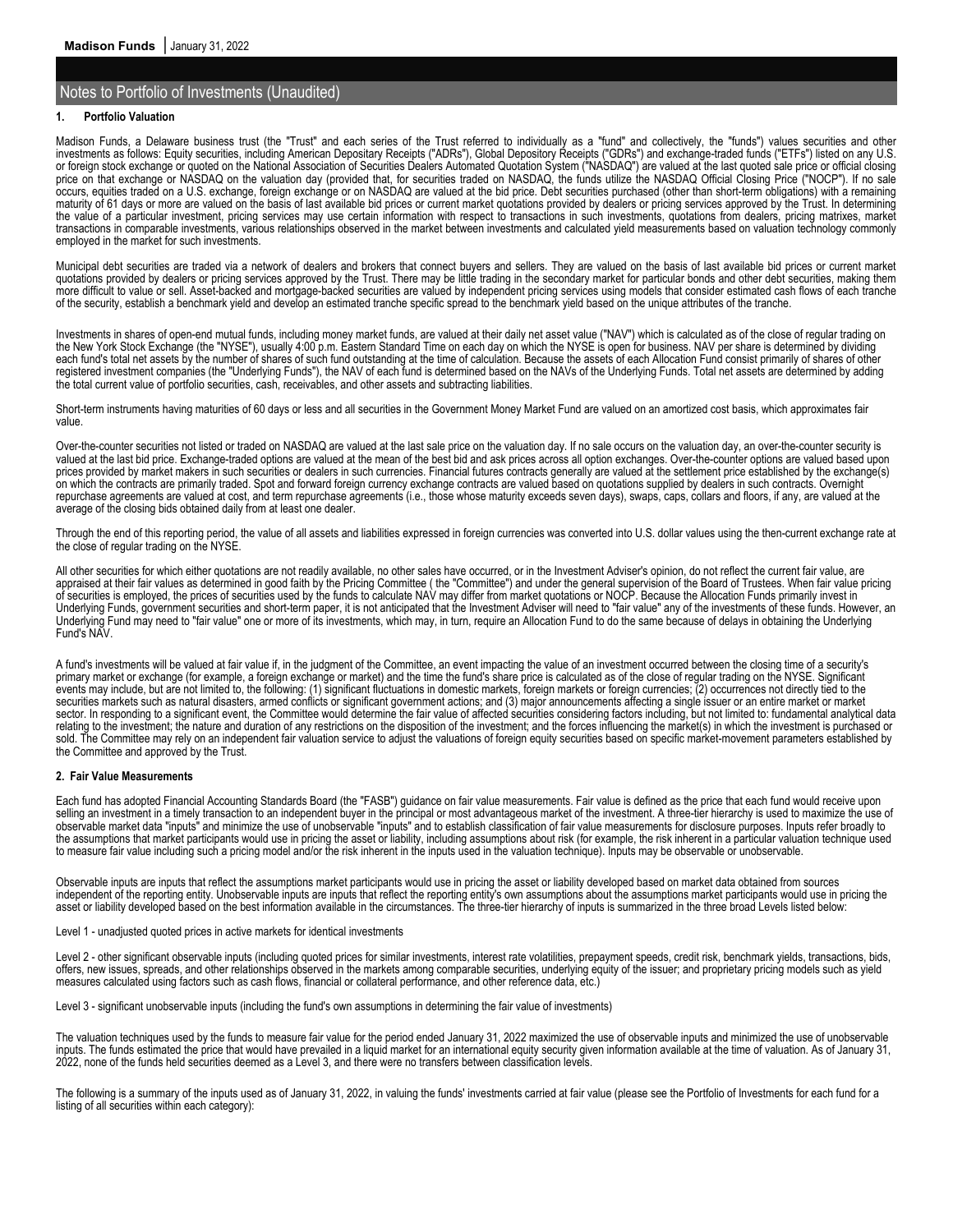| Fund <sup>1</sup><br><b>Conservative Allocation</b>                    | (Level 1)        | (Level 2)               | (Level 3) | Value at 1/31/2022      |
|------------------------------------------------------------------------|------------------|-------------------------|-----------|-------------------------|
| <b>Investment Companies</b>                                            | \$<br>62,965,161 | \$<br>S.                |           | \$<br>62,965,161        |
| Short-Term Investments                                                 | 9,557,916        |                         |           | 9,557,916               |
|                                                                        | 72,523,077       |                         |           | 72,523,077              |
| <b>Moderate Allocation</b>                                             |                  |                         |           |                         |
| <b>Investment Companies</b>                                            | 124,080,171      |                         |           | 124,080,171             |
| Short-Term Investments                                                 | 12,986,589       |                         |           | 12,986,589              |
|                                                                        | 137,066,760      |                         |           | 137,066,760             |
| <b>Aggressive Allocation</b>                                           |                  |                         |           |                         |
| <b>Investment Companies</b>                                            | 64,109,985       |                         |           | 64,109,985              |
| Short-Term Investments                                                 | 5,213,100        |                         |           | 5,213,100               |
|                                                                        | 69,323,085       |                         |           | 69,323,085              |
| <b>Tax-Free Virginia</b>                                               |                  |                         |           |                         |
| <b>Municipal Bonds</b>                                                 |                  | 20,056,007              |           | 20,056,007              |
| <b>Tax-Free National</b>                                               |                  |                         |           |                         |
|                                                                        |                  |                         |           |                         |
| <b>Municipal Bonds</b>                                                 |                  | 19,090,727              |           | 19,090,727              |
| <b>High Quality Bond</b>                                               |                  |                         |           |                         |
| Corporate Notes and Bonds                                              |                  | 36,459,964              |           | 36,459,964              |
| U.S. Government and Agency Obligations                                 |                  | 59,221,214              |           | 59,221,214              |
| Short-Term Investments                                                 | 2,529,510        |                         |           | 2,529,510               |
|                                                                        | 2,529,510        | 95,681,178              |           | 98,210,688              |
| <b>Core Bond</b>                                                       |                  |                         |           |                         |
| <b>Asset Backed Securities</b>                                         |                  | 10,531,651              |           | 10,531,651              |
| <b>Collateralized Mortgage Obligations</b>                             |                  | 14, 137, 874            |           | 14, 137, 874            |
| Collateralized Mortgage-Backed Securities                              |                  | 5,290,962               |           | 5,290,962               |
| Corporate Notes and Bonds                                              |                  | 61,384,076              |           | 61,384,076              |
| Foreign Corporate Bonds                                                |                  | 4,977,599               |           | 4,977,599               |
| Mortgage Backed Securities                                             |                  | 19,139,419              |           | 19,139,419              |
| Government Issues                                                      |                  | 61,970,400              |           | 61,970,400              |
| Short-Term Investments                                                 | 9,738,155        |                         |           | 9,738,155               |
| <b>Diversified Income</b>                                              | 9,738,155        | 177,431,981             |           | 187, 170, 136           |
|                                                                        |                  |                         |           |                         |
| Common Stocks                                                          | 126,703,234      |                         |           | 126,703,234             |
| <b>Asset Backed Securities</b>                                         |                  | 2,061,606               |           | 2,061,606               |
| <b>Collateralized Mortgage Obligations</b>                             |                  | 2,991,684               |           | 2,991,684               |
| Collateralized Mortgage-Backed Securities<br>Corporate Notes and Bonds |                  | 1,884,955               |           | 1,884,955               |
| Foreign Corporate Bonds                                                |                  | 19,754,533<br>1,361,983 |           | 19,754,533<br>1,361,983 |
| Municipals                                                             |                  | 651,380                 |           | 651,380                 |
| Mortgage Backed Securities                                             |                  | 6,498,984               |           | 6,498,984               |
| Government Issues                                                      |                  | 19,103,539              |           | 19,103,539              |
| Short-Term Investments                                                 | 3,583,290        |                         |           | 3,583,290               |
|                                                                        | 130,286,524      | 54,308,664              |           | 184,595,188             |
| <b>Covered Call &amp; Equity Income</b>                                |                  |                         |           |                         |
| Assets:                                                                |                  |                         |           |                         |
| Common Stocks                                                          | 75,709,896       |                         |           | 75,709,896              |
| Exchange Traded Funds                                                  | 1,505,454        |                         |           | 1,505,454               |
| Short-Term Investments                                                 | 16,244,883       |                         |           | 16,244,883              |
|                                                                        | 93,460,233       |                         |           | 93,460,233              |
| Liabilities:                                                           |                  |                         |           |                         |
| Call Options Written                                                   | (1,623,948)      |                         |           | (1,623,948)             |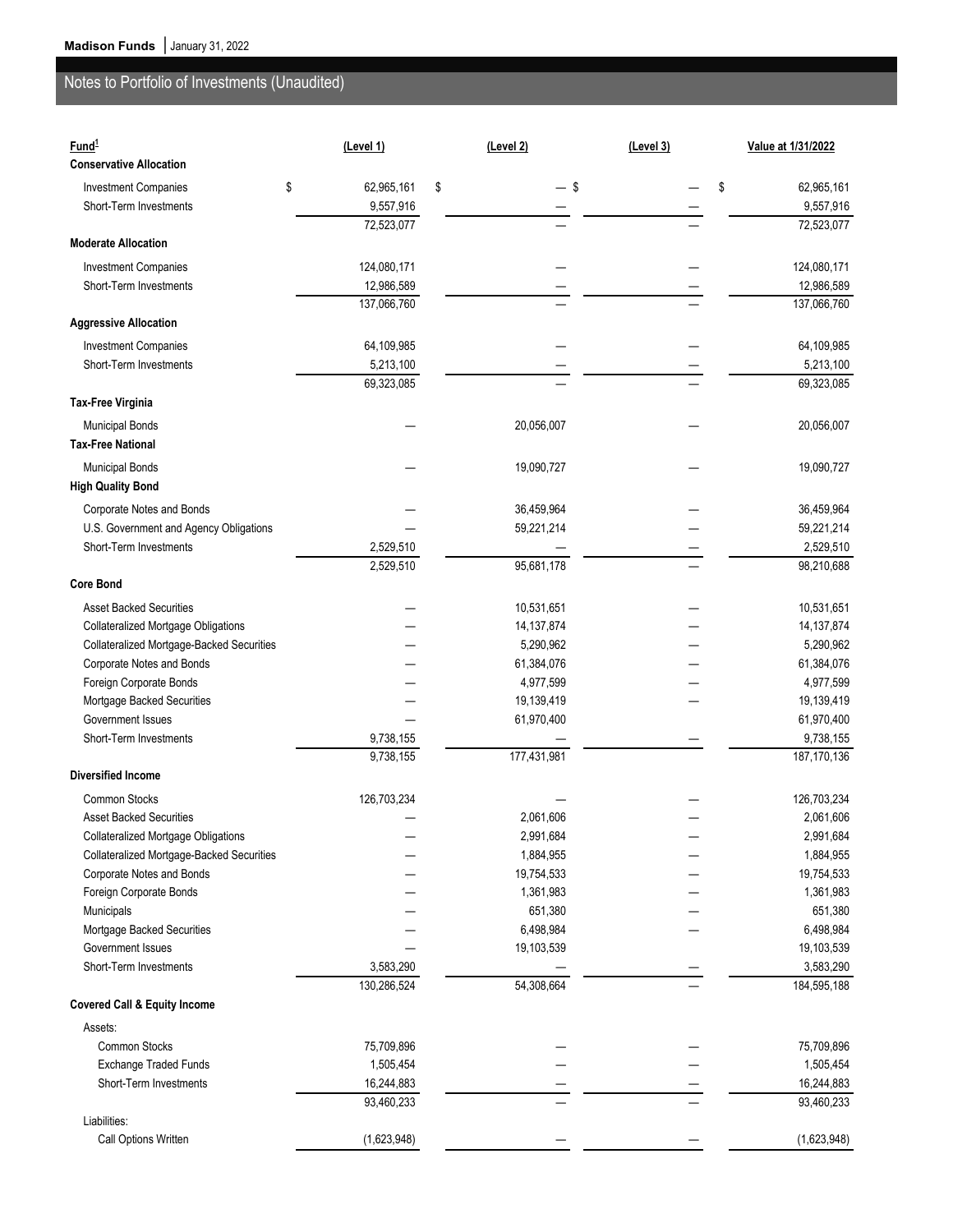| <b>Dividend Income</b>     |             |            |             |
|----------------------------|-------------|------------|-------------|
| Common Stocks              | 306,725,804 |            | 306,725,804 |
| Short-Term Investments     | 1,063,749   |            | 1,063,749   |
|                            | 307,789,553 |            | 307,789,553 |
| Investors                  |             |            |             |
| Common Stocks              | 374,830,981 |            | 374,830,981 |
| Short-Term Investments     | 19,932,125  |            | 19,932,125  |
|                            | 394,763,106 |            | 394,763,106 |
| Mid Cap                    |             |            |             |
| Common Stocks              | 684,513,018 |            | 684,513,018 |
| Short-Term Investments     | 14,068,989  |            | 14,068,989  |
|                            | 698,582,007 |            | 698,582,007 |
| <b>Small Cap</b>           |             |            |             |
| Common Stocks              | 235,462,899 |            | 235,462,899 |
| Short-Term Investments     | 16,312,460  |            | 16,312,460  |
|                            | 251,775,359 |            | 251,775,359 |
| <b>Sustainable Equity</b>  |             |            |             |
| Common Stocks              | 3,913,231   |            | 3,913,231   |
| Short-Term Investments     | 222,984     |            | 222,984     |
|                            | 4,136,215   |            | 4,136,215   |
| <b>International Stock</b> |             |            |             |
| Common Stocks              |             |            |             |
| Australia                  |             | 505,399    | 505,399     |
| Brazil                     | 600,527     |            | 600,527     |
| Canada                     | 766,075     |            | 766,075     |
| China                      | 676,433     | 773,966    | 1,450,399   |
| Denmark                    |             | 173,940    | 173,940     |
| France                     |             | 1,366,603  | 1,366,603   |
| Germany                    | 162,147     | 1,170,532  | 1,332,679   |
| Hong Kong                  |             | 219,628    | 219,628     |
| India                      | 1,160,920   |            | 1,160,920   |
| Ireland                    | 212,301     | 227,463    | 439,764     |
| Italy                      | 213,638     |            | 213,638     |
| Japan                      |             | 2,320,553  | 2,320,553   |
| Mexico                     | 176,093     | 319,735    | 495,828     |
| Netherlands                | 293,905     | 435,728    | 729,633     |
| Singapore                  |             | 351,032    | 351,032     |
| South Korea                |             | 167,561    | 167,561     |
| Spain                      |             | 187,641    | 187,641     |
| Sweden                     |             | 345,447    | 345,447     |
| Switzerland                |             | 1,107,291  | 1,107,291   |
| Taiwan                     | 276,285     |            | 276,285     |
| United Kingdom             |             | 1,403,426  | 1,403,426   |
| <b>United States</b>       | 189,816     |            | 189,816     |
| Exchange Traded Funds      | 224,359     |            | 224,359     |
| Short-Term Investments     | 384,589     |            | 384,589     |
|                            | 5,337,088   | 11,075,945 | 16,413,033  |

<sup>1</sup>See respective Portfolio of Investments for underlying holdings in each fund. For additional information on the Underlying funds held in the Allocation funds, including shareholder prospectuses and financial reports, please visit each Underlying Fund's website or visit the Securities and Exchange Commission's website at http://www.sec.gov.

**Derivatives:** The FASB issued guidance intended to enhance financial statement disclosure for derivative instruments and enable investors to understand: a) how and why a fund uses derivative investments, b) how derivative instruments are accounted for, and c) how derivative instruments affect a fund's financial position, results of operations.

The following table presents the types of derivatives in the Covered Call & Equity Income Fund as of January 31, 2022 and their effects: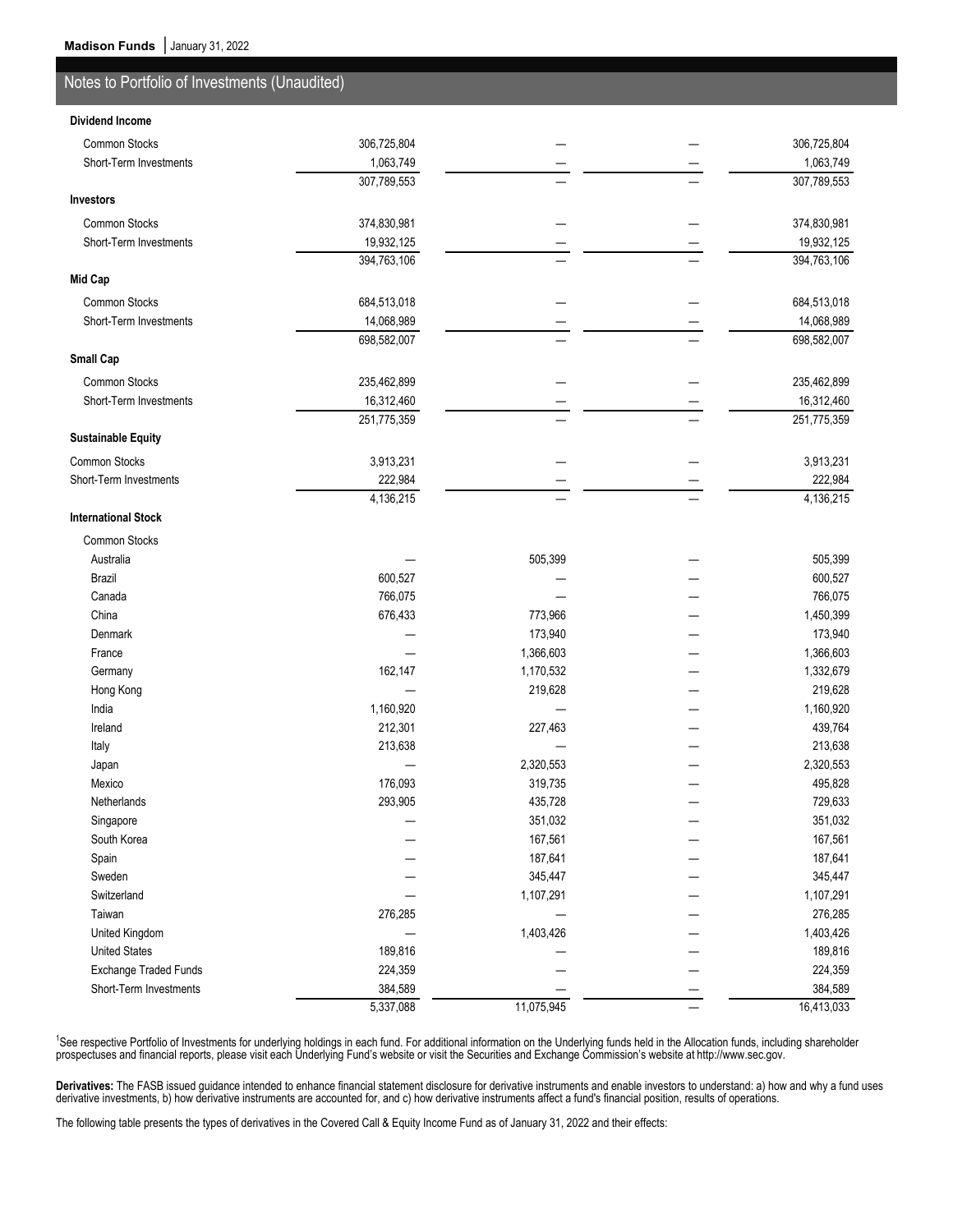|                              | <b>Liability Derivatives</b>                         |                   |  |
|------------------------------|------------------------------------------------------|-------------------|--|
| Fund                         | Derivatives not accounted for as hedging instruments | <b>Fair Value</b> |  |
| Covered Call & Equity Income | Equity contracts, options written                    | \$ (1,623,948)    |  |

#### **3. FEDERAL INCOME TAX INFORMATION**

At January 31, 2022, the aggregate gross unrealized appreciation (depreciation) and net unrealized appreciation (depreciation) for all securities, as computed on a federal income tax basis for each Fund were as follows:

| <b>Fund</b>                    | Appreciation | <b>Depreciation</b> | Net          |
|--------------------------------|--------------|---------------------|--------------|
| <b>Conservative Allocation</b> | \$ 2,130,822 | \$(1,276,292)       | \$854,530    |
| Moderate Allocation            | 8,735,801    | (2,326,239)         | 6,409,562    |
| Aggressive Allocation          | 5,539,435    | (1, 241, 442)       | 4,297,993    |
| Tax-Free Virginia              | 694,521      | (88.855)            | 605,666      |
| Tax-Free National              | 729,524      | (106, 030)          | 623,494      |
| High Quality Bond              | 433,794      | (1,652,265)         | (1,218,471)  |
| Core Bond                      | 3,688,782    | (3,830,704)         | (141, 922)   |
| Diversified Income             | 41,707,430   | (1,015,495)         | 40,691,935   |
| Covered Call & Equity Income   | 1,610,310    | (14, 772, 058)      | (13, 161748) |
| Dividend Income                | 78,571,079   | (159, 863)          | 78,411,216   |
| Investors                      | 151,836,666  | (2,667997)          | 149,168,669  |
| Mid Cap                        | 309,296,985  | (14, 743, 405)      | 294,553,580  |
| Small Cap                      | 68,025,205   | (11, 716, 620)      | 56,308,585   |
| Sustainable Equity             | 16,775       | (287, 223)          | (270, 448)   |
| <b>International Stock</b>     | 1,369,252    | (1,931,957)         | (562, 705)   |

### **4. SECURITIES LENDING**

The Board of Trustees has authorized the Funds to engage in securities lending with State Street Bank and Trust Company as securities lending agent pursuant to a Securities Lending Authorization Agreement (the "Agreement") and subject to certain securities lending policies and procedures. Under the terms of the Agreement, and subject to the policies and procedures, the authorized funds may lend portfolio securities to qualified borrowers in order to generate additional income, while managing risk associated with the securities lending program. The Agreement requires that loans are collateralized at all times by cash or U.S.government securities, initially equal to at least 102% of the value of domestic securities and 105% of non-domestic securities. The loaned securities and collateral are marked to market daily to maintain collateral at 102% of the total loaned portfolio for each broker/borrower. The primary risk associated with securities lending is loss associated with investment of cash and non-cash collateral. A secondary risk is if the borrower defaults on its obligation to return the securities loaned because of insolvency or other reasons. The fund could experience delays and costs in recovering securities loaned or in gaining access to the collateral. Under the Agreement, the securities lending agent has provided a limited indemnification in the event of a borrower default. The funds do not have a master netting agreement.

As of January 31, 2022, the aggregate fair value of securities on loan for the Madison fund family was \$42,897,565. Cash collateral received for such loans are reinvested into the State Street Navigator Securities Lending Government Money Market Portfolio. Non-cash collateral is invested in U.S.treasuries or government securities. See below for fair value on loan and collateral breakout for each fund and each respective fund's portfolio of investments for individual securities identified on loan.

| <b>Fund</b>             | Market Value on Loan | Cash Collateral* | Non-Cash Collateral*     |
|-------------------------|----------------------|------------------|--------------------------|
| Conservative Allocation | \$7,775,623          | \$7,786,786      | \$174,860                |
| Moderate Allocation     | 9,801,983            | 9,000,601        | 1,046,850                |
| Aggressive Allocation   | 4,488,037            | 3,996,362        | 601,219                  |
| <b>High Quality</b>     | 186,500              | 190,503          |                          |
| Core Bond               | 2,570,008            | 2,621,195        | $\blacksquare$           |
| Diversified Income      | 677.088              | 690,078          | $\overline{\phantom{a}}$ |
| Investors               | 11,142,365           | 3,065,932        | 8,286,037                |
| Small Cap               | 6,070,265            | 3,259,646        | 3.093.233                |
| International Stock     | 185.696              | 190,826          |                          |

\* Collateral represents minimum 102% of the value of domestic securities and 105% of non-domestic securities on loan, based upon the prior days market value or securities loaned.

### **5. CONCENTRATION OF RISK**

Investing in certain financial instruments, including forward foreign currency contracts, involves certain risks. Risks associated with these instruments include potential for an illiquid secondary market for the instruments or inability of counterparties to perform under the terms of the contracts, changes in the value of foreign currency relative to the U.S. dollar and financial statements' volatility resulting from an imperfect correlation between the movements in the prices of the instruments and the prices of the underlying securities and interest rates being hedged. The International Stock Fund may enter into these contracts primarily to protect the fund from adverse currency movements.

Investing in foreign securities involves certain risks not necessarily found in U.S. markets. These include risks associated with adverse changes in economic, political, regulatory and other conditions, changes in currency exchange rates, exchange control regulations, expropriation of assets or nationalization, imposition of withholding taxes on dividend or interest payments